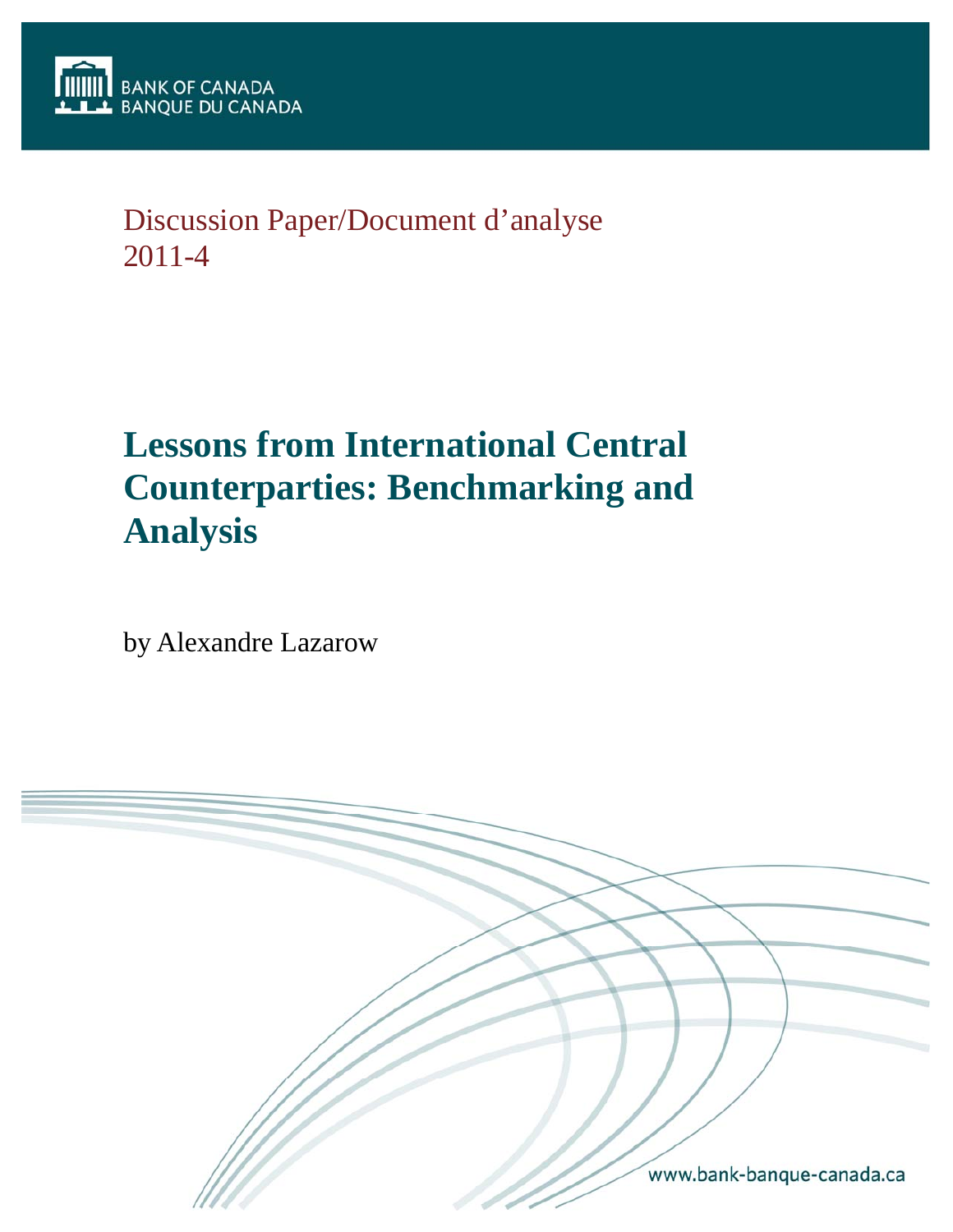Bank of Canada Discussion Paper 2011-4

June 2011

## **Lessons from International Central Counterparties: Benchmarking and Analysis**

**by** 

## **Alexandre Lazarow**

Financial Stability Department Bank of Canada Ottawa, Ontario, Canada K1A 0G9

No responsibility for them should be attributed to the Bank of Canada. Bank of Canada discussion papers are completed research studies on a wide variety of technical subjects relevant to central bank policy. The views expressed in this paper are those of the author.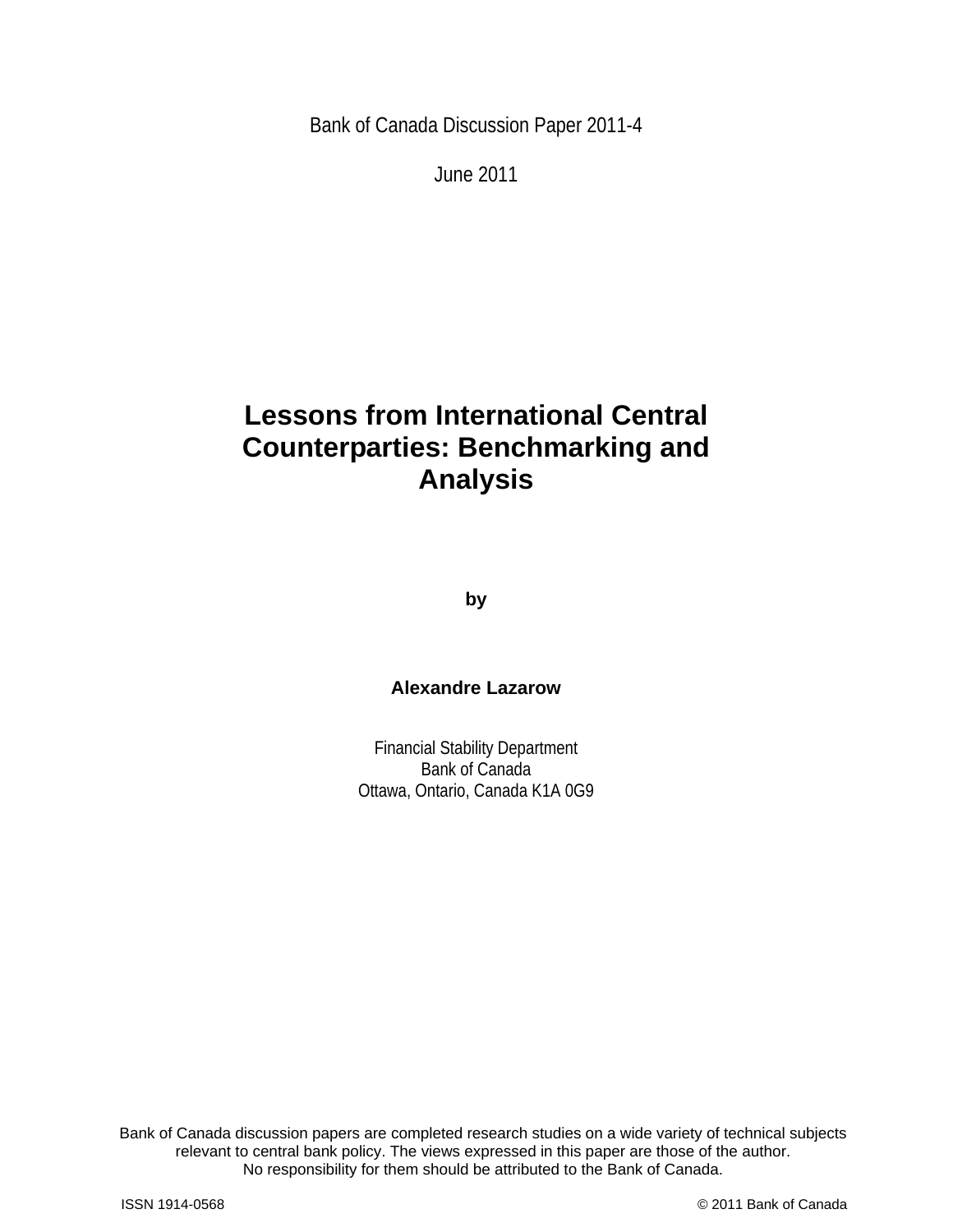## **Acknowledgements**

I would like to thank all those who contributed to the realization of this paper. Specifically, I am grateful to Governor Mark Carney for giving me the opportunity and motivation to join the Bank, Bob Fay for helping me to find the right challenge, and Paul Miller for being a great mentor and for creating a stimulating work environment within the Infrastructure Policy Division. Thank you as well to James Chapman for his long-term support throughout the publication process. Additionally, I am deeply grateful to other colleagues who provided valuable comments and suggestions, including Stacey Anderson, Joshua Slive, and many others from the Financial Stability Department.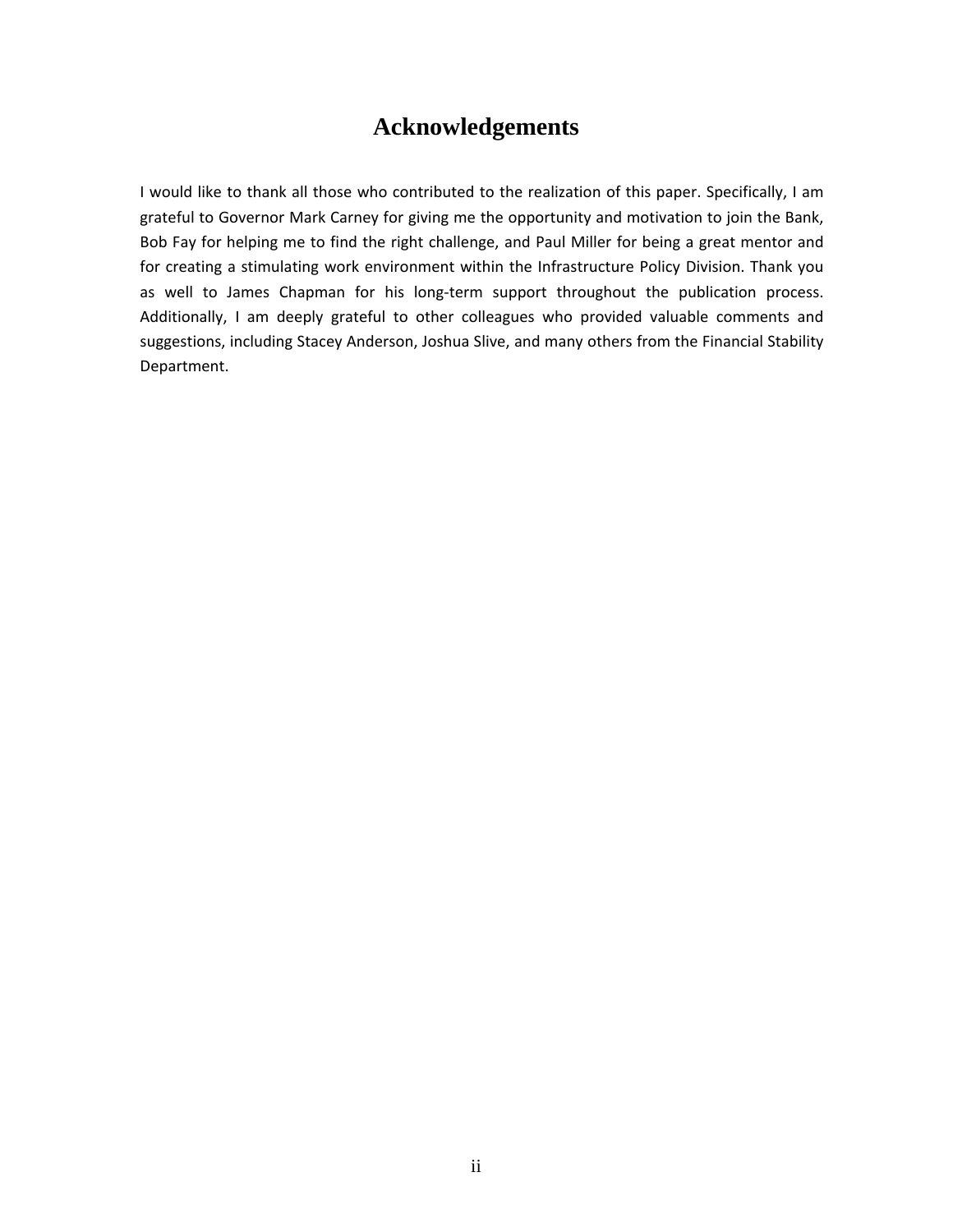## **Abstract**

Since the financial crisis, attention has focused on central counterparties (CCPs) as a solution to systemic risk for a variety of financial markets, ranging from repurchase agreements and options to swaps. However, internationally accepted standards and the academic literature have left unanswered many practical questions related to the design of CCPs. The author analyzes the inherent trade‐offs and resulting international benchmarks for a certain set of issues. Four CCPs – FINet, CME Clearing, Eurex Clearing and LCH.Clearnet – are considered in terms of risk management, CCP links, governance and operational risk.

*JEL classification: G01, G14, G18, G28, G38 Bank classification: Financial system regulation and policies; Financial stability; Payment, clearing, and settlement systems; Financial markets*

## **Résumé**

Depuis la crise financière, l'attention se porte sur les contreparties centrales, car ces entités permettraient d'abaisser le risque systémique associé à divers marchés financiers, dont ceux des pensions, des options et des swaps. Néanmoins, de nombreuses questions pratiques liées à leur conception ont été ignorées jusqu'à maintenant dans les normes internationalement reconnues et la littérature. L'auteur analyse les arbitrages inhérents à un certain nombre de questions ainsi que les critères de comparaison internationaux qui en résultent. Quatre contreparties centrales, à savoir FINet, CME Clearing, Eurex Clearing et LCH.Clearnet, sont étudiées sous les angles de la gestion du risque, des liens entre contreparties centrales, de la gouvernance et du risque opérationnel.

*Classification JEL : G01, G14, G18, G28, G38 Classification de la Banque : Réglementation et politiques relatives au système financier; Stabilité financière; Systèmes de paiement, de compensation et de règlement; Marchés financiers*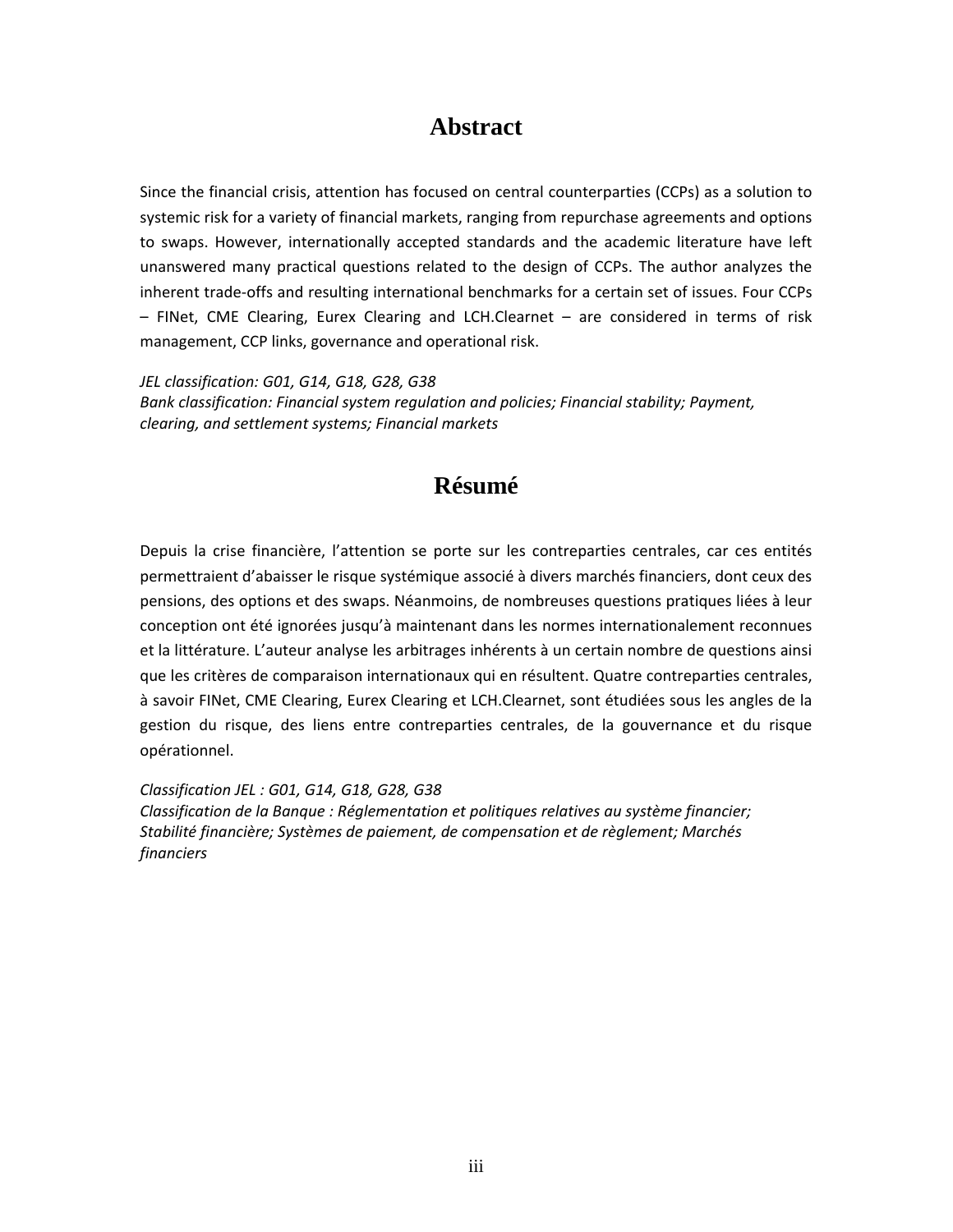## **1 Introduction**

In the wake of the financial crisis, policy‐makers have focused on finding ways to mitigate counterparty credit risk, and its implications for systemic risk. In parallel, the proliferation of more complicated financial instruments such as repurchase agreements (repos) and over-the-counter (OTC) derivatives has increased the complexity of the financial landscape and forced overseers of the financial system to reconsider the current regulatory framework.

For a variety of financial instruments, the implementation of a central counterparty (CCP) has been posited as part of the solution in the global efforts to address counterparty risk and ensure that core markets continue to operate<sup>1</sup> even in times of stress (an explanation of a CCP's effects on counterparty risk is provided in Appendix A).

Though certain standards currently exist – for example, the CPSS-IOSCO Recommendations<sup>2</sup> – and some work on the subject has been published in the academic literature, many practical questions remain. However, existing CCPs have all at some point needed to tackle a number of difficult issues, and the resulting wealth of experience provides valuable guidance to CCP operators and policy-makers. Learning from them, through a study of global best practices, will provide greater guidance for some specific practical questions.

This study aims to provide a greater high‐level understanding of global CCP best practices, and was motivated by the recently announced fixed-income CCP service that the Canadian Derivatives Clearing Corporation (CDCC) will offer in Canada.<sup>3</sup> It is of particular relevance for financial organizations and regulators considering the implementation of a CCP.

This paper is organized as follows. Section 2 provides a macro overview of the CCP landscape by considering four CCPs that clear fixed income, repos and other financial instruments: one domestic (FINet) and three international (CME Clearing, Eurex Clearing and LCH.Clearnet). Section 3 examines their risk‐management practices related to acceptable collateral, membership criteria, margin and clearing fund requirements, clearing fund loss allocation, CCP equity in the loss waterfall, short-term liquidity and default history. Section 4 addresses the emerging question of CCP links and how they are managed. Section 5 discusses governance concerns, specifically those related to the CCP's Board of Directors and risk committee. Section 6 examines operational risk and business-continuity management, with a particular focus on backup arrangements, and backup testing (Appendix B provides more details on the research approach).

 $<sup>1</sup>$  For more information on Canada's participation toward the G-20 commitments on OTC derivatives, see OTC DWG</sup> (2010).

 $<sup>2</sup>$  These recommendations are currently being reviewed, which will provide even further guidance on this subject.</sup>

For existing recommendations, see CPSS-IOSCO (2004); for recommendations review, see BIS (2010).<br>
<sup>3</sup> CDCC announced a new CCP for repurchase agreements through the Investment Industry Association of Canada (IIAC 2009).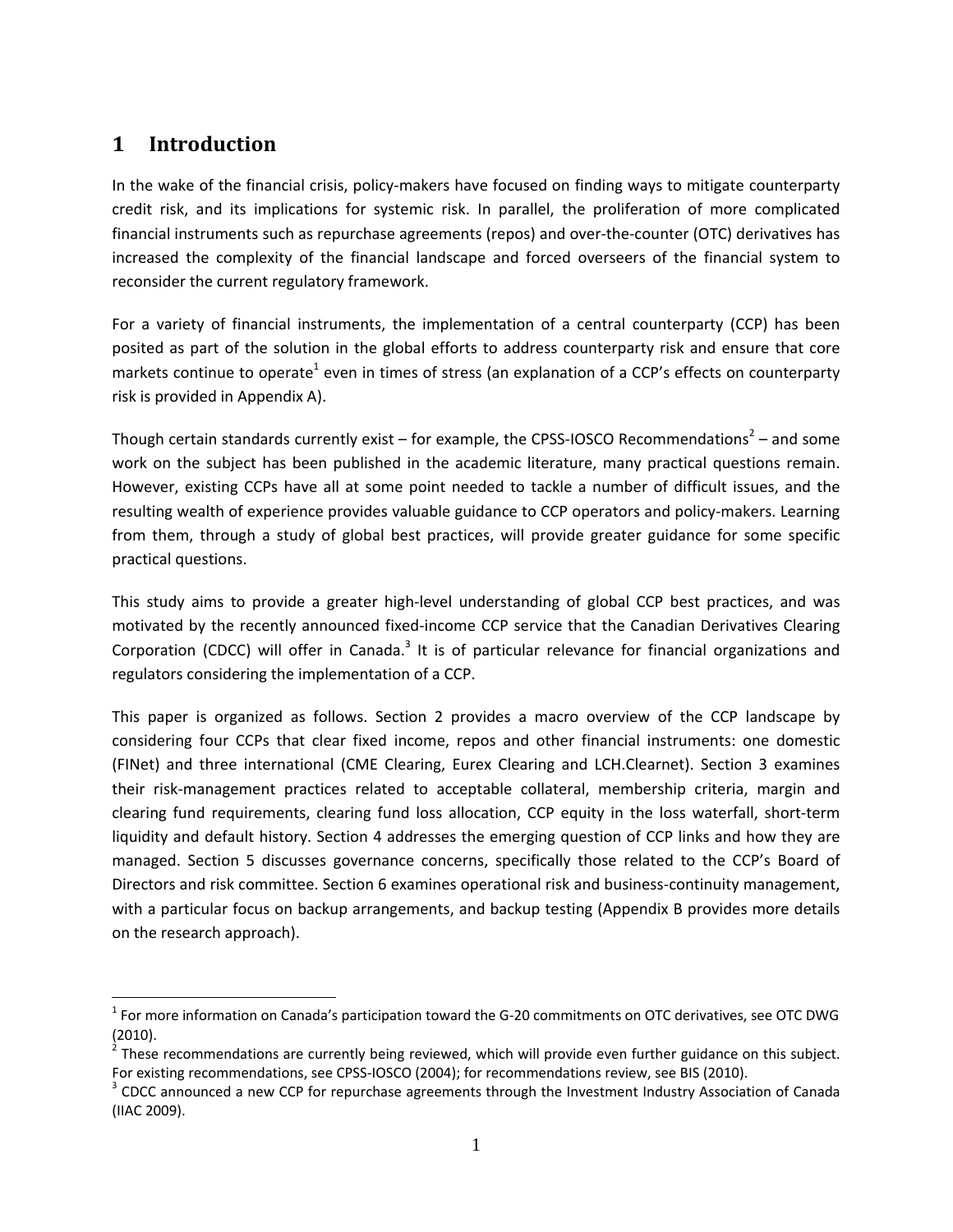The subsections of sections 3 to 6, inclusive, discuss industry trends and provide a holistic overview of the inherent CCP dynamics. They also address some of the trade-offs, or push-pull dynamics, that CCPs must consider when designing their policies, and discuss the emerging industry signposts and global benchmarks<sup>4</sup> (a summary of the actual results is included in the exhibits).

Section 7 discusses potential areas for further CPP analysis. Lastly, section 8 offers some conclusions.

## **2 Overview of the Four CCPs Examined**

## **2.1 CDS – FINet**

CDS Clearing and Depository Services Inc. (CDS), a non‐profit entity, operates CCP services through its existing facility, FINet.<sup>5</sup> FINet clears eligible fixed-income securities, mainly government debt and Canada Mortgage Bonds. Though it is open to all CDS participants, members self‐elect to clear eligible trades through FINet as an alternative to bilateral clearing.

CDS is primarily user owned, including banks (66.7 per cent), the Investment Industry Regulatory Organization of Canada (15.2 per cent) and the TSX (18.1 per cent).

CDS owns and operates the CDSX, a clearing and settlement system for debt and equity securities in Canada. CDSX (and FINet, implicitly) is overseen by the Bank of Canada, the Ontario Securities Commission (OSC) and the Autorité des Marchés Financiers (AMF).

## **2.2 CME Clearing**

CME Clearing is an important American CCP, with an annual volume exceeding one billion trades representing over US\$1,000 trillion. It clears a variety of financial products including equities, fixed income, OTC derivatives and currencies (see Appendix C). CME Clearing's proprietary software, SPAN, is an industry-leading margin calculator. $^6$ 

CME Clearing is part of CME Group, a publicly traded company listed on the NASDAQ. CME Group is regulated primarily by the Commodity Futures Trading Commission (CFTC), and to some extent by the Securities and Exchange Commission (SEC).<sup>7</sup>

## **2.3 Eurex Clearing**

Eurex Clearing is an important European CCP. It offers clearing for all traded securities in its markets, including Eurex since 1996, Eurex Bonds since 2000 and Eurex Repo since 2000 (Appendix D) (Eurex

 <sup>4</sup> These are not normative recommendations, industry best practices, or the author's or the Bank of Canada's suggestions.

<sup>&</sup>lt;sup>5</sup> FINet was previously called DetNet. CDS also operates a separate CCP for equities: continuous net settlement (CNS). However, since this analysis was prepared in the context of CDCC's CCP for repos, CNS is less relevant for purposes of comparison than FINet's fixed-income service.<br><sup>6</sup> For more detailed information, see CME (2010g). <sup>7</sup> The SEC's role has decreased pursuant to the Commodity Futures Modernization Act.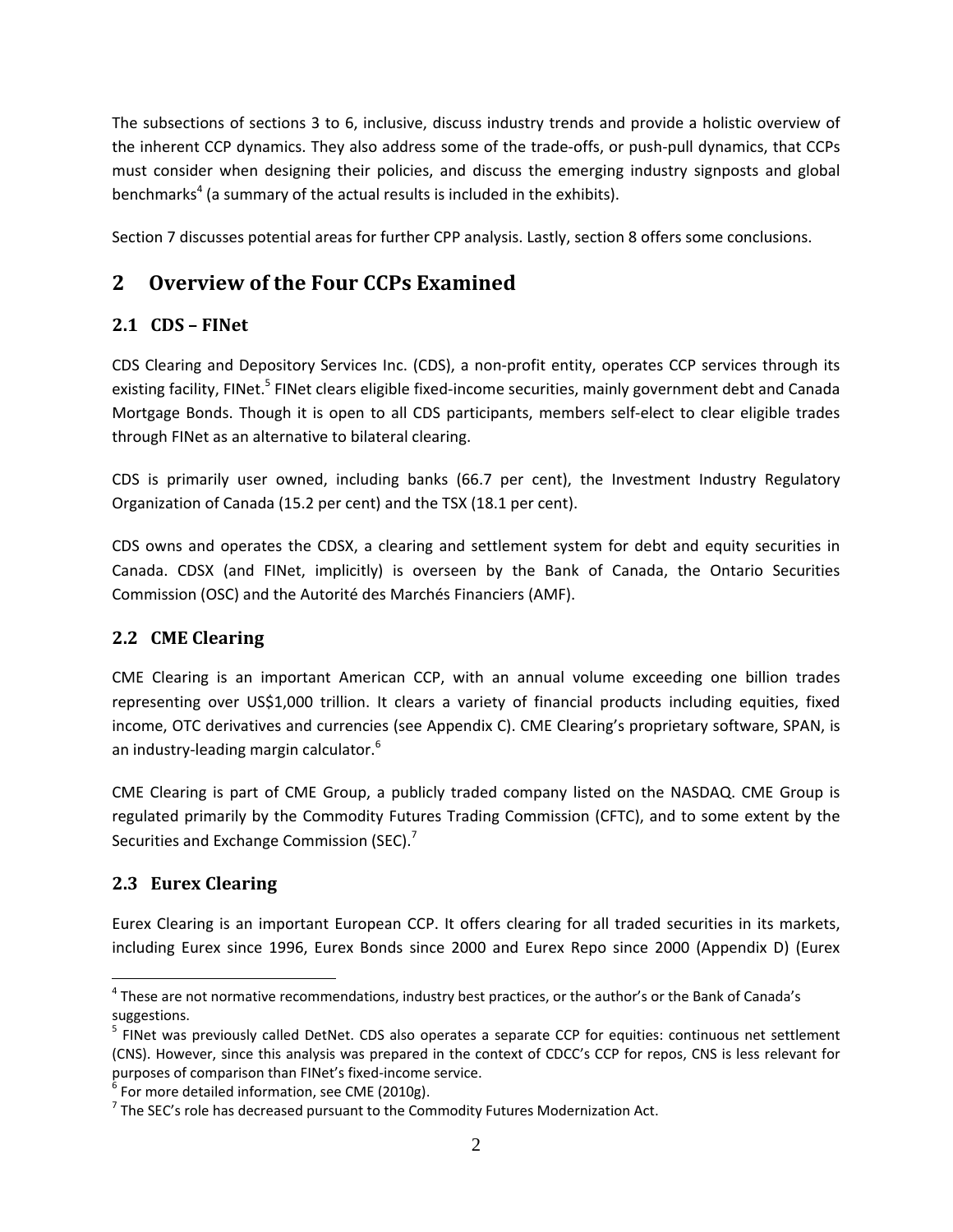Clearing 2008b). It has over 100 clearing members (CMs) based in more than 10 countries, and in 2008 it cleared 2.3 billion transactions. $8<sup>8</sup>$ 

Eurex Clearing is a for‐profit subsidiary of Eurex Frankfurt AG, which is owned entirely by Eurex Zurich AG, whose ownership is split 50–50 between Deutsche Börse and SWX Swiss Exchange (Appendix E) (Eurex Clearing 2010e). Eurex's main regulators are the German Federal Financial Supervisory Authority (BaFin) and the Bundesbank.

## **2.4 LCH.Clearnet Ltd.**

LCH.Clearnet Ltd. is the U.K. subsidiary of LCH.Clearnet Group Ltd. This structure results from the 2003 merger between the London Clearing House Ltd. and the Banque Centrale de Compensation SA (Appendix F) (Standard & Poor's 2010). The group is one of the largest CCPs in the world, clearing a variety of financial instruments including equities, commodities, fixed income, derivatives and repos. It claims to be number one in interest rate swaps, number two in fixed income and repo, and number three in futures and options (LCH 2010a).

A shareholder restructuring in 2009 increased user ownership of LCH.Clearnet Group Ltd. to 83 per cent, leaving exchanges with the remaining 17 per cent (LCH 2010b).<sup>9</sup> It operates as a commercial entity. LCH.Clearnet Ltd. is regulated by the U.K. Financial Services Authority (FSA). The payment systems portion is overseen by the Bank of England.<sup>10</sup> Its U.S. operations fall under the purview of the CFTC.<sup>11</sup> The group is regulated by Commission Bancaire in France, and in 2005 a Memorandum of Understanding was signed with other relevant national regulators, including the Netherlands, Belgium, Portugal and the United Kingdom (LCH 2009a).

## **3 Risk Management**

Given a CCP's inherent mandate to mitigate systemic risk, an analysis of its specific risk-management policies is paramount. Different policies and procedures work together to create a comprehensive risk‐ management framework. This section discusses acceptable collateral, membership criteria, margin and clearing fund requirements, clearing fund loss allocation, CCP equity in the loss waterfall, and short‐term liquidity. A brief CCP default history is provided to demonstrate the veracity of default risk, and the need for strict vigilance.

<sup>&</sup>lt;sup>8</sup> More detailed information is available in Eurex Clearing (2010e).<br><sup>9</sup> Historically, post-merger, and prior to this recent change, LCH.Clearnet Group was owned 45.1 per cent by users, 45.1 per cent by exchanges and the balance by Euroclear (9.8 per cent) according to its pre-2009 corporate profile.<br><sup>10</sup> More information is available from LCH (2010d).<br><sup>11</sup> See LCH (2009a) for internal benchmarking agains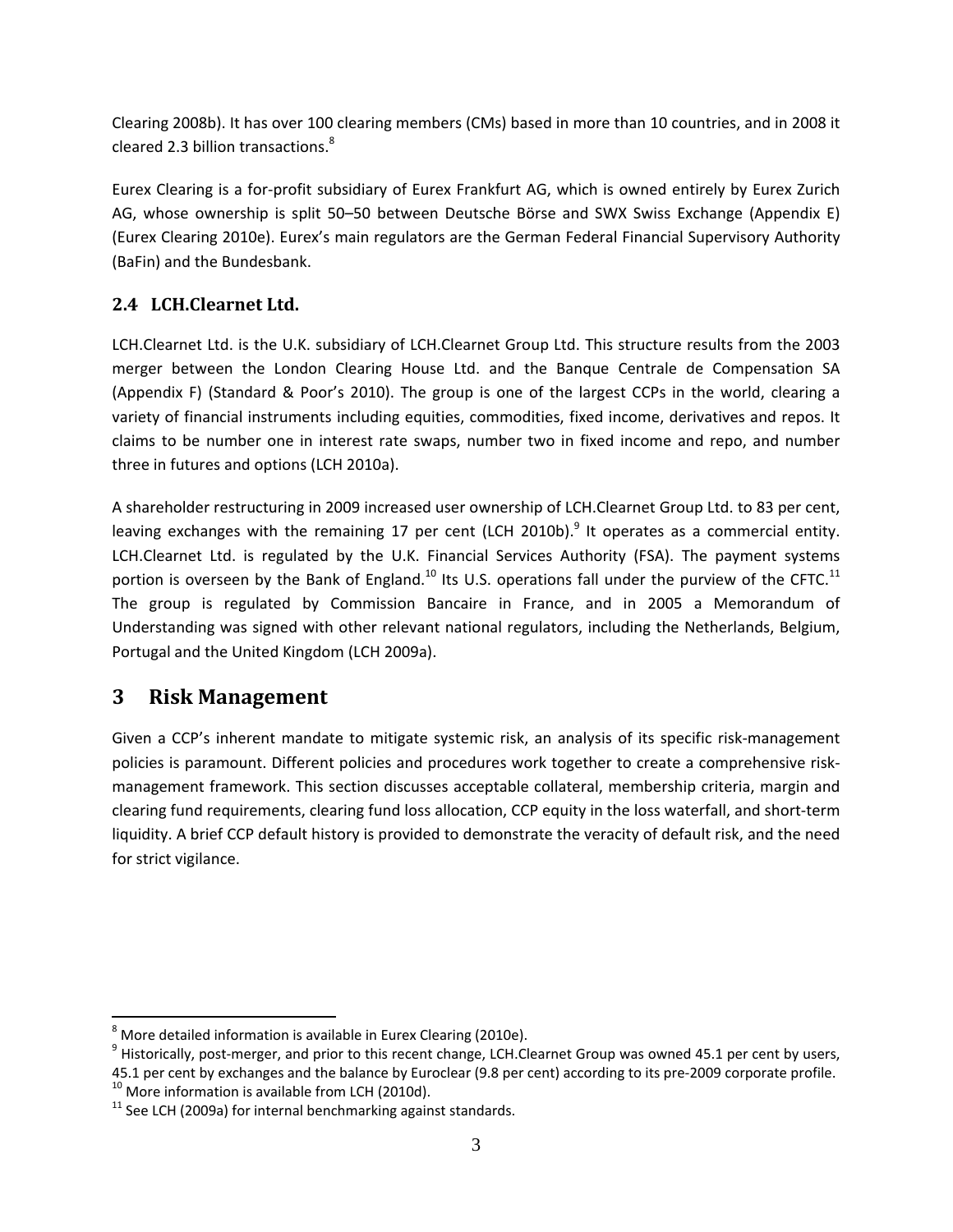#### **3.1 Acceptable collateral**

#### Trends (Exhibit 1: Risk Management – Acceptable Collateral)

A CCP collects collateral, in the form of margin, as a way of securing its credit exposure against a CM's potential default. A range of securities are accepted as collateral for the sampled CCPs. The focus herein is specifically on trends related to equities, bankers' acceptances, letters of credit, related‐party securities and international government debt. $^{12,13}$ 

Equities range from being completely excluded (e.g., LCH) to cautiously permitted with stringent limitations (e.g., Eurex). For instance, CCPs utilize significant haircuts, concentration limits and a percentage of free float limitations. When equities are permitted, they must be from a specific, predetermined list, often a leading stock index (DJIA, S&P 500, etc.). Thus, generally, more-liquid securities issued by larger companies are pledged as CCP collateral.

Bankers' acceptances (BAs) are consistently excluded across all international CCPs.

Letters of credit (LOC) are generally excluded. However, LCH does accept performance bonds, which are structurally quite similar to LOCs, and CME accepts LOCs subject to certain limitations.

Related‐party securities are similarly excluded across all CCPs. This effectively precludes pledging a company's own stock, bonds, self‐issued BAs or those of related parties.

Foreign government debt is not uniformly accepted. European CCPs accept a range of debt denominations, while CME's list is much smaller. FINet accepts only domestic debt. Generally, an inverse correlation seems to exist between a North American domiciliation and the tendency to accept international debt.

#### Trade‐Offs and Analysis

In determining collateral policies, CCPs face multiple trade-offs that have far-reaching implications.

First, there is a trade‐off between conservative acceptable collateral and CM costs. Should the CCP accept only the safest and most liquid types of collateral, it effectively decreases risk. This can be done through the exclusion of certain types of collateral (e.g., equities or BAs), or a restriction against related‐ party securities. However, by limiting the amount and variety of acceptable collateral, increased safety yields an increase in usage cost. For instance, Singh and Aitken (2009) note that, through the crisis, large financial institutions hoarded their higher-quality collateral. This was compounded by their clients also avoiding having their own higher‐grade collateral flowing across to the financial institutions. Therefore,

 $12$  A variety of other forms of accepted collateral are not discussed in detail, including widely accepted domestic government debt, and more rarely accepted corporate debt.<br>
<sup>13</sup> Counter-cyclical margin requirements and haircut policies are not considered in this paper, since few benchmark

data were available.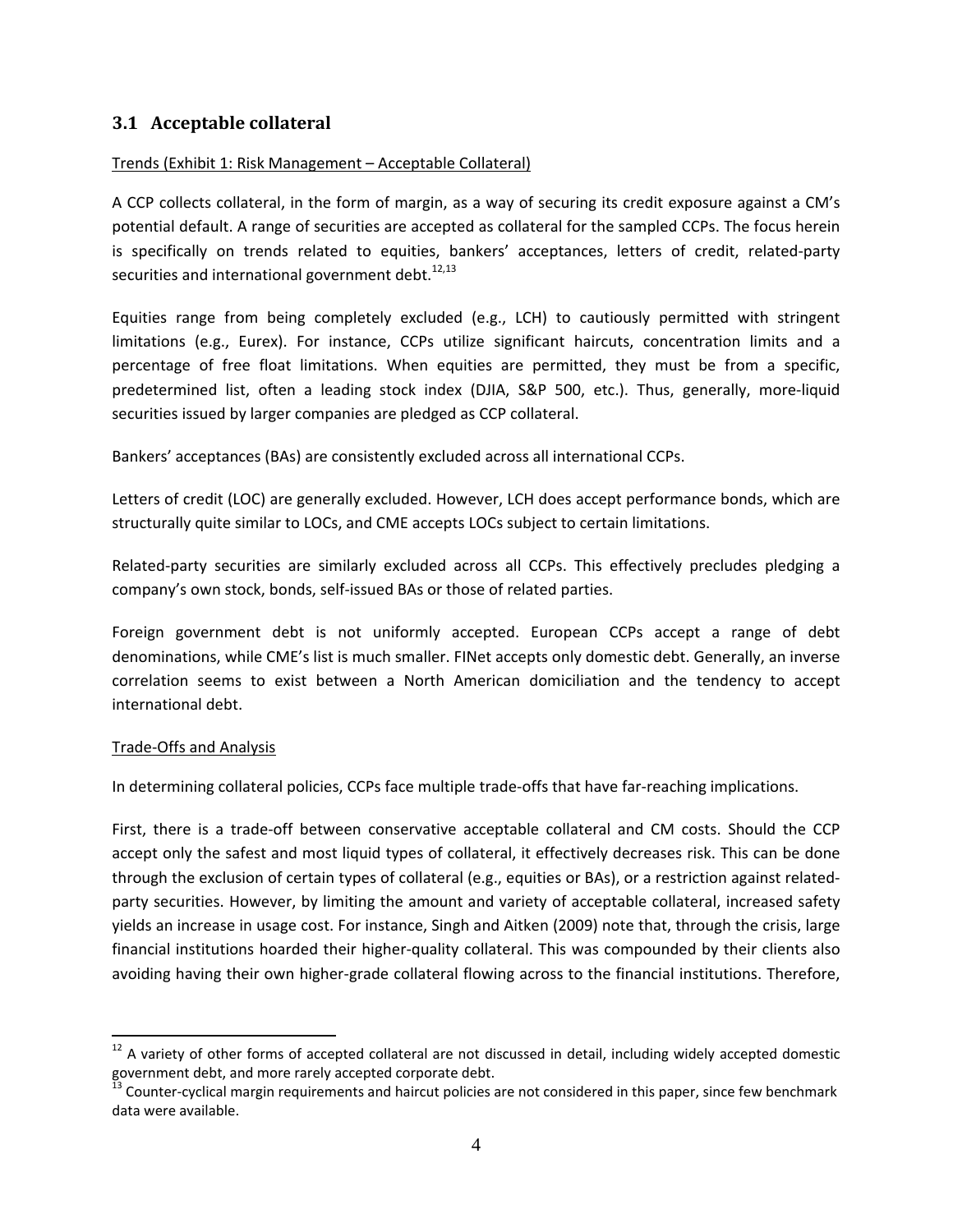according CMs more flexibility with respect to acceptable collateral decreases their implicit costs while concurrently increasing a CCP's risk position.

Related‐party securities pose a particular systemic risk. There is a strong correlation between CM default and the posted collateral losing value (e.g., if Lehman were to post its own stock as collateral, under default its collateral would also be depressed). As a result, there is an increased probability that losses will spread to non-defaulting members or the CCP's capital.

North American CCPs (FINet and CME) accept a smaller range of foreign debt securities than their European counterparts. There are three potential reasons for this phenomenon. First, relative to the CCP's size, the domestic bond market may provide sufficient postable debt capital for CME<sup>14</sup> and FINet,<sup>15</sup> thus obviating the need to search broadly outside of North America. Second, the European CCPs generally cover more markets, $^{16}$  which contributes to the need to accept a wider range of international debt across member states. Third, the existence of the euro allows Eurex to accept many international bonds while facing lower currency risk; for example, Eurex can accept Spanish, Portuguese and Italian government debt with less risk than either CME or FINet.

Finally, an inherent trade-off exists between the benefits of securities market development and continuity versus risk management. Accepting less-liquid instruments as collateral (e.g., BAs, LOC and low-volume equities) allows the CCP to contribute to improving market liquidity for these securities. However, by putting the needs of security market development ahead of its own safety, the CCP may impede its ability to mitigate systemic risk.

#### Benchmarks

A few benchmarks can be derived from the above analysis.

First, equity collateral should be subjected to a concentration limit, free float limit and minimum haircut. If equities are permitted, only specific securities from a predetermined list (e.g., a large‐cap stock index) should be allowed.

Unless the local market is highly developed and liquid, BAs and LOCs should be excluded. Similarly, related‐party securities should be excluded.

Foreign debt can be accepted when sourced from specific countries. This becomes increasingly beneficial when CCPs wish to access a wider variety of collateral sources (or allow international CMs

 $14$  CME, which operates in the United States, has a much larger domestic securities market than any of the other

CCPs, and thus may not need to accept as many foreign securities.<br><sup>15</sup> By scale, FINet is much smaller, with far lower margin requirements, than any of the three international comparables. Therefore, it is assumed that accepting only a smaller range of Canadian debt is sufficient, and that it does not pose an undue burden to CMs.<br><sup>16</sup> LCH.Clearnet Group Ltd. has both a U.K. and a France subsidiary. The U.K. division also offers certain U.S. CCP

services. LCH.Clearnet SA has branches in Amsterdam, Brussels, Paris and Porto. Eurex clearing offers services in many countries including the United States, Germany and Switzerland.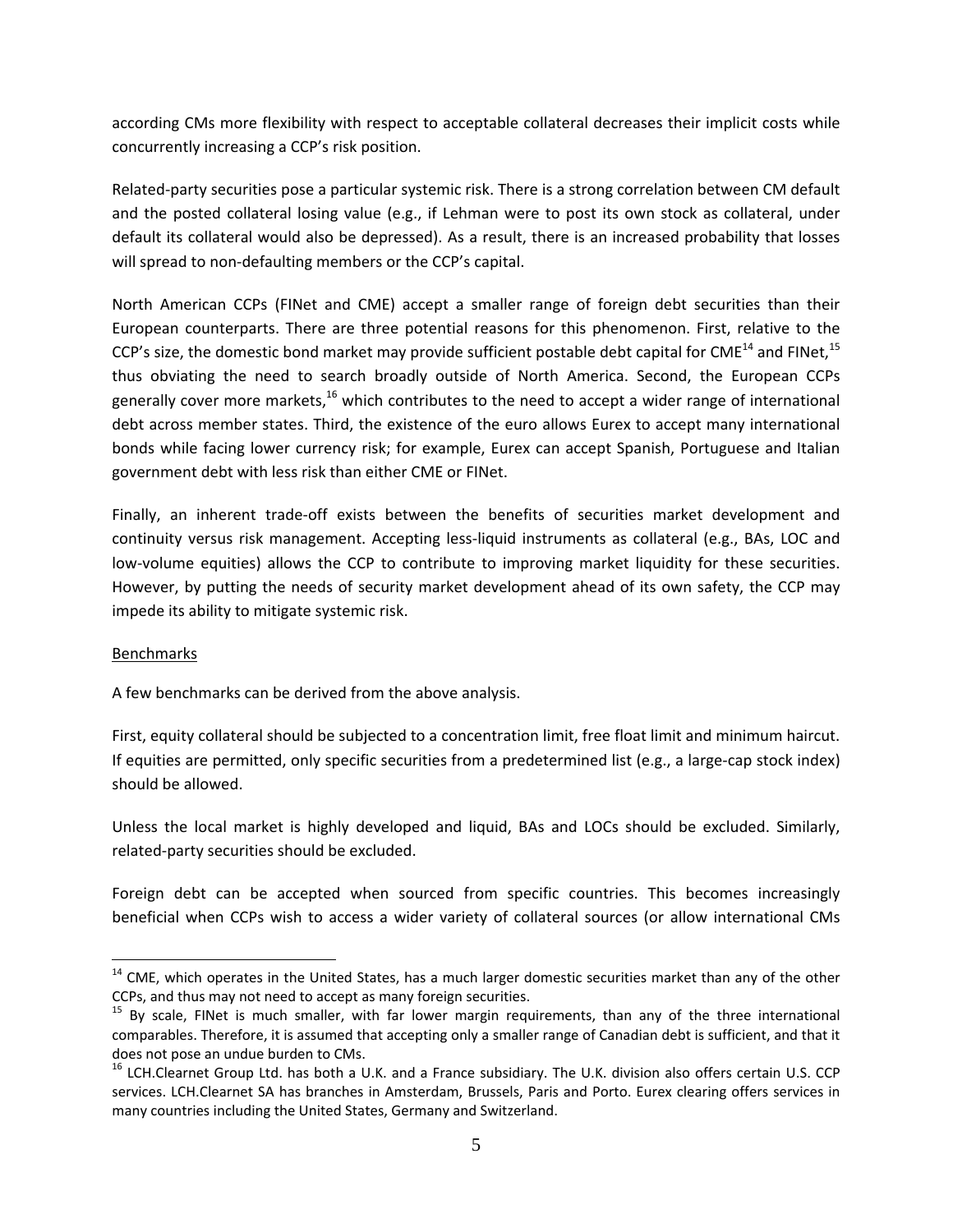greater choice). However, these benefits must remain balanced with the CCP's broader risk‐mitigation concerns.

#### **3.2 Membership criteria**

#### Trends (Exhibit 2: Risk Management – Membership Criteria)

CCPs establish membership criteria to ensure that CMs have sufficient operational capacity, financial resources, legal powers and risk‐management expertise that their activities do not generate unacceptable risk for the CCP and its participants. CCPs' membership criteria tend to vary in their level of openness and their relative use of qualitative requirements.

First, membership criteria tend to be either restrictive or open. Restrictive systems (e.g., CME and LCH) have high capital requirements and constrictive qualitative requirements (admitting only regulated financial institutions, requiring parental guarantees, etc.). Conversely, some CCPs employ more open membership criteria (e.g., Eurex) or different classes of membership (FINet and Eurex).

Second, international CCPs vary in their use of qualitative versus quantitative requirements. Using qualitative metrics accords the CCP some leeway to control whether specific CMs are given membership. For example, CME requires that members "demonstrate fiscal and moral integrity," and Eurex requires "experience." Conversely, the utilization of entirely quantitative requirements (capital of \$5.0 million, etc.) increases transparency but concurrently decreases a CCP's discretion.

#### Trade‐Offs and Analysis

The relative level of openness of CCP membership requirements and the use of qualitative standards have far-reaching implications.

First, there is a trade-off between openness and risk mitigation. Open standards allow CCPs to augment volume and raise trade anonymity and user competition (since more players trade directly with the CCP than via a CM), while concurrently increasing the systemic centrality of the CCP. However, restrictive membership standards may push counterparty risk away from the CCP by forcing its CMs to transact with the smaller (non-qualifying) dealers. Though, superficially, this appears to improve the CCP's net risk position (by decreasing direct CCP exposure to smaller players, thus forcing CMs to provide a buffer), this logic may not always hold. Transferring CCP risk to CMs decreases the probability of default of any individual CM (since there are fewer, lower‐risk CMs), but increases CM size and thus the consequences of any particular default.

In addition, restrictive membership criteria may increase CM market power, thereby increasing the likelihood of an oligopoly. Russo, Hart and Schönenberger (2002) suggest that, in a concentrated market, because CCPs "monitor participants' trading books, there is a risk that information will be improperly used." Similarly, forcing traders to transact via CMs will give these already oligopolistic players an additional informational advantage that could potentially be used for front running.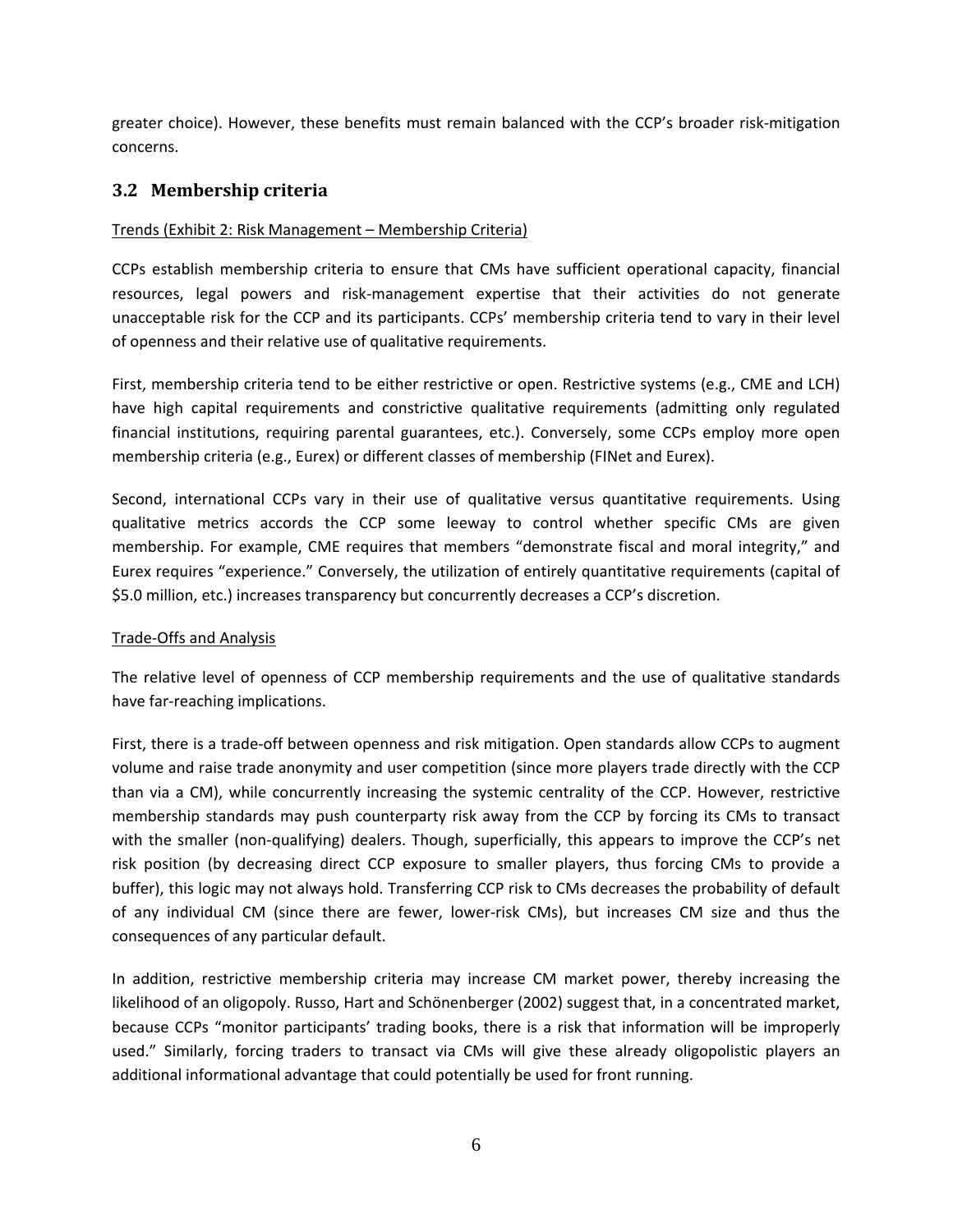Finally, there is a trade-off when considering the inclusion of qualitative membership requirements. Quantitative metrics increase transparency and raise CM confidence in a rigorous, unbiased clearing infrastructure and membership-selection process. The IMF (2010) notes the importance of "clear, publicly disclosed, objectively determined" risk criteria. Conversely, qualitative requirements empower the CCP with more flexibility and control over its membership base. The trade-off between CCP flexibility and its related costs will be a recurring one; this point will be revisited in section 3.6 when default procedures are discussed.

#### Benchmarks

A few benchmarks can be derived from the above analysis. First, minimum capitalization levels can be used to ensure "appropriate membership." Second, defining eligible institutions can exclude certain players (e.g., allowing exclusively banks and/or regulated investment dealers). Finally, including qualitative criteria accords the CCP some leeway and subjectivity over the membership‐selection process. However, these benchmarks ("appropriate membership," the exclusion of certain players and the amount of qualitative criteria) are policy-related questions and thus inherently market specific and regulator dependent.

#### **3.3 Margining and clearing fund contributions**

#### Trends (Exhibit 3: Risk Management – Coverage Ratios and Clearing Fund)

A few trends emerge when examining CCPs' policies toward margining and clearing fund contributions.

First, coverage ratios, the percentage of losses that are covered by the defaulter's margins, are generally high across the sample set. Coverage for all three international CCPs exceeds 99 per cent (though, for some products, CME's coverage was lower), while FINet has the lowest at 97 per cent.<sup>17</sup>

CCPs can use a combination of posted margins and clearing funds to cover single and multiple defaults. Generally, CCPs plan to cover the largest single defaults through the defaulter's margins and clearing fund contributions (and, potentially, CCP first lien equity). Non-defaulting members' clearing fund contributions appear to be unaffected. However, situations with multiple defaults and contagion could tap the additional resources.

Both North American CCPs, CME and FINet, utilize "double liability" (if losses exceed all resources in the default waterfall up to and including the clearing fund, the CCP is given the right to call a predetermined amount of additional capital from CMs) for clearing fund contributions. In times of default, even if a surviving CM wants to close its CCP membership, it is still responsible for this additional liability. This double liability ranges from 275 per cent of initial clearing fund contributions for CME to 500 per cent of initial collateral for FINet.

 $^{17}$  Declared coverage ratios are dependent on the CCP's own internal assumptions and risk models. Therefore, a lower coverage ratio based on more conservative risk-model assumptions may represent a safer risk position than a comparably higher coverage ratio based on more aggressive underlying assumptions.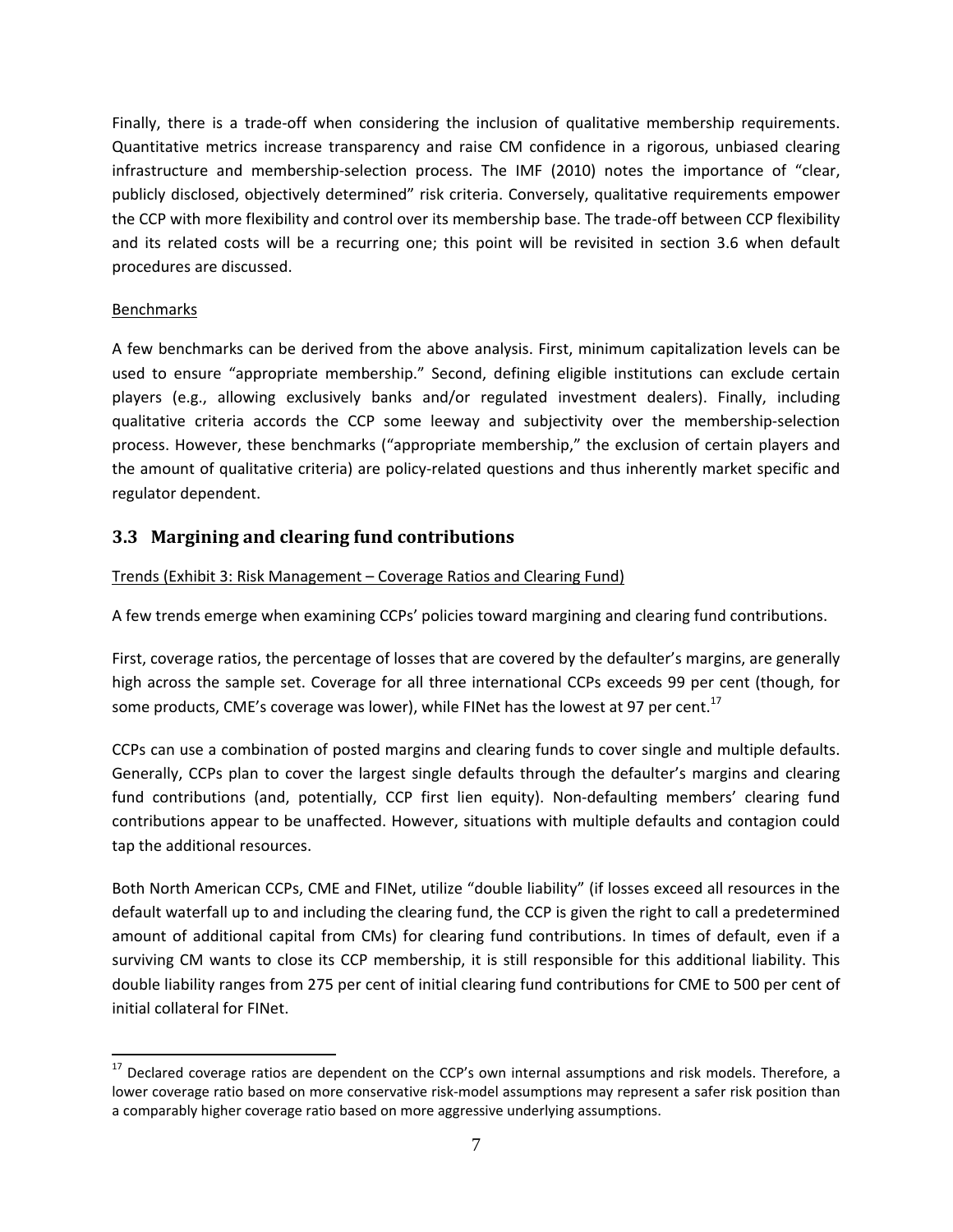#### Trade‐Offs and Analysis

In their goal to cover defaults, CCPs are faced with a variety of alternatives. By adjusting the relative contribution of posted margins, default fund contributions and double liability, CCPs can create similar risk‐management outcomes. Some of the implications of these choices are discussed in greater depth below.

First, CCPs must set risk-management policies along the continuum of options between pure defaulterpay and non‐defaulter‐pay frameworks. Defaulter‐pay models increase margins and coverage ratios, thus obviating the need for a substantive default fund. Conversely, a non‐defaulter‐pay model insures against losses through the larger clearing fund, thus lowering the requirement for posted margins (Haene and Sturm 2009).

Defaulter-pay systems may decrease moral hazard, since a CM is responsible for a larger proportion of its losses, and thus will face an increased incentive for prudency. Conversely, non‐defaulter‐pay systems pool the risk like an insurance fund, and may give CMs the incentive to take more risk, much as property insurance creates the perverse incentive to be less vigilant about locking your front door (Haene and Sturm 2009; IMF 2010).

Defaulter-pay systems may decrease the CCP's value proposition, by precluding its counterparty insurance function. However, increasing the relative importance of default fund contributions (and decreasing initial margin coverage) increases the insurance benefits of the CCP, and thus its value proposition.

Non-defaulter-pay systems further increase the CM's monitoring incentive. When more of a CM's capital is tied to the default fund, the CM will face an increasing incentive to monitor the CCP's risk‐ management procedures and membership criteria. Conversely, in defaulter-pay systems, CMs post margins only to cover their own losses; therefore, their incentive is merely to prevent their own default (IMF 2010).

Second, using clearing fund double liability creates an inherent trade‐off. In times of CM default, the existence of double liability provides an additional layer of protection for the CCP. Moreover, it increases a CM's monitoring incentive to ensure appropriate CCP risk management. However, lower levels of double liability decrease the CM's downside, and thus increase the attractiveness of membership. Lastly, decreasing double liability increases the CCP's own capital exposure and thus aligns its interests toward risk management.

#### Benchmarks

CCPs do not choose between a pure defaulter‐pay or a non‐defaulter‐pay philosophy (Haene and Sturm 2009). Rather, they attempt to strike a balance between some of the aforementioned trade-offs. However, a few benchmarks can be derived from the above analysis.

First, high coverage ratios should be considered to match those of international comparables.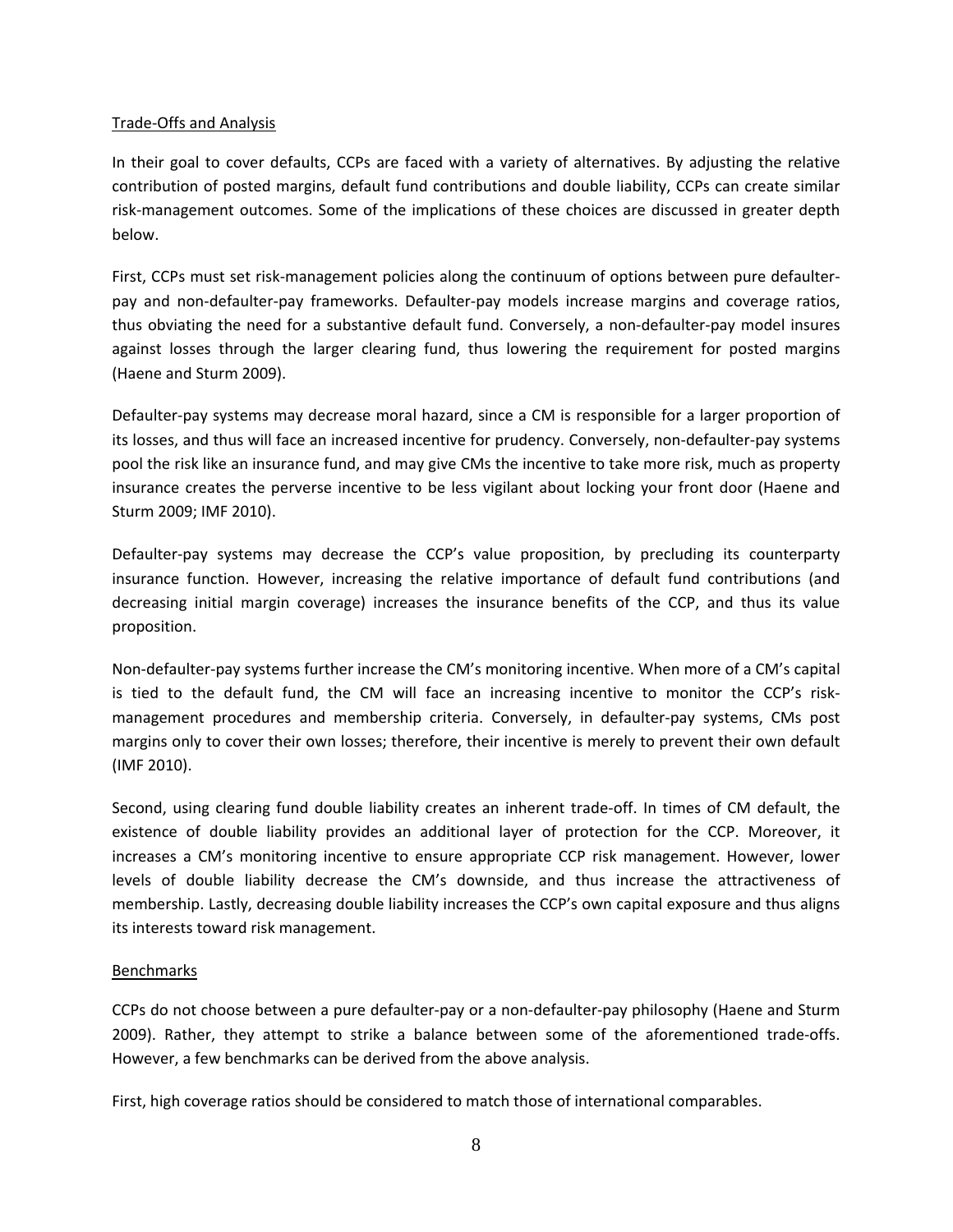Second, in extreme situations, clearing fund double liability of 100 per cent or higher can be utilized. However, double liability, and the loss waterfall more generally, should be viewed holistically, rather than on a line‐by‐line basis. For example, higher double liability requirements make more sense when there is a lower initial clearing fund contribution (e.g., FINet).

#### **3.4 Loss allocation to nondefaulters**

#### Trends (Exhibit 4: Risk Management – Loss Allocation to Non‐Defaulters)

When default losses exceed defaulter contributions (and CCP first lien equity, if applicable), CCPs employ varying loss-allocation formulas. FINet allocates these losses effectively based on the defaulter's recent trading with particular non‐defaulting CMs. On the other hand, the three international CCPs share the defaulter's loss across the entire default fund based on the CM's proportional contributions. An interesting nuance is CME's general adherence to this latter philosophy, while allocating losses depending on which product type (traditional versus CDS) creates the default.<sup>18</sup>

#### Trade‐Offs and Analysis

There is an inherent trade‐off between "fairer" default fund loss allocation based on trading volumes and increased counterparty risk mitigation. Under FINet's system, members are never completely free of CM counterparty risk, since any default could still end up disproportionately affecting them. CMs may thus be motivated to engage in bilateral monitoring of other CMs. However, counterparty monitoring is a key CCP benefit, and an activity for which it faces economies of scale. Therefore, excessive bilateral monitoring creates an inefficient replication of activities that a CCP may most efficiently be positioned to undertake.

The international CCPs utilize an allocation more closely resembling an insurance fund, which effectively spreads the counterparty risk uniformly. Should the clearing fund be utilized, losses are proportional to the initial contributions. Overall, though proportional allocation may demonstrate less "fairness," it increases a CM's motivation to concentrate on monitoring the CCP and its risk practices, rather than trading partners.

CME's utilization of a balanced solution may provide a middle ground. It allocates CDS default losses predominantly to a CDS‐specific clearing fund (and conversely allocates traditional product losses to its clearing fund). Vastly different products, such as CDS and government debt, involve starkly different risk profiles, and may be traded by different groups of CMs. Therefore, CME's clearing fund separation may be "fairer," since loss allocation demonstrates a higher correlation to the CM's actual trading activity.

#### Benchmarks

CCPs should consider allocating losses based on proportional clearing fund contributions, rather than relative trading with the particular defaulter. Depending on the breadth of financial instruments the CCP

 <sup>18</sup> LCH SwapClear (LCH 2009b) uses a similar methodology by allocating losses based on participation by currency (e.g., losses in euros are first shared among euro market participants).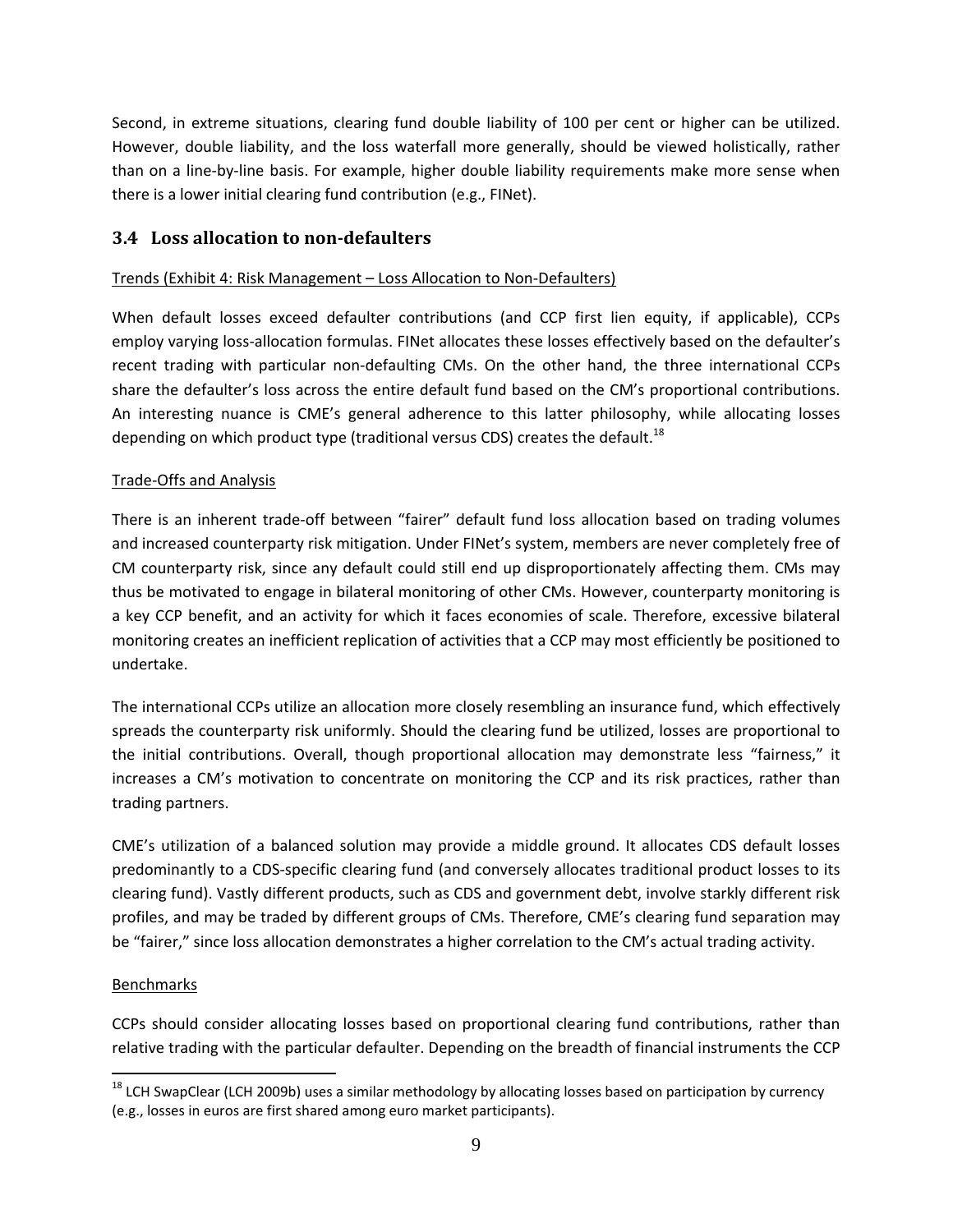clears, the risk profiles of the products and the relative trading activity of CMs, different product‐based clearing funds can be implemented.

### **3.5 CCP resources in the pecking order**

#### Trends (Exhibit 5: Risk Management – CCP Resources in Loss Waterfall)

The comparable CCPs differed in their inclusion of CCP first lien equity in the loss waterfall and the availability of last‐resort financing in their capital structure.

All of the international CCPs included some amount of CCP equity in the loss waterfall ahead of the non‐ defaulter's clearing fund contributions, generally in the range of 4.5 per cent (Eurex) to 14.9 per cent (LCH)<sup>19</sup> of equity. The resulting loss waterfall was typically: (i) the defaulter's margins, (ii) the defaulter's clearing fund contributions, (iii) CCP first lien equity, (iv) the non‐defaulter's clearing fund contributions, and (v) additional resources including the remainder of CCP equity, parental guarantees or insurance. FINet was the only sampled CCP that did not include a provision for first lien equity.

CCPs also differed in their availability of last‐resort resources. In their simplest form, CCPs could provision the use of their equity balance (after the first lien disbursement; e.g., LCH). Alternatively, CCPs could maintain a parental guarantee (e.g., Eurex) or insurance coverage (e.g., LCH pre‐2008).

#### Trade‐Offs and Analysis

Changing the CCP loss waterfall has considerable risk‐management and incentive implications.

In the loss waterfall, when the defaulter's margins and clearing fund contributions have been exhausted, losses can either be allocated to a defined tranche of CCP first lien equity or applied directly to the nondefaulter's clearing fund contributions. The existence of CCP first lien equity affects risk-management incentives. On the one hand, it aligns CCP incentives toward risk management. This is particularly important when the CCP is owned by an exchange or business group (e.g., non-member owned) with competing interests (e.g., increased volume) (IMF 2010). However, as the first lien equity buffer increases, the risk position of non-defaulting CMs improves, thereby decreasing their monitoring incentive.

Second, the existence of last‐resort resources presents both advantages and disadvantages. Insurance or parental guarantees theoretically decrease systemic risk, since additional capital is available in times of default. Moreover, insurance companies or corporate parents facing a large potential liability may increase their monitoring. Furthermore, parental guarantees align interests toward risk management. The downside to increased last‐resort resources is higher costs, directly translating to either lower CCP profits (thus decreasing the incentive for CCPs to provide this service) or higher member fees (thus lowering incentives for CMs to join).

 <sup>19</sup> Obtained by dividing CCP first lien equity by total equity. Data sourced from relevant annual reports. Segregated CME Clearing subsidiary equity was unavailable.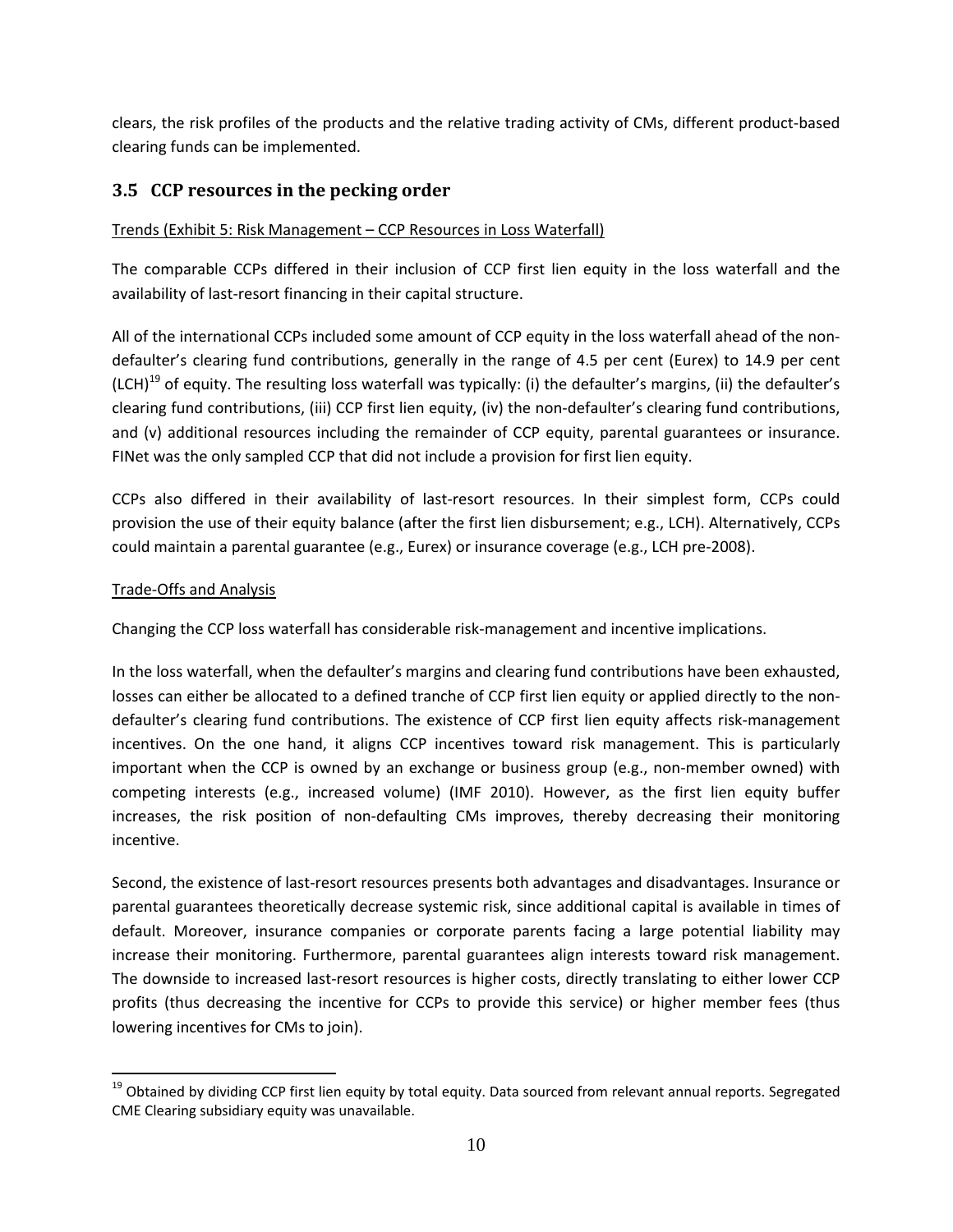Though insurance coverage theoretically sounds appealing, it may not be necessary. LCH cancelled their insurance coverage in 2008 (£100m per single member default, up to £200m) with no ensuing effect on its Standard & Poor's ratings.<sup>20</sup>

Potentially, the absence of first lien equity at FINet can be explained by its smaller size relative to comparables, its existence as a subsystem within CDS, and the inherent optionality around its central clearing solution (CMs elect to settle through CDS, or have trades novated through FINet).

#### Benchmarks

CCPs should maintain first lien equity capital ahead of non‐defaulting members' contributions. Second, as a last recourse, and where applicable, CCPs should have defined access to the resources of the parent.

#### **3.6 Shortterm liquidity**

#### Trends (Exhibit 6: Risk Management – Short‐Term Liquidity)

In times of CM default, CCPs must meet a defaulter's cash obligations until it can transfer, hedge or close them. To mitigate this liquidity risk, CCPs generally maintain short-term credit facilities. However, the sampled CCPs varied along a few dimensions.

Universally, when disclosed, the sampled CCPs maintained some form of short‐term liquidity line. Relative to the initial equity capital tranche, it exceeds 100 per cent of first lien capital (e.g., 500 per cent for LCH). $^{21}$  Unfortunately, the internal methodology by which the sampled CCPs determined the appropriate liquidity line size was not disclosed. Generally, they are sourced from multiple financial institutions (at least two), and often from an international consortium.

Short-term liquidity lines are sometimes denominated in multiple currencies. However, this is largely tied to the types of financial instruments that the CCP clears. For instance, LCH clears multiple currency products and thus requires a multi‐currency line.

Finally, in times of default, CCPs' official procedures accord them some flexibility regarding the timing of capital distributions and collateral liquidation.

#### Trade‐Offs and Analysis

Decisions surrounding short‐term liquidity involve certain trade‐offs.

First, an inherent trade-off exists when considering the type and quantity of short-term liquidity. Access to larger liquidity lines in multiple currencies decreases CCP risk and increases safety. However, increased access also raises costs. This logically translates to either higher fees or lower profitability.

<sup>&</sup>lt;sup>20</sup> See Standard & Poor's (2010) for a more detailed discussion.

<sup>&</sup>lt;sup>21</sup> Obtained by dividing the liquidity line by first lien capital, resulting in 600 per cent for CME and 500 per cent for Eurex.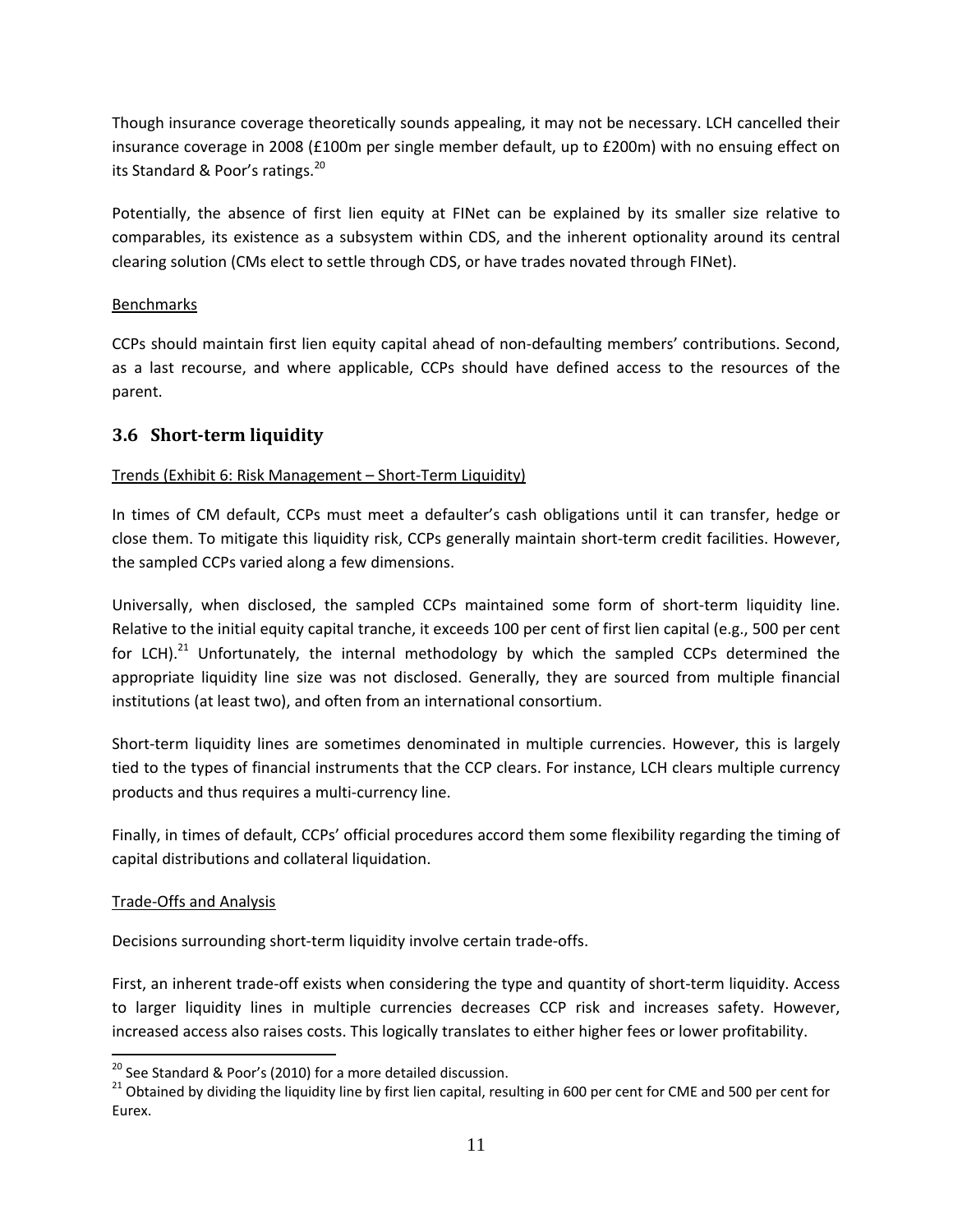Second, there are many considerations around liquidity line sourcing. Having multiple suppliers decreases counterparty risk through diversification. Nevertheless, as above, it also increases costs, since it is simpler to deal with one institution. While having the liquidity line provided by a non‐CM provides more conservative risk management,<sup>22</sup> this objective is often difficult to achieve, since many of the larger financial institutions capable of offering the product are themselves CMs (IMF 2010). However, the concern over having a single non-CM liquidity provider is partially mitigated should it be a central bank, or a financial institution with a government guarantee (explicit or even potentially implicit through "too big to fail" status). By extension, there exists a further trade‐off when considering the availability of last-resort lending from the central bank. While it certainly improves the CCP's risk position, it may jointly decrease its incentive to get a sufficiently large credit line, alongside decreasing the monitoring incentive of the private credit line provider.

Third, there is a trade‐off between the types of collateral accepted and the size of the liquidity line. If the only type of collateral accepted by the CCP were cash and highly liquid government securities (e.g., facing *T*+0), a smaller liquidity line would be necessary. However, when a CCP accepts less-liquid assets as collateral, it offers CMs flexibility but necessitates a larger liquidity facility.

Fourth, there is a trade‐off between liquidity lines and flexible procedures in times of default. Increased flexibility accords CCPs more time to liquidate collateral, thereby decreasing liquidity needs. Conversely, should immediate liquidity be necessary, CCPs may require a larger liquidity facility.

Finally, there is an endemic trade-off between flexibility in default procedures and the smooth functioning of the markets. As previously discussed, increased flexibility decreases risk. However, by allowing the CCP to postpone cash payments and securities deliveries, for example, the default flexibility may create a market disruption. Through its self-preservation, the CCP could potentially exacerbate systemic instability.

#### Benchmarks

Considering the inherent trade‐offs surrounding liquidity lines and default procedures, CCPs have provided certain benchmarks, discussed below.

CCPs should have access to sufficient short-term liquidity, though the target clearly depends on a variety of factors including the product mix and acceptable collateral. Multiple currency access becomes necessary only as CCPs increasingly engage in international clearing (IMF 2010). The liquidity lines should be sourced from more than one bank, and ideally a consortium.

CCPs should also be accorded some flexibility in times of default. As will be discussed in the following section, defaults do occur, and can be calamitous.

  $^{22}$  Were a liquidity line providing CM to default, it would concurrently be unable to meet margin obligations and provide liquidity to the CCP. Therefore, at the exact moment that the liquidity line is needed, it would be unavailable.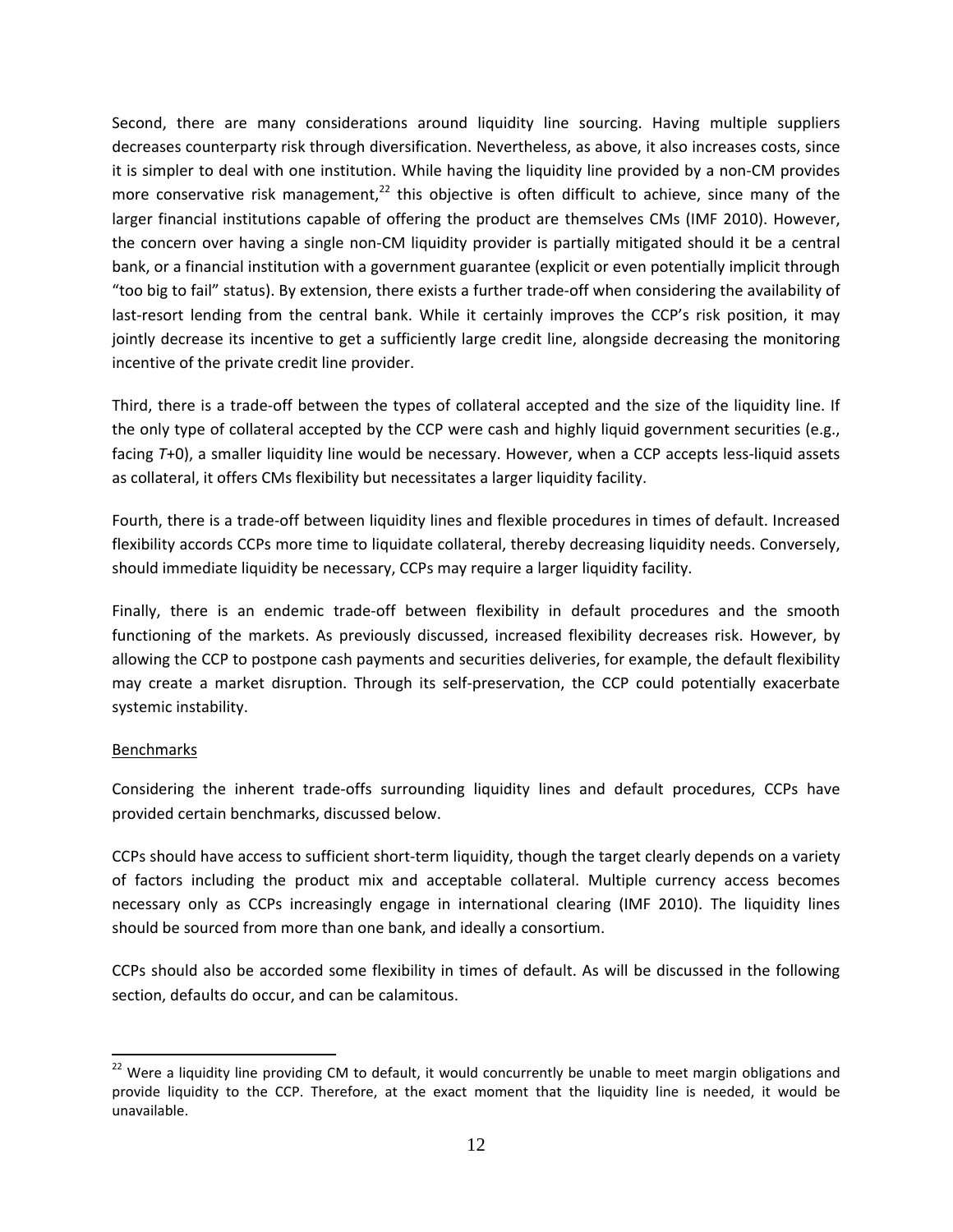#### **3.7 Default history**

#### Trends (Exhibit 7: Risk Management – Default History)

The uncomfortable reality that defaults can and do happen must imperatively remain in the collective memory of all CCPs. Over the course of history, three independent CCPs have gone bankrupt: Paris in 1973.<sup>23</sup> Kuala Lumpur in 1983<sup>24</sup> and Hong Kong in 1987<sup>25</sup> (IMF 2010). Of the four CCPs sampled in this paper, all three international CCPs faced significant CM defaults, including Lehman Brothers (CME, Eurex and LCH); Drexel Burnham Lambert (CME); Bear Stearns (CME); LTCM (CME); and Barings Bank (CME and LCH). In all these international CCP comparables, defaults have been handled safely, with no contagion and without resorting to non-defaulter clearing fund contributions. FINet has faced no member defaults.

#### Benchmarks

CMs can and do default; without adequate risk management, these defaults can and do lead to CCP failure. Therefore, a long-term focus should be maintained, even in boom times while optimism is high. When modelling, and defining the risk-mitigation framework, CCPs should consider a variety of default and contagion scenarios.

## **4 InterCCP Links**

There are several types of links that a CCP may establish with one or more other CCPs. In the wake of the current internationalization of financial markets, inter‐CCP links offer economies of scale and scope through cross‐market clearing and netting, which effectively reduces outstanding notional positions and collateral costs. When examining CCP‐to‐CCP links, one must consider the level of integration, the location and method of holding collateral, and the global evolution of standards.

#### Trends (Exhibit 8: Inter‐CCP Links)

First, different types of CCP links reflect different levels of integration, in turn translating into different implications for systemic risk management. Cross-margining, where clearers connect to each CCP but margin calculations take into account the net position across CCPs, represents a more limited form of inter-CCP link than do either peer-to-peer interoperability or participant links, where one CCP becomes a clearing member of another.  $26,27$ 

Second, different locations and methods of holding collateral are possible. For instance, in the case of a cross‐border link, margin can be held either onshore or offshore. It can also be held jointly (e.g., under their cross‐margining agreement, CME and the Options Clearing Corporation maintain a joint first lien on

<sup>&</sup>lt;sup>23</sup> Failed relating to unmet margin calls after a decrease in sugar prices on the futures exchange.

<sup>&</sup>lt;sup>24</sup> Failed relating to unmet margin calls after a decrease in palm oil futures prices on the commodity exchange.<br><sup>25</sup> Failed relating to unmet margin calls on equity futures due to the October 1987 "Black Monday."<br><sup>26</sup> S or participant link exists between FINet and any other CCP, CDS members (all FINet CMs are, by necessity, CDS members) can be sponsored to other organizations. See CDS (September 2010) for further details.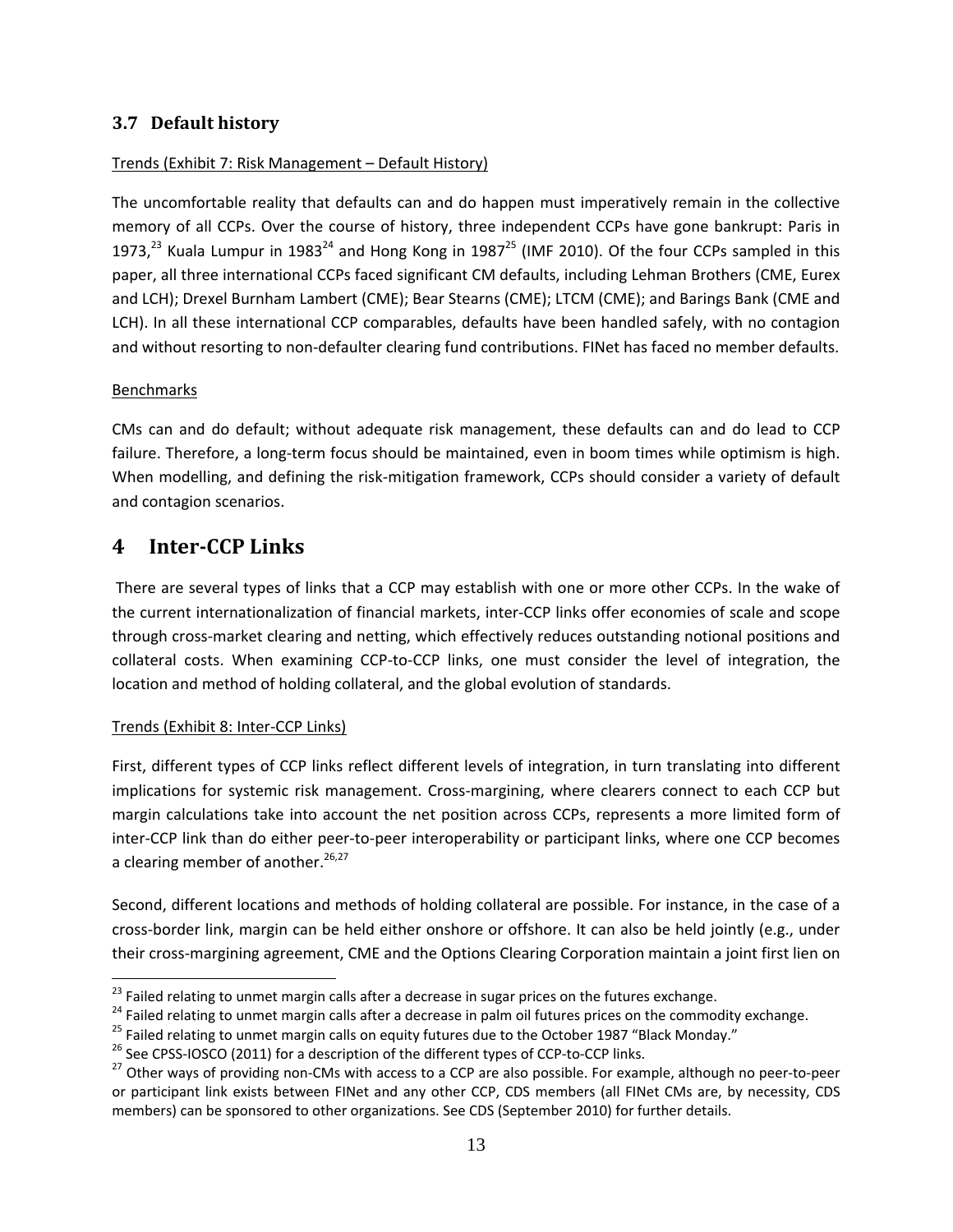a performance bond; margin coverage is shared to cover each CCP's loss equally), or held in separate "pots" subject to a loss‐repayment scheme (e.g., in the case of the cross‐margining agreement between CME and the Fixed Income Clearing Corporation).

Overall, policies for, and risk management of, CCP links are still in their infancy. For example, there are only two peer‐to‐peer linking arrangements currently in existence: one between LCH.Clearnet Ltd. and SIX x-clear (for cash equities), and another between LCH.Clearnet SA and CC&G (for Italian government bonds). $28,29$ 

#### Trade‐Offs and Analysis

Inter‐CCP links are a relatively new phenomenon, and CCPs must consider both their advantages and disadvantages.

First, while links potentially increase netting benefits and provide CMs with access to a broader range of counterparties and products, they can also be costly (in terms of the increased collateral required to collateralize the link), and introduce new legal and operational risks to the clearing system that must be managed. It is important to keep in mind that different types of links yield different levels of trade‐offs (IMF 2010; Ripatti 2004).

Second, there is a trade‐off between links and horizontal integration. Inter‐CCP links decrease the need for horizontal integration, and concurrently should offer more effective domestic oversight of a locally‐ based linked CCP. Although links provide CCPs with some of the advantages of economies of scale and scope, complete horizontal integration likely yields stronger netting benefits, centralized risk management and increased back-office synergies.<sup>30</sup>

Links may represent a cautious first step toward horizontal integration. Linkages create the opportunity for CCPs to familiarize themselves with each other, and for regulators to increase their comfort level with increasing CCP internationalization. Jointly, these effects may facilitate an eventual merger.

Third, there is a trade‐off around the optimal level of competition. Links and horizontal integration will increase global netting benefits, and, given inherent economies of scale and scope, decrease costs. Additionally, in times of CM defaults, interoperability and horizontal integration minimize the number of players liquidating defaulting positions. For example, the Lehman failure affected CME, Eurex and LCH: potentially, they all concurrently needed to liquidate collateral. Therefore, interoperability may decrease the number of affected parties. Furthermore, links and horizontal integration effectively increase the systemic centrality of a CCP, which decreases the probability of individual financial market disruption but increases the systemic risk associated with a potential CCP failure. Furthermore, decreased

<sup>&</sup>lt;sup>28</sup> CC&G is Cassa di Compensazione e Garanzia S.p.A., an Italian CCP.<br><sup>29</sup> There are currently no links between LCH.Clearnet Group's two subsidiaries: LCH.Clearnet Ltd. (based in the United Kingdom and discussed in detail in this paper) and LCH.Clearnet SA.

<sup>&</sup>lt;sup>30</sup> As in Ripatti (2004), historical horizontal CCP mergers yield technical efficiency alongside netting benefits of cross‐border clearing (the latter being possible through interoperability).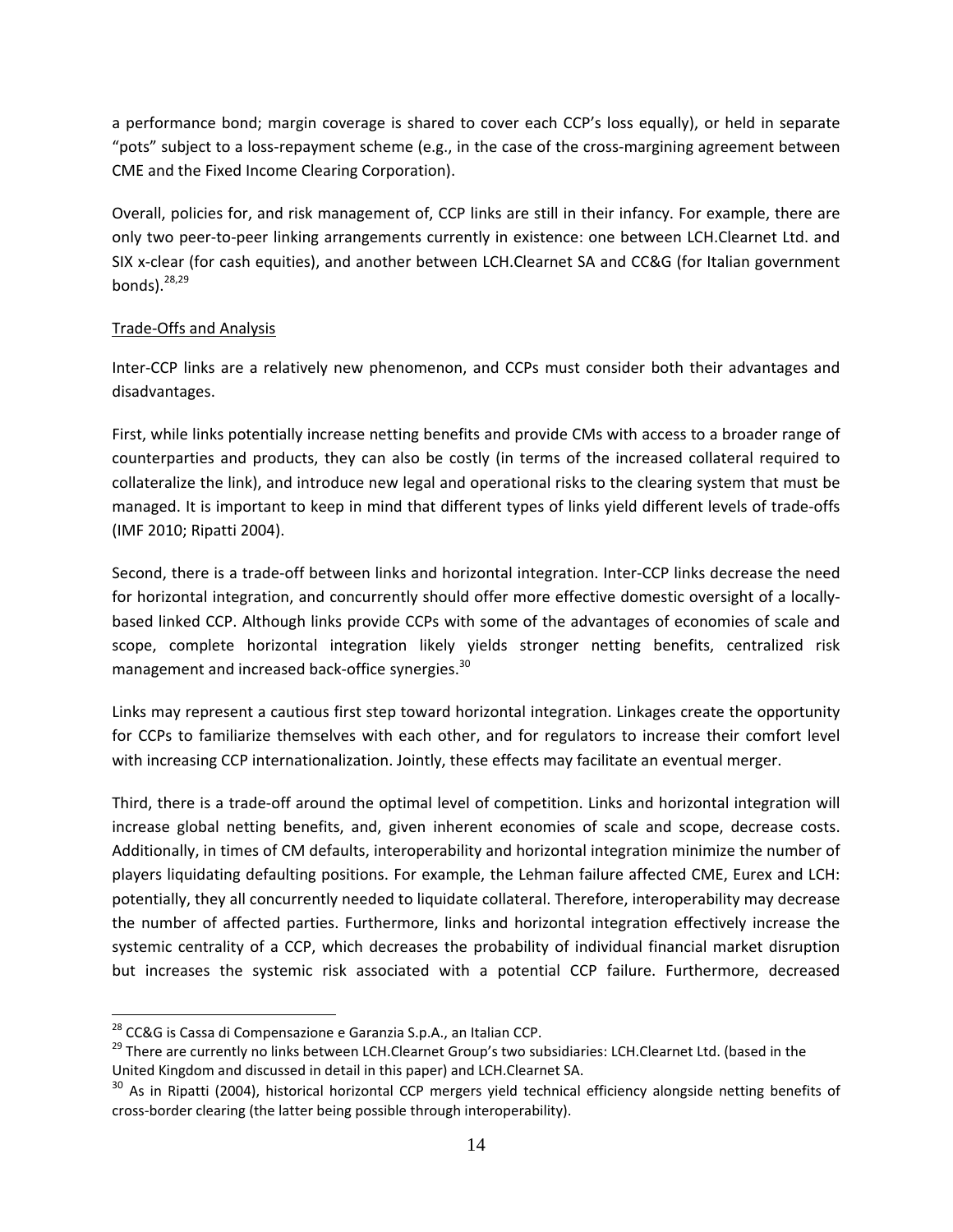competition (between CCPs) may stymie innovation and increase industry costs through oligopolistic pricing.

#### Benchmarks

Inter-CCP links are in their infancy. Global CCP benchmarks and international standards are quickly evolving. CCPs and regulators should have a full understanding of the complexity of linking arrangements before choosing this course. But, at the same time, they should recognize that links may support better oversight and a more robust market structure.

## **5 Governance**

A CCP's governance structure strongly affects its ability and incentives to ensure appropriate risk management. Two specific committees examined in this paper are the Board of Directors and the risk committee, with a focus on their structure, composition, control and incentives.

### **5.1 Board of Directors**

#### Trends (Exhibit 9: Governance – Board of Directors)

Standards for CCP governance continue to evolve. The sampled CCPs vary greatly based on a number of factors including ownership structure, for-profit status, CCP Board separation and independent Board representation.

CCPs are either for‐profit or non‐profit. They can also be either horizontally integrated clearing conglomerates (e.g., LCH.Clearnet Group Ltd.) or vertically integrated businesses including exchanges or settlement (e.g., CME Group and Eurex). Based on the limited sample, non-profit CCPs are generally member-owned and smaller (e.g., FINet).

CCPs do not necessarily have their own separate Boards. This generally varies by size and the relative independence of the CCP. For instance, FINet is a smaller system within CDS, and does not have its own Board or staff. Conversely, both European CCPs, Eurex and LCH, have separate CCP Boards. CME Clearing is the exception: it has no dedicated CCP Board.

When CCPs have a separate Board, they often employ multiple independent directors (four for both LCH and Eurex, representing 33 per cent of a total 12‐member Board). However, these independent directors are in the minority and do not exert direct control.

#### Trade‐Offs and Analysis

Board‐level governance involves multiple trade‐offs concerning CCP Board separation, integration, independent representation, and control.

As Ripatti (2004) discusses, CCP Boards create a principal‐agent problem between the Board, management and users. For instance, vertically integrated CCPs (e.g., the organization owns the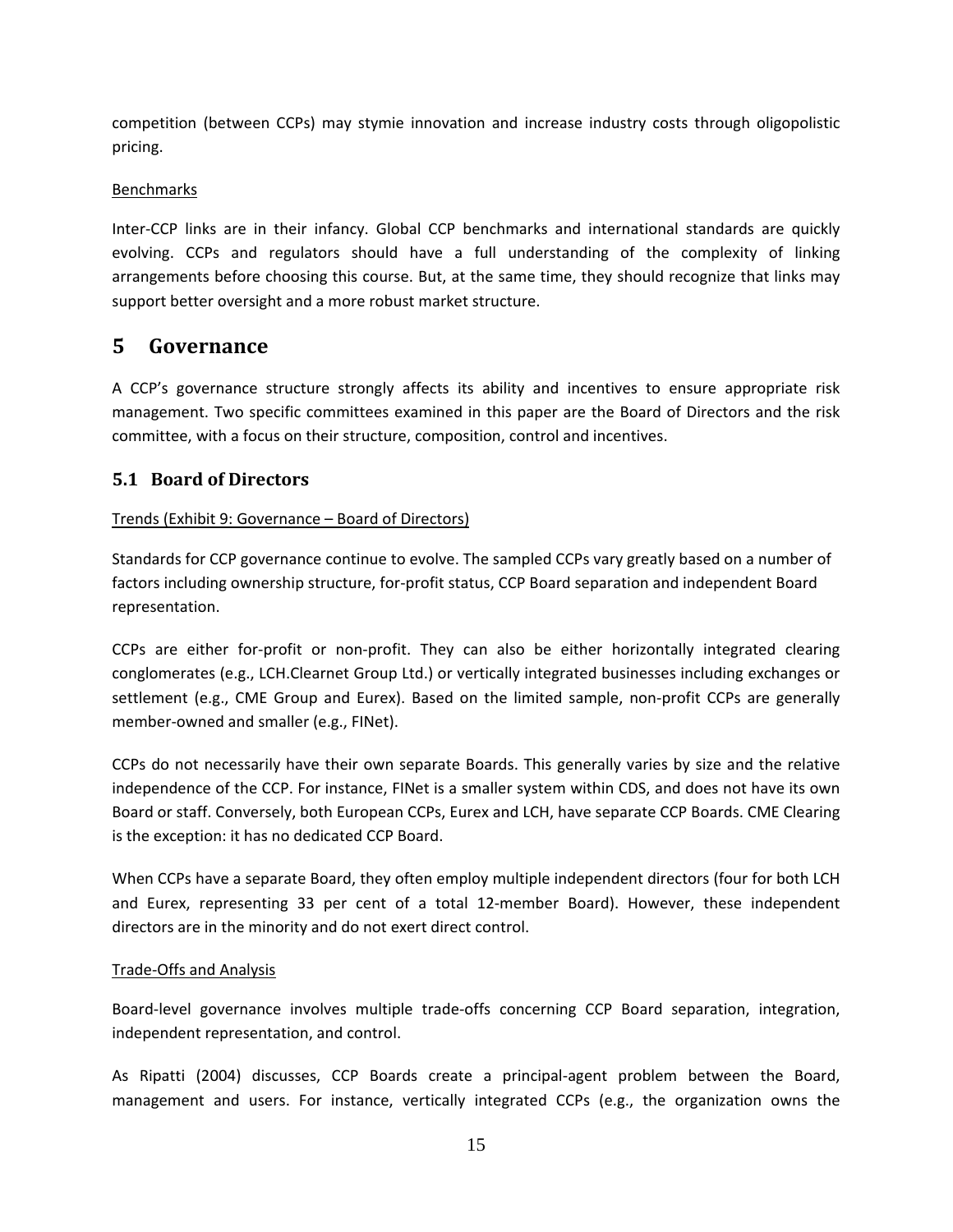exchange) clearly demonstrate this inherent trade-off. A separate CCP Board may encourage selfinterested "independent" CCP‐level decisions that favour risk management ahead of the parent's interests (e.g., profitability) (IMF 2010). Conversely, a non-separate CCP Board allows more integration and parental control, potentially facilitating faster decision making and organizational responsiveness.

Additionally, there is a trade‐off between risk management and operational integration. For example, a separate Board promotes risk management but leads to lower vertical integration, and thus lower synergies. However, the academic literature suggests that horizontally integrated CCPs, relative to vertically integrated companies, yield greater efficiency gains (Koeppl and Monnet 2004). Therefore, mandating separate Boards may provide an incentive for horizontal rather than vertical integration, since this requirement is less onerous for the former (a separate CCP Board is, de facto, the horizontal organization's Board), which concurrently would increase efficiency.

Further, there is a trade‐off in the decision to include independent Board representation. Increased independence may raise the risk‐management focus and bridge external knowledge. However, decreased independence may yield more Board‐level expertise (assuming that there are few external CCP experts).

Moreover, even without overt control through a 50 per cent majority, independent Board members yield considerable influence. Many CCPs (e.g., Eurex) face joint ownership: the block of independent directors could sway the balance of power between conflicting owner groups. Consequently, when considering independent Board representations, a potential loss of control must be considered.

Different ownership structures may help explain the different observed outcomes. For instance, a member-owned system may not require a separate CCP Board (e.g., FINet). Theoretically, members have their own best interests at heart, and thus will supervise the group as a whole to ensure proper CCP risk management. However, when the CCP is owned by a for-profit entity (e.g., Eurex $31$ ), its interests (such as risk management) may conflict with those of the organization at large (profitability).<sup>32</sup> Therefore, maintaining a separate CCP Board with independent representation becomes increasingly important.

#### Benchmarks

Benchmarks depend strongly on a variety of factors including profit mandate, ownership concentration and organizational structure. However, two key lessons arise. First, if the CCP is part of a vertically integrated conglomerate, it should have a separate Board with independent directors (IMF 2010). Second, one profit motive and ownership structure is not necessarily superior to another as long as incentives are properly aligned.

 $31$  As of 2009, LCH is majority-user owned, with dispersed ownership. However, pursuant to the original merger between the London Clearing House Ltd. and the Banque Centrale de Compensation SA when the Board composition was presumably set up, ownership was more concentrated, with exchanges holding over 45 per cent.<br><sup>32</sup> See IMF (2010) for a more detailed discussion.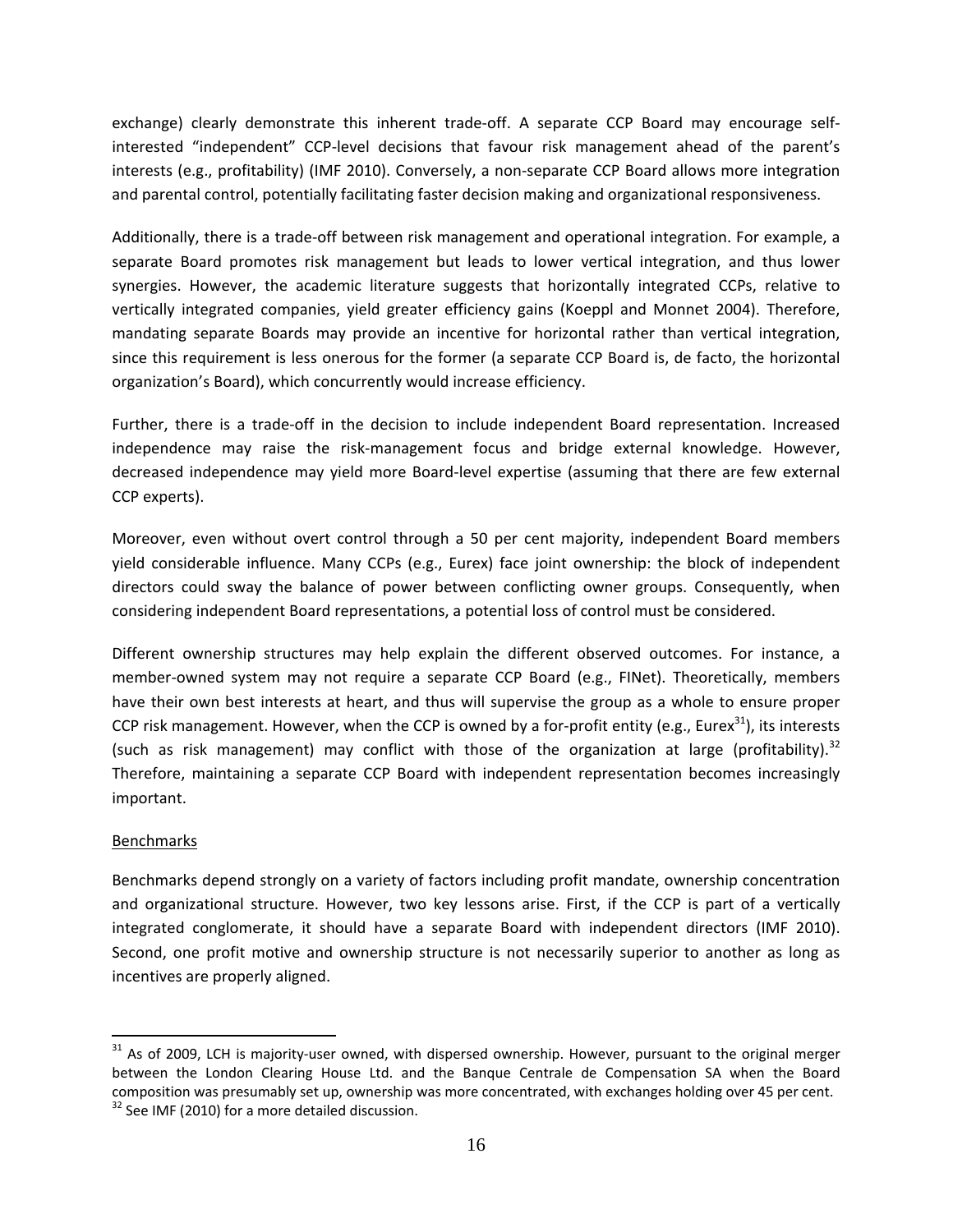#### **5.2 Risk committee**

#### Trends (Exhibit 10: Governance – Risk Committee)

As with Board‐level governance, CCP risk committee governance varies greatly among the sampled CCPs, based on a number of factors including risk committee independence, composition and role within the organization.

Both CME and LCH have their own risk committees. The risk functions of FINet and Eurex, however, are incorporated into the vertically integrated organization.

Risk committees can either be independent and report directly to the Board, or be non-independent and run by management. When risk committees exist at the CCP level, they tend to report to the CCP Board (e.g., CME and LCH). Conversely, Eurex Clearing, whose risk function is integrated with the group, has risk reports delivered to CCP management.

Independent risk committees tend to have Board representation. For example, both CME's and LCH's risk committees are chaired by Board members. However, CM representation is not uniformly strong. For example, Eurex's group risk committee has no formal CM representation. CME, by contrast, maintains at least five CM representatives, and LCH allows CMs to participate as consultants.

#### Trade‐Offs and Analysis

When examining risk committee governance, a variety of trade‐offs must be considered.

First, there is a trade‐off between having a CCP risk committee and a group‐level risk committee. A CCP‐ level risk committee may yield a stronger organizational focus on CCP-specific risk management. However, maintaining multiple risk committees across an organization increases costs. Furthermore, vertically integrated risk committees may support more holistic risk management, approaching issues from an organizational point of view, rather than solely a CCP‐level perspective.

Second, there exists a trade‐off between an independent risk committee and a management‐run committee. The former likely demonstrates stronger risk‐mitigation incentives; management may have different motivations, such as profits and volume. Conversely, the latter may be more organizationally efficient, placing those who presumably know most about CCP risk in charge (i.e., the CCP's own risk managers).

Third, there is a trade‐off when considering CM representation on the risk committee. Giving CMs a voice promotes inclusivity and may provide additional industry expertise. However, CMs may have conflicting interests. For instance, they may have an incentive to decrease risk management or push additional risk to the CCP; e.g., by pushing for lower margin and default fund requirements, they decrease their total membership costs. This is, of course, contrary to the CCP's broader mandate to manage systemic risk. Additionally, allowing a wider risk committee membership, with conflicting interests, may slow decision making.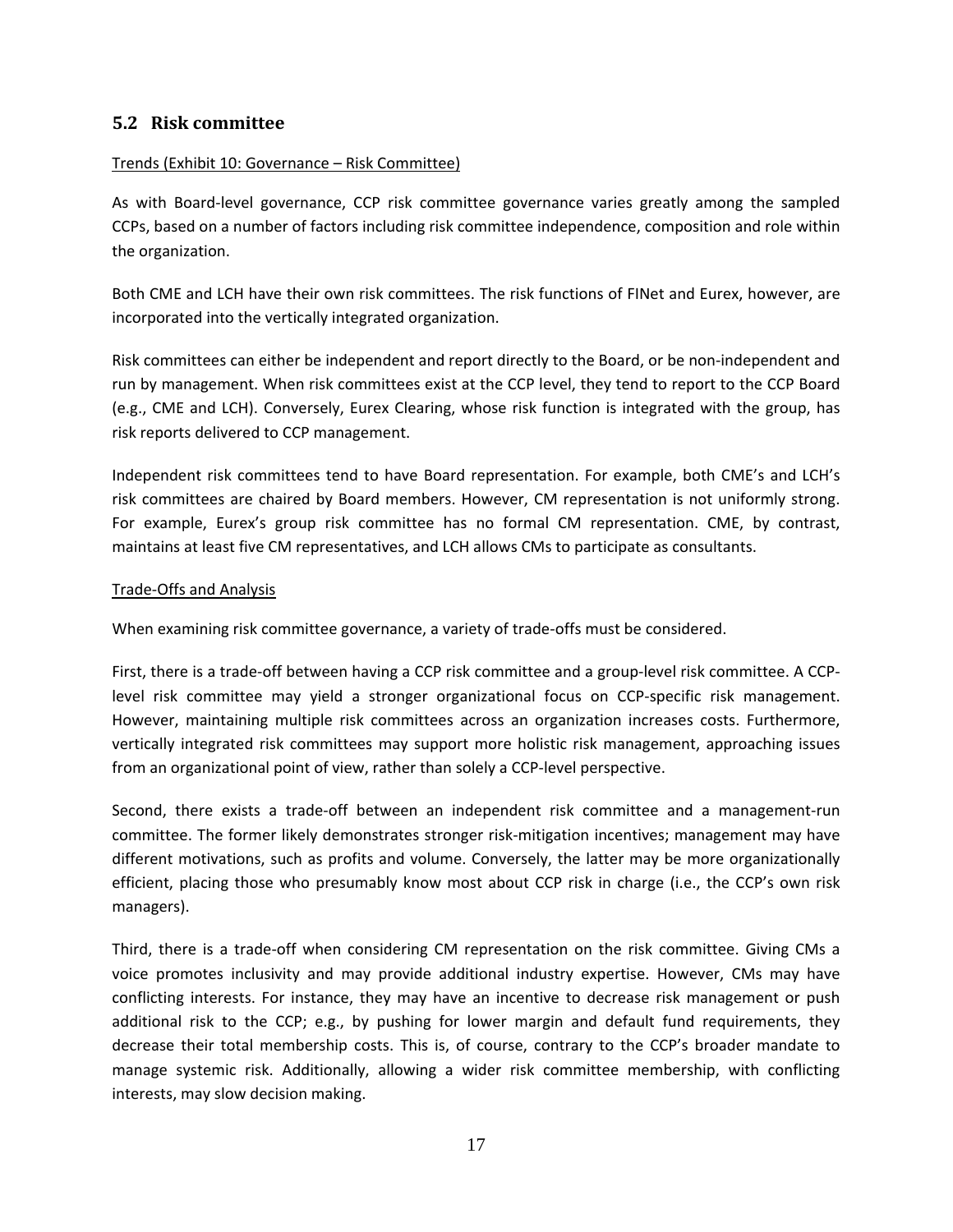As was noted with the Board of Directors (section 5.1), different ownership structures may translate into different governance outcomes. A non-profit user-owned model (e.g., FINet) may not require an independent risk committee, while a vertically integrated for-profit organization may necessitate one (e.g., CME).

Certainly, no one‐size‐fits‐all solution exists for risk committee governance. Eurex Clearing provides risk function independence through outsourcing to Deutsche Börse. Others provide independence through separate committees with direct reporting lines to Board members. As long as incentives are aligned, and risk management remains at the forefront, different solutions can be effective.

#### Benchmarks

Though standards vary depending on an organization's structure and profit motive, basic benchmarks can be identified. If the CCP is part of a vertically integrated conglomerate, it should have its own separate risk committee. The committee should be independent, with Board representatives, a direct reporting line to the larger Board and responsibility for key risk-management oversight. Some nonvoting CM representation can provide additional expertise. These conclusions are consistent with the IMF's recent study on increasing CCP safety (IMF 2010).

## **6 Operational Risk Management**

Operational risk management considers the CCP's ability to manage operational problems and crises in the course of normal business activities (e.g., a surge in demand) or exceptional events (e.g., an earthquake, strike, fire). This section discusses backup arrangements and backup testing specifically.

#### **6.1 Backup arrangements**

#### Trends (Exhibit 11: Operational Risk Management – Backup Plans)

CCPs have made different procedural choices when approaching business‐continuity management and operational risk management. Backup arrangements include data backup facilities, operational backup centres, structural backups and recovery‐time objectives (RTOs).

Though public information is sparse, all sampled CCPs maintain at least one backup site, and some have multiple undisclosed locations. Regarding operational centres specifically, CCPs tend to have multiple locations. For instance, CDS, FINet's parent, runs its operations out of two main centres alongside its backup facilities.

CCPs consistently employ structural backup arrangements for their facilities. These include backup generators and redundant telecom connectivity.

RTOs (though often undisclosed) are consistently defined and often involve aggressive processreinstatement targets. For example, LCH plans for "phase 1" immediate recovery within two hours of an incident.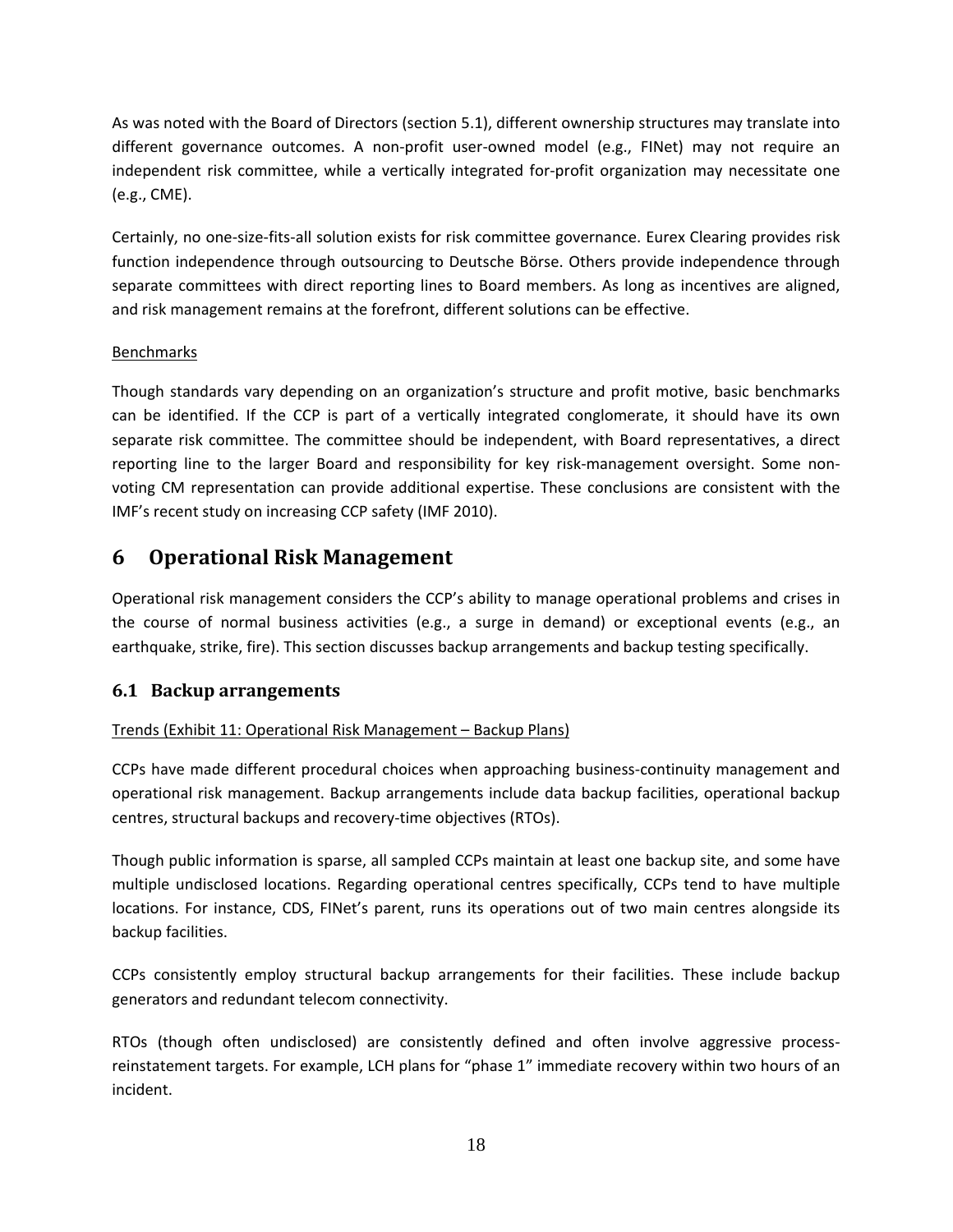#### Trade‐Offs and Analysis

Business‐continuity management is an important component of risk management. Therefore, procedural decisions are imperative and involve considerable trade‐offs.

First, there is a trade‐off relating to data backup location. Placing the location farther away decreases the risk that whatever event caused the primary‐location failure will also affect the backup facility (e.g., an earthquake hitting Toronto is more likely to affect neighbouring cities like Mississauga than those in completely different geographical regions, such as Vancouver). However, given data travel time, seamless data replication becomes increasingly difficult as distances increase between centres.

Second, there is an inherent trade-off when considering the number of backup sites. On the one hand, redundant backup sites significantly decrease risk: for a critical event to interrupt CCP activities, all backup facilities must be hit simultaneously. However, building, maintaining and staffing multiple backup sites greatly increases costs, which, as previously discussed, decreases CCP profits (thus decreasing the incentive to provide the service) or increases CM fees (decreasing the incentive to join).

#### Benchmarks

A CCP should have at least one data backup site. If the secondary site is relatively near the CCP primary location, consider a tertiary site farther away to decrease the risk related to an event impacting both the primary and secondary sites. Similarly, a CCP should maintain multiple operational sites.

CCP facilities and backup sites should themselves have structural backup arrangements (e.g., generators and telecom connectivity).

Finally, RTOs should be defined and aggressive (e.g., requiring less than two hours for the recovery of key processes).

#### **6.2 Backup testing**

#### Trends (Exhibit 12: Operational Risk Management – Backup Testing)

The sampled CCPs vary in terms of testing frequency, review of procedures for business-continuity management and usage of the backup facility.

Generally, the CCPs conduct backup testing at least annually (e.g., LCH), and up to twice annually (e.g., FINet). The procedures for business-continuity management are often reviewed multiple times per year, usually quarterly.

CCP backup facilities are important and they are utilized. For example, FINet has used theirs three times: during the SARS crisis in 2003, the Toronto power blackout in 2003 and the G‐20 summit in 2010.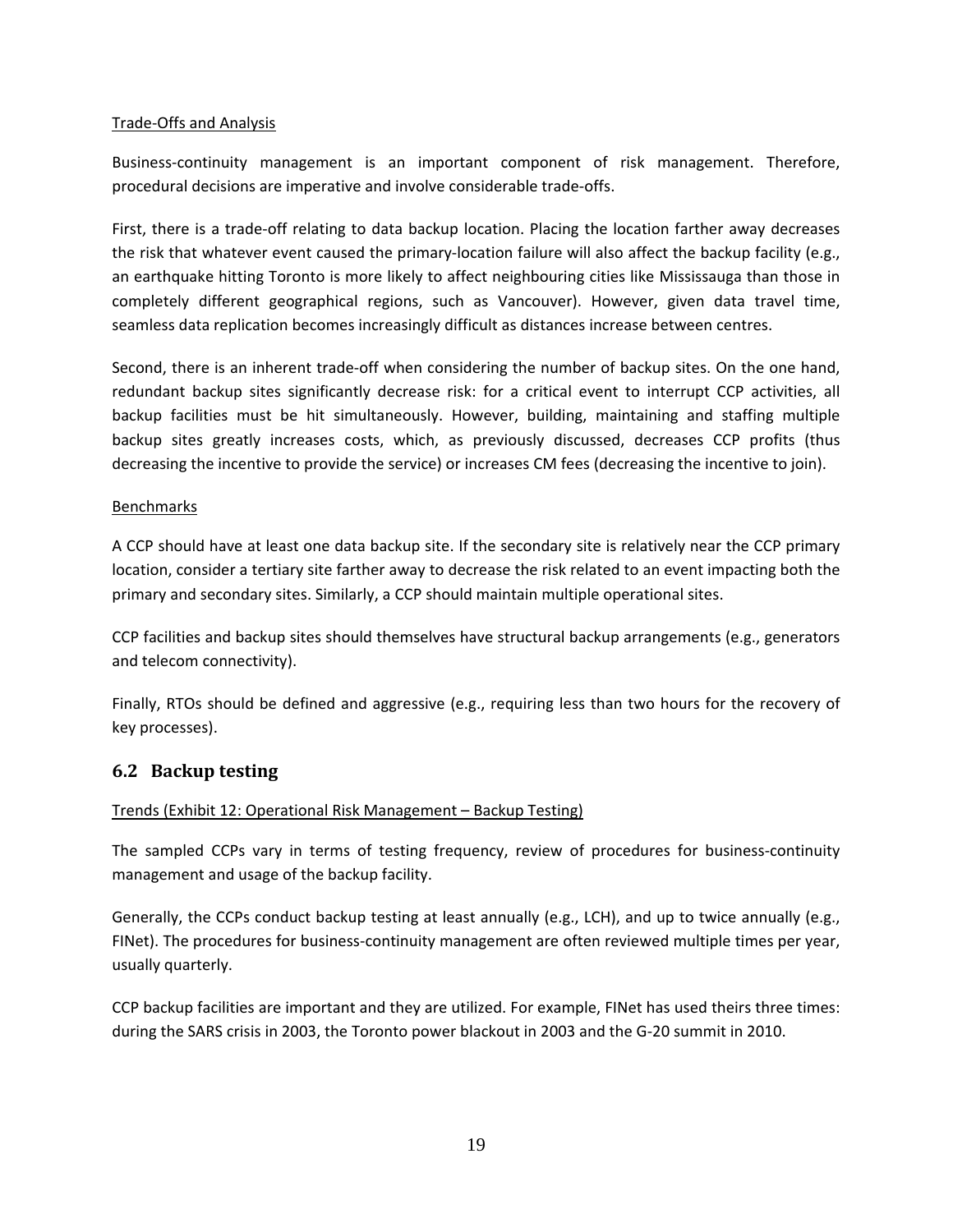#### Trade‐Offs and Analysis

Business‐continuity management faces two key trade‐offs.

First, there is a trade‐off in the frequency of backup testing. Increased testing translates into stronger preparedness and the ability to anticipate potential problems. However, it increases costs and potentially interrupts day‐to‐day operations.

Second, there is a trade-off when considering the frequency with which procedures for businesscontinuity management should be reviewed. Superficially, more-frequent review seems favourable. However, a too‐frequent review may dilute the comprehensive nature of the analysis, the quantity of actual out-of-the-box thinking and the intensity of fundamental policy changes.

#### Benchmarks

Two benchmarks are derived from the sampled CCPs: a CCP should conduct annual backup testing and, quarterly, review of its procedures for business‐continuity management.

## **7 Potential Areas for Further CCP Analysis**

This paper has provided an analysis of CCP industry best practices for some key practical issues of risk management, links, governance and business-continuity management. Further analysis could be considered in a number of different areas.

First, different categories of practical issues could be examined, such as the implications and trade‐offs of regulatory risk.

Second, different specific practical issues could be analyzed. For example, future analysis could consider settlement risk in more depth. Furthermore, the discussion of CCP links in this paper dealt primarily with horizontal‐level integration between CCPs. However, CCPs also engage in other linkages, with other key providers, such as securities depositories; an analysis of the considerable risk‐management implications of such agreements would be valuable. Moreover, the discussion herein of operational risk focused mainly on business continuity. An examination of other issues such as legal risk and model risk would provide additional insight.

Third, a different level of detail could be analyzed. The objective in this paper was to provide broad high‐ level conclusions of global CCP practices, trade-offs and benchmarks. Future analysis could address specific product-by-product nuances within CCP policies (e.g., the slight differences in collateral acceptability by product class).

Fourth, a larger sample of international CCPs could provide a broader perspective of the international marketplace. For instance, the following CCPs could be considered: ICE Trust U.S., ICE Clear Europe or the Options Clearing Corporation.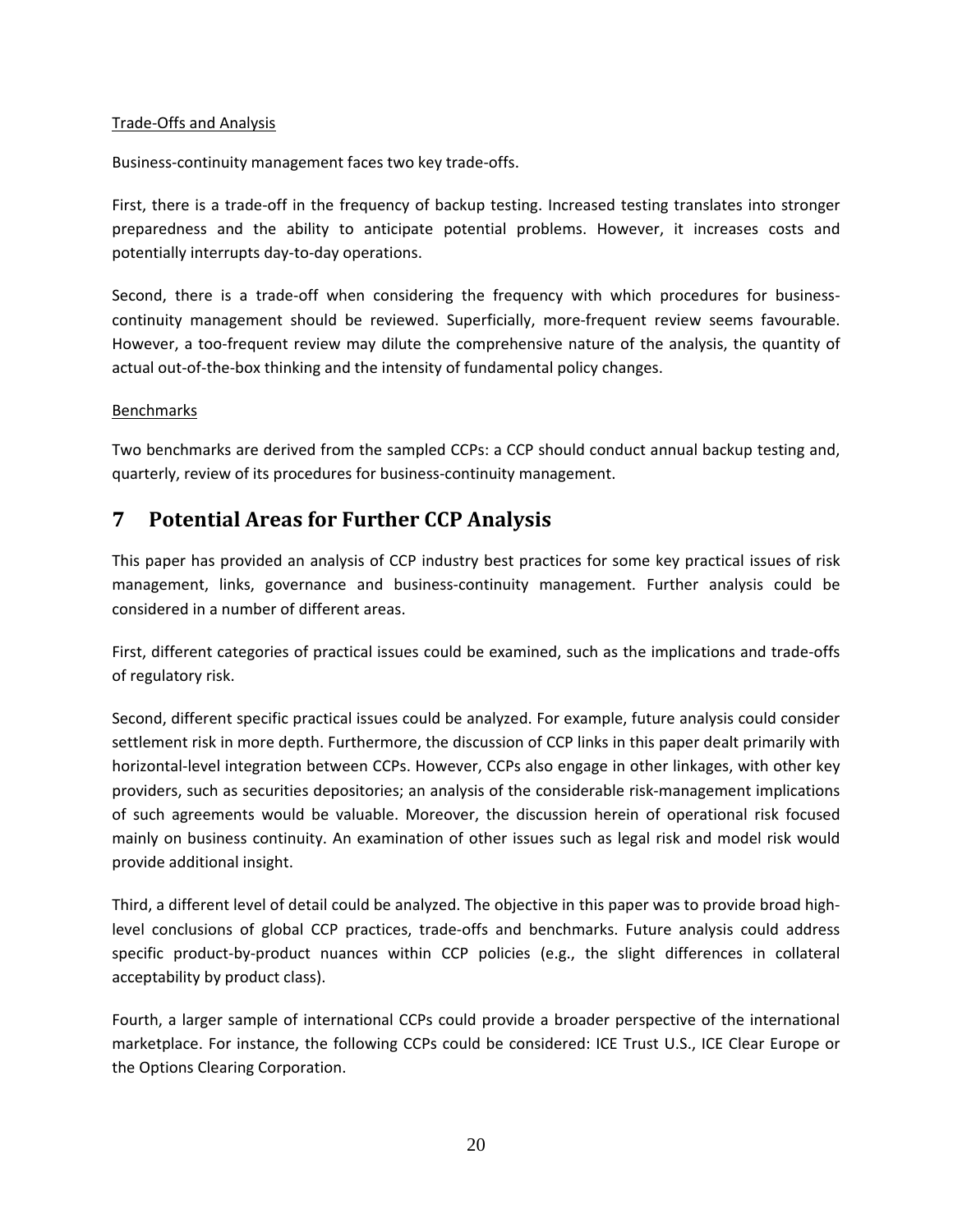Fifth, given the evolving nature of CCPs, this analysis should be reviewed periodically.

Sixth, this paper maintained a strong overall focus on risk management. A recurring trade‐off exists between risk management and efficiency. Future analysis could delve deeper into specific questions of efficiency.

Finally, this paper was based on public information, which is often sparse and generally lacking in contextual detail. Interviews with CCP staff and regulators, alongside internal documentation, would provide a deeper, clearer understanding of the decision‐making process behind CCPs.

## **8 Conclusion**

Globally, CCPs have been purported to provide a solution to systemic risk for a variety of financial markets, ranging from repos and options to swaps. However, internationally accepted standards and the academic literature have left unanswered many practical questions related to the design of CCPs. This paper has analyzed international benchmarks for a certain set of issues. Specifically, four CCPs – FINet, CME Clearing, Eurex Clearing and LCH.Clearnet – were examined in terms of risk management, interoperability, governance and operational risk.

Four major themes have emerged from this analysis: the constant push-pull between risk management and profitability, the inherent trade‐off between CCP flexibility and transparency, the necessity of adapting policies to the local environment, and the requirement to view CCP trade‐offs and benchmarks holistically.

First, the most recurring trade‐off has been between increased risk management and CCP profitability (either by changing CCP attractiveness to CMs or by directly changing CCP operational costs). For instance, a more conservative acceptable collateral, margin requirements and default fund contributions would decrease CM attractiveness while increasing systemic risk mitigation. Similarly, increased CCP equity in the pecking order, larger short-term liquidity lines and more backup centres would increase risk mitigation while concurrently increasing costs.

Second, there remains a trade‐off between providing increased transparency and according the CCP additional flexibility (and thus tools to deal with risk). Two examples include the use of qualitative membership requirements and the availability of flexible default procedures.

Third, CCP policies must reflect the local context, and are not globally uniform. This paper has identified several instances where local conditions demanded adaptation of risk‐mitigation policies. For example, the acceptability of international debt as collateral depended on the size of the local government debt market, the breadth of the CCP's coverage and the euro as the home currency. Similarly, the number of currencies offered by the liquidity facility was linked to the types of markets served by individual CCPs.

Finally, CCP policies should not be considered individually, but rather holistically. For instance, it would be inappropriate to consider changes in the default fund without considering the particularities of the margin requirements and the pecking order. Similarly, changes in acceptable collateral must be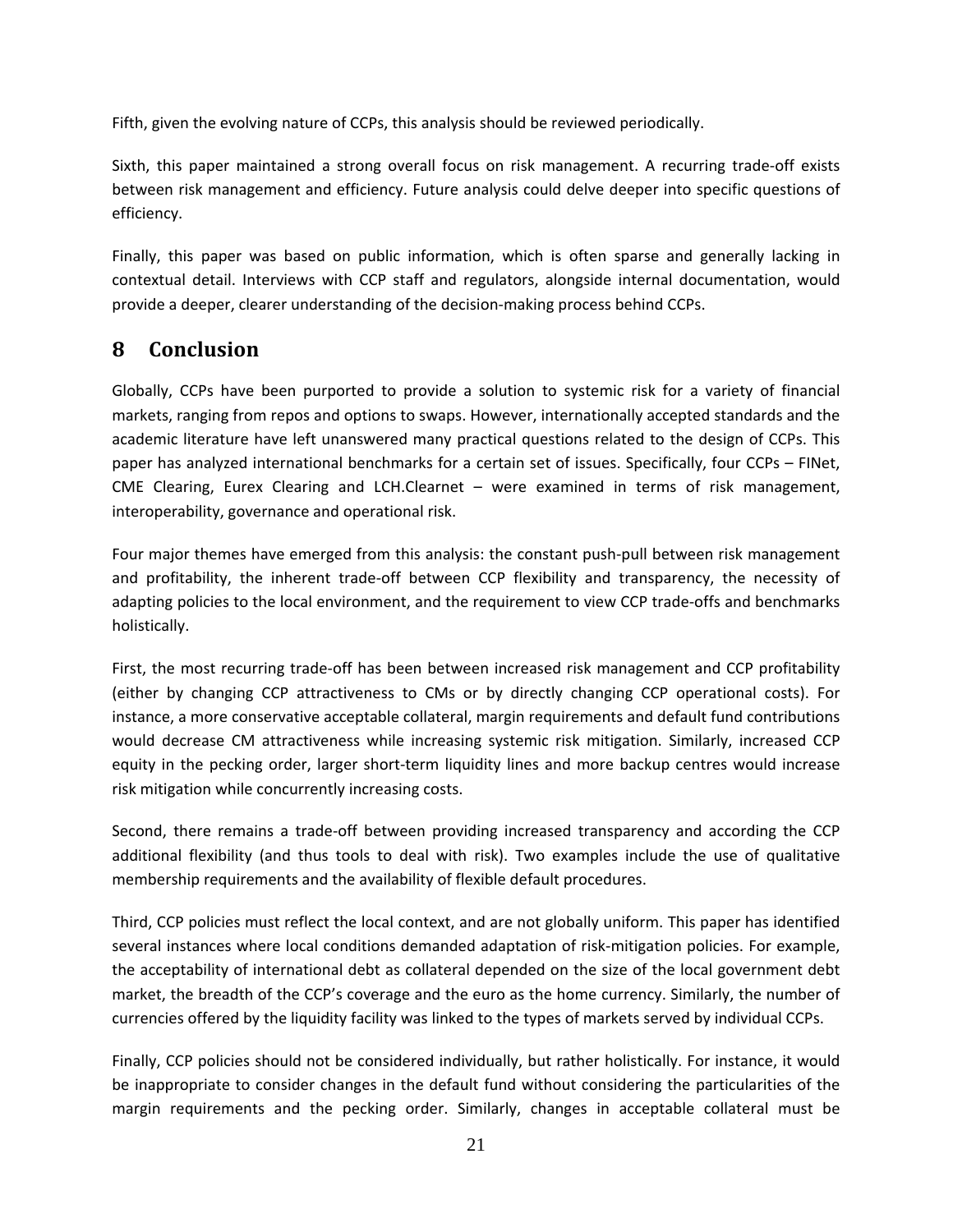reviewed in tandem with the short-term liquidity line. Ultimately, a CCP must offer an internally consistent set of policies offering the appropriate balance of risk management and efficiency.

The analysis and above themes have been helpful for the Bank of Canada's understanding of CCPs, specifically in light of CDCC's announcement of a new CCP for repos. Given the present global interest in CCPs, it is hoped that this paper will prove useful for other analyses to come.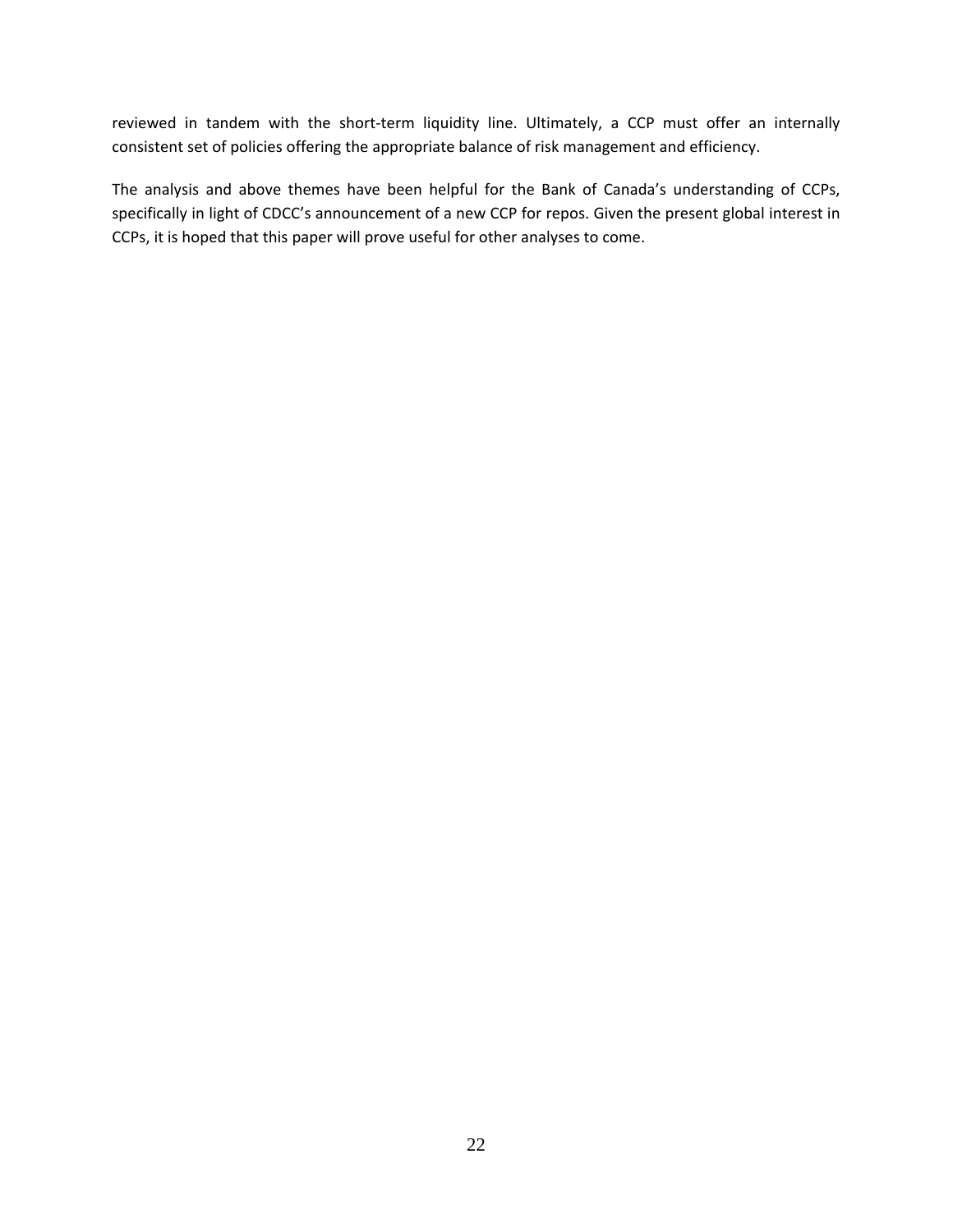## **Appendices and Exhibits**

### *Appendix A: CCP in a Market*



A CCP decreases counterparty risk, "the risk in a bilateral transaction that one party defaults on its obligations to the other" (IMF 2010), by interposing itself between trading partners. It becomes the "buyer to every seller, and seller to every buyer, thereby ensuring settlement even if one of the original trading partners fails to meet its obligations" (Haene and Sturm 2009). Therefore, trading partners face only CCP counterparty risk. Among other benefits, a CCP also decreases systemic risk through multilateral netting (IMF 2010).

#### **Analyzed Four CCPs1 Considered Four Dimensions Examined Twelve Main Issues CDS – FINet CME Clearing Eurex Clearing LCH.Clearnet Ltd Risk Management Interoperability Governance Business Continuity Management** • Acceptable Collateral • Membership Criteria • Coverage Ratios and Clearing Fund • Loss Allocation to Non‐Defaulters • CCP Resources in Loss Waterfall • Short‐Term Liquidity • Default History • Interoperability Links with Other CCPs • Board of Directors • Risk Committee • Backup Plans • Backup Testing

#### *Appendix B: Methodology*

1. Detailed CCP level information available in Appendix A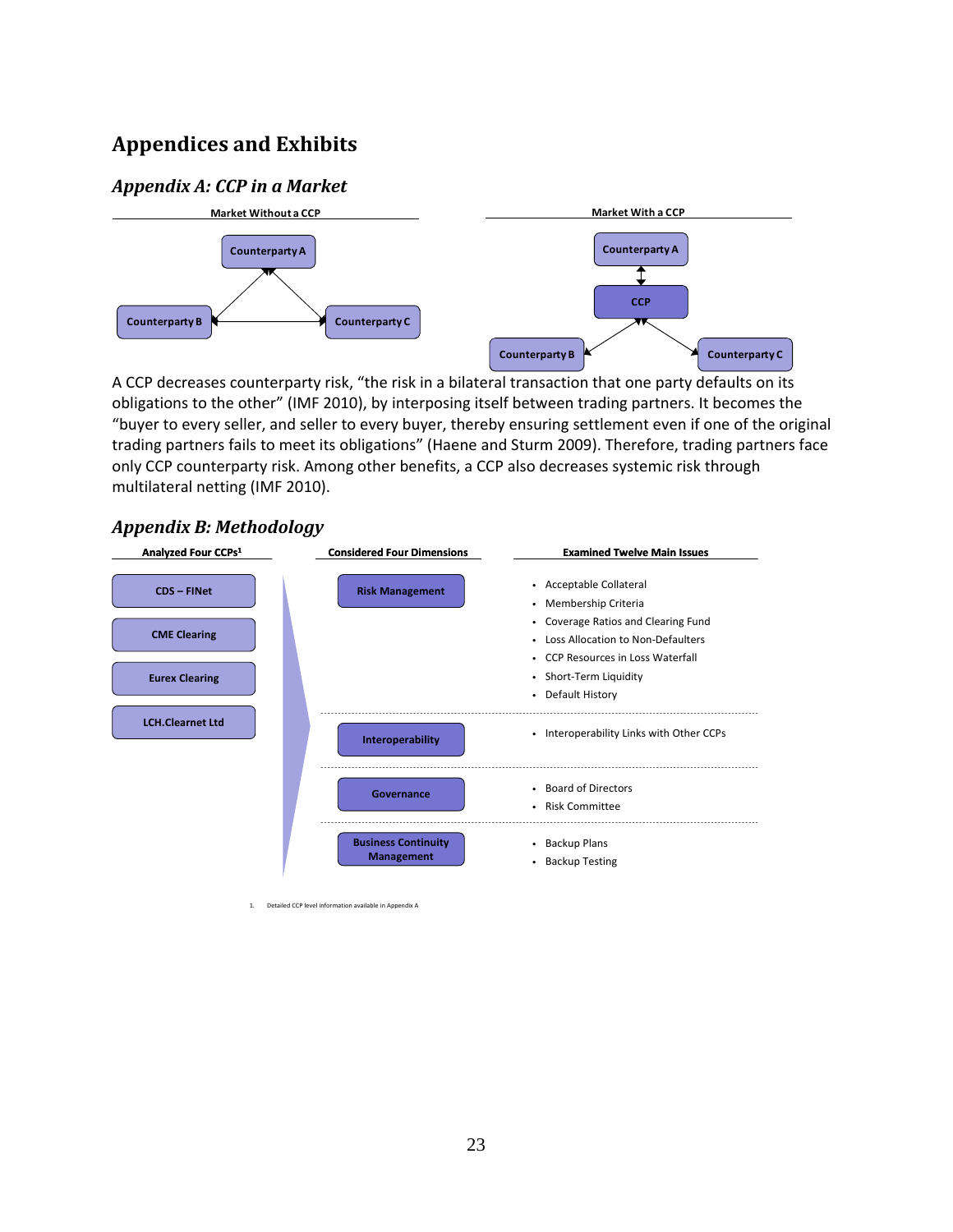## *Appendix C: CME Revenue and Customer Mix*



Source: CME Group Overview, Presented at the William Blair & Company 30th Annual Growth Stock Conference

## *Appendix D: Eurex Clearing Product Mix*



Source: Eurex Clearing "Clear to Trade" October 2008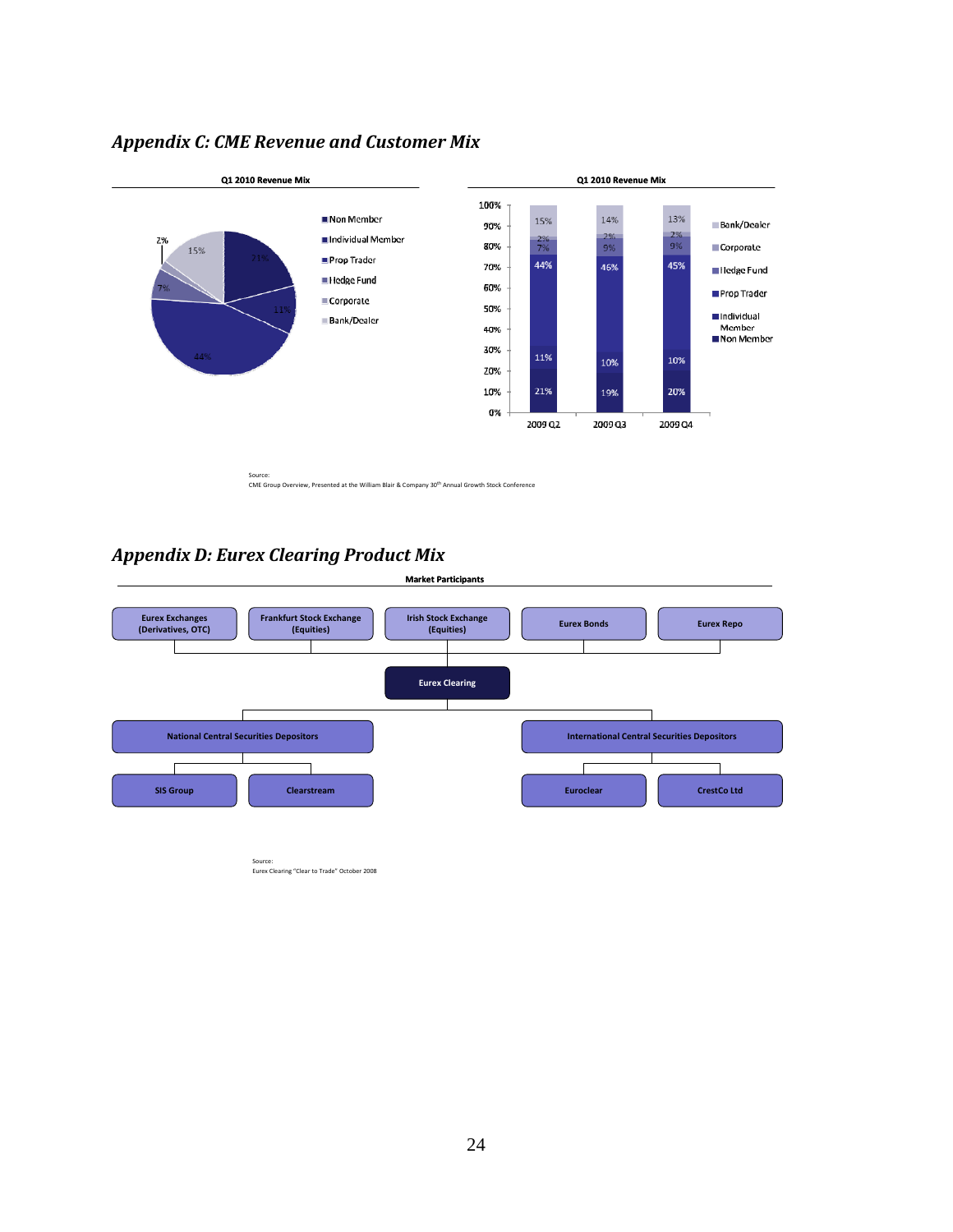## *Appendix E: Eurex Corporate Structure*



**LCH.Clearnet Ltd's Position in the Corporate Structure**

### *Appendix F: LCH.Clearnet Group SA Structure*

 $\overline{a}$ 



Source:<br>LCH.Clearnet Group SA Legal and Regulatory Structure http://www.lchclearnet.com/about\_us/corporate\_governance/legal\_and\_regulatory\_structure.asp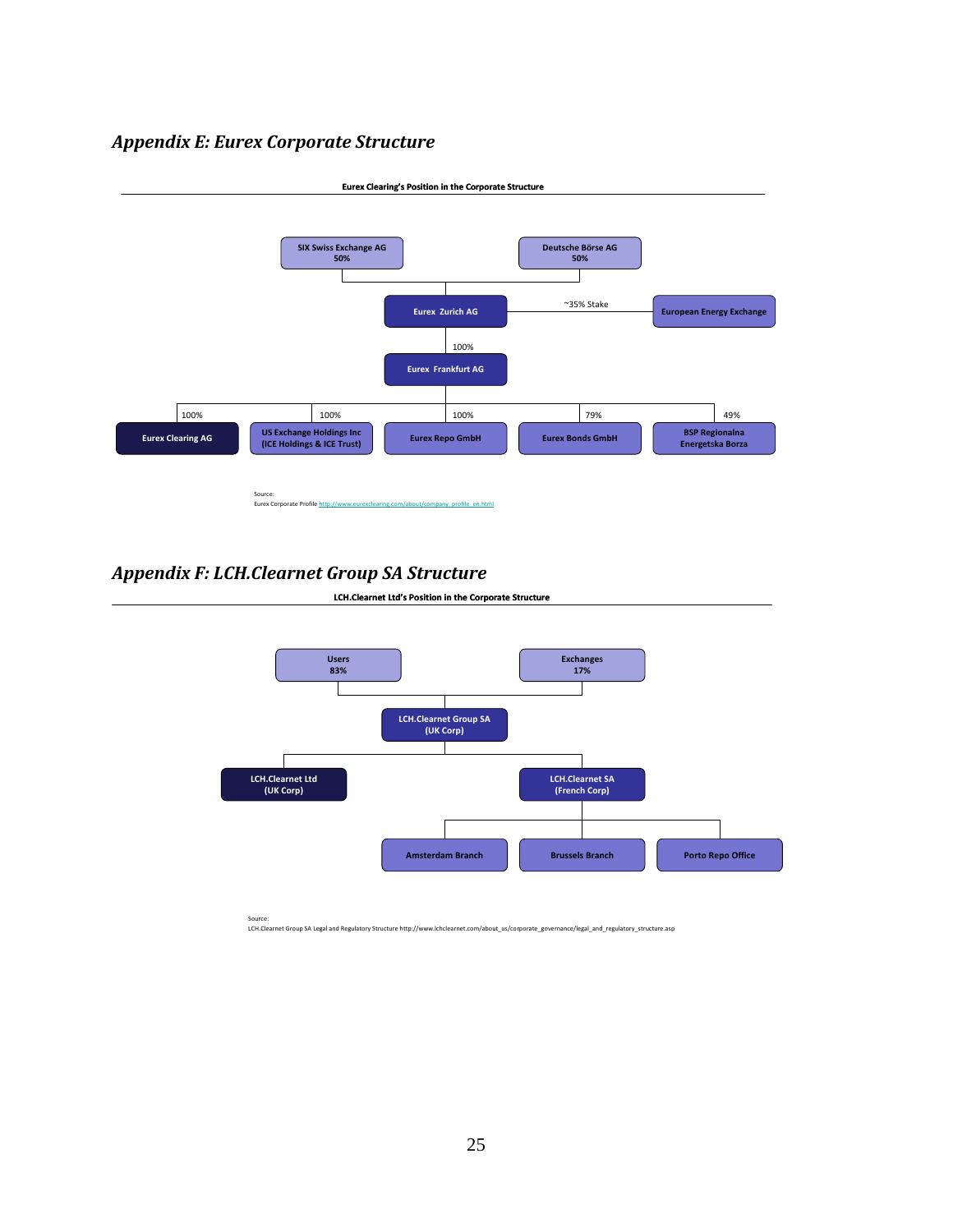## *Exhibit 1: Risk Management – Acceptable Collateral*

| <b>CDS - FINet</b>                                                                                                                                                                                                                                                                                                                                                                                                                                                                                                                                                                                                                                                                   | <b>CME Clearing</b>                                                                                                                                                                                                                                                                                                                                                            | <b>Eurex Clearing</b>                                                                                                                                                                                                                                                                                                                                                                                                                                                                                                                                                                                                                  | <b>LCH.Clearnet Ltd</b>                                                                                                                                                                                                                                                                                                                                                                                                                                                                                                                  |
|--------------------------------------------------------------------------------------------------------------------------------------------------------------------------------------------------------------------------------------------------------------------------------------------------------------------------------------------------------------------------------------------------------------------------------------------------------------------------------------------------------------------------------------------------------------------------------------------------------------------------------------------------------------------------------------|--------------------------------------------------------------------------------------------------------------------------------------------------------------------------------------------------------------------------------------------------------------------------------------------------------------------------------------------------------------------------------|----------------------------------------------------------------------------------------------------------------------------------------------------------------------------------------------------------------------------------------------------------------------------------------------------------------------------------------------------------------------------------------------------------------------------------------------------------------------------------------------------------------------------------------------------------------------------------------------------------------------------------------|------------------------------------------------------------------------------------------------------------------------------------------------------------------------------------------------------------------------------------------------------------------------------------------------------------------------------------------------------------------------------------------------------------------------------------------------------------------------------------------------------------------------------------------|
| Government of Canada and<br>Provincial government T-bills and<br>bonds (1-2.5% haircut depending<br>on maturity)<br>No letters of credit<br>No bankers' acceptances<br>Equities are not accepted for<br>collateral pools and participant<br>funds, but can make up additional<br>ACV specific to a participant:<br>Standard haircut rate of 25% to all<br>$\circ$<br>new equity issues<br>○ After initial 20-day period has<br>elapsed, haircut rate is calculated<br>using VAR-based methodology,<br>subject to a minimum haircut rate<br>of 15% in the first year<br>○ For equities with no price change<br>for a period of 20 or more<br>consecutive days, haircut rate of<br>75% | Government bills and bonds<br>$\bullet$<br>from Canada, France, Germany,<br>Sweden, U.K., U.S. Treasuries<br>Bonds (3-10% haircut depending<br>on maturity)<br>Letters of credit from approved<br>banks with a US branch<br>No bankers' acceptances<br>$\bullet$<br>• S&P 500 stocks are eligible to<br>meet margins if concentration<br>requirements are met (30%<br>haircut) | • Euro-denominated government<br>bills and bonds (3.1% min.<br>haircut, except Portugal which is<br>subject to 12% haircut)<br>Bills and bonds from U.S., U.K.,<br>Denmark, Norway, Sweden,<br>Australia, Canada, Japan (3.2%<br>min. haircut)<br>No letters of credit or bankers'<br>acceptances<br>• Equities from designated indices<br>subject to maximum of 5% free<br>float, 30% concentration<br>(minimum haircut of 50%)                                                                                                                                                                                                       | Government bills and bonds<br>٠<br>(various maturities) from:<br>Austria, Belgium, Canada,<br>Denmark, Finland, France,<br>Germany, Italy, Japan,<br>Netherlands, Norway, Spain,<br>Sweden, U.K., U.S. (4.25-9.63%<br>market haircut, depending on<br>maturity)<br>• No letters of credit (though<br>"Performance Bonds", which are<br>comparable to letters of credit,<br>are accepted with no haircut<br>and face a limit of £50m per<br>issuer or equivalent if different<br>currency)<br>No bankers' acceptances<br>No equities<br>٠ |
| Sources:                                                                                                                                                                                                                                                                                                                                                                                                                                                                                                                                                                                                                                                                             |                                                                                                                                                                                                                                                                                                                                                                                | CDS Financial Risk Model (http://www.cds.ca/cdsclearinghome.nsf/Downloads/-EN-CDSFinancialRiskModel-Version6.0/\$File/CDS+Financial-Risk+Model Version+6.0.pdf?OpenElement), CDS Acceptable Collateral<br>(http://www.cds.ca/documentation/external/see/seeacceptablecollateral.html), CME Clearing acceptable collateral (http://www.cmegroup.com/clearing/financial-and-collateral-management/collateral-types-<br>accepted.html), Eurex Clearing acceptable collateral (http://www.eurexclearing.com/risk/parameters_en.html), LCH Acceptable Collateral (http://www.lchclearnet.com/risk_management/Itd/acceptable_collateral.asp) |                                                                                                                                                                                                                                                                                                                                                                                                                                                                                                                                          |

## *Exhibit 2: Risk Management – Membership Criteria*

| <b>CDS - FINet</b>                                                                                                                                                                                                                                                                                                                                                                                                                                                                                                                                                                                              | <b>CME Clearing</b>                                                                                                                                                                                                                                                                                                                                                                                                                                                                                                                                                                   | <b>Eurex Clearing</b>                                                                                                                                                                                                                                                                                                                                                                                                                                                                                                                                                                                      | <b>LCH.Clearnet Ltd</b>                                                                                                                                                                                                                                                                                                                                                                                                                                                                           |
|-----------------------------------------------------------------------------------------------------------------------------------------------------------------------------------------------------------------------------------------------------------------------------------------------------------------------------------------------------------------------------------------------------------------------------------------------------------------------------------------------------------------------------------------------------------------------------------------------------------------|---------------------------------------------------------------------------------------------------------------------------------------------------------------------------------------------------------------------------------------------------------------------------------------------------------------------------------------------------------------------------------------------------------------------------------------------------------------------------------------------------------------------------------------------------------------------------------------|------------------------------------------------------------------------------------------------------------------------------------------------------------------------------------------------------------------------------------------------------------------------------------------------------------------------------------------------------------------------------------------------------------------------------------------------------------------------------------------------------------------------------------------------------------------------------------------------------------|---------------------------------------------------------------------------------------------------------------------------------------------------------------------------------------------------------------------------------------------------------------------------------------------------------------------------------------------------------------------------------------------------------------------------------------------------------------------------------------------------|
| General CDS members are eligible<br>٠<br>to use FINet upon application to<br>CDS<br>CDS recognizes different types of<br>٠<br>members:<br>Regulated financial institution<br>$\circ$<br>Foreign institution<br>$\circ$<br>Government body<br>$\circ$<br>Bank of Canada<br>$\Omega$<br>CDS requires every participant to:<br>٠<br>Subject themselves to minimum<br>$\circ$<br>regulation and maintain good<br>standing with the industry SRO<br>Demonstrate basic standards<br>$\Omega$<br>including financial ability,<br>sufficient personnel and<br>operational capabilities to fulfill<br>obligations to CDS | Adjusted net capital must be<br>٠<br>greater than \$5,000,000; or<br>CFTC/SEC minimums<br>Submit required regulatory<br>documentation and financial<br>statements<br>Financial capital of<br>○ \$50m for commodities and<br>FX OTC products<br>o \$300m for other OTC<br>derivative products where<br>no separate margins are<br>established (excl. CDS and<br>other swaps)<br>○ \$500m for CDS and other<br>OTC products<br>Provide security deposit with<br>٠<br><b>CME Clearing</b><br>Provide parent guarantees<br>(some exemptions)<br>Demonstrate fiscal and moral<br>integrity | <b>FU or Swiss domiciliation</b><br>Capital requirements vary by<br>membership type for general<br>clearing members:<br>o Derivatives clearing: €125m<br>Bond clearing : €50 m<br>$\circ$<br>Repo clearing: €175m<br>$\Omega$<br>○ Equity clearing : $£25m$<br>Players can also become direct<br>clearing members (as opposed<br>to general clearing members)<br>with 10% of above requirements<br>Other key criteria:<br>٠<br>o Experience<br>Technology requirement<br>$\Omega$<br>(quite expensive &<br>prohibitive)<br>Membership limited to:<br>٠<br>o Credit institutions like banks<br>o Bundesbank | RepoClear Dealer applicant<br>requirements include:<br>Minimum net capital of<br>€100m<br>o Authorized and supervised<br>as either a credit institution<br>or an investment firm by the<br>competent authorities to<br>standards equivalent to EU<br>Other general CM standards<br>include:<br>o Rating exceeding BBB (or<br>equivalent) by Moody's, S&P<br>or Fitch<br>Parental guarantee<br>$\circ$<br>Maintenance of back-office<br>$\Omega$<br>with sufficient safeguards<br>and IT readiness |

Sources:<br>Fin Risk Mgmt in CDS's Settlement Services (pg 9), CME Clearing membership criteria <u>(http://www.cmegroup.com/company/membership/types-of-membership.html?show=Clearing,<br>http://www.cmegroup.com/company/membership/f</u>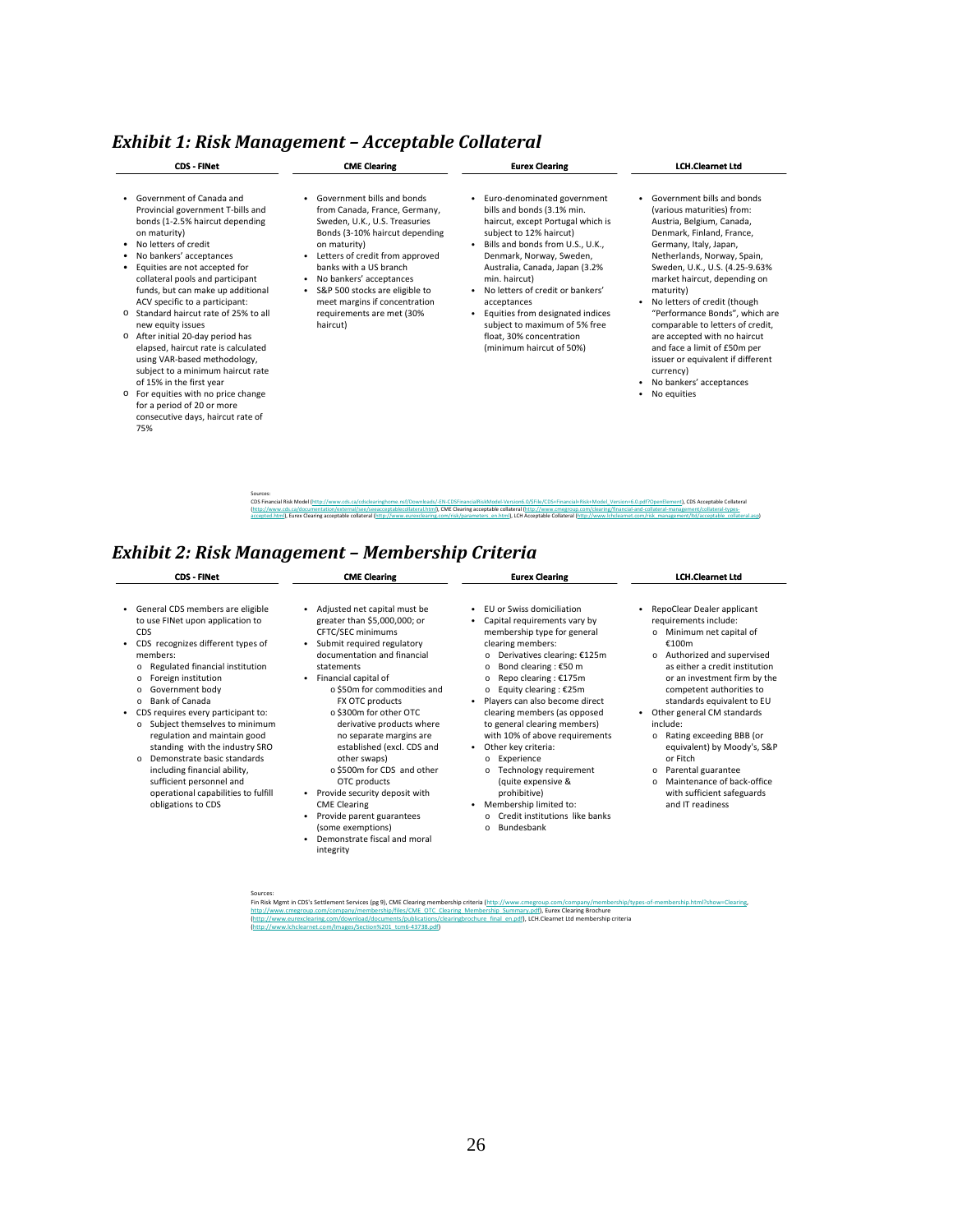| <b>CDS - FINet</b>                                                                                                                                                                                                                                   | <b>CME Clearing</b>                                                                                                                                                                                                                                                                                                                                                                                                                                                                                                                                                                                                                                                                          | <b>Eurex Clearing</b>                                                                                                                                                                                                                                                                                                                                                                                                                                            | <b>LCH.Clearnet Ltd</b>                                                                                                                                                                                                                                                                                                                                                                                                                                                                                                                                                                                                                                           |
|------------------------------------------------------------------------------------------------------------------------------------------------------------------------------------------------------------------------------------------------------|----------------------------------------------------------------------------------------------------------------------------------------------------------------------------------------------------------------------------------------------------------------------------------------------------------------------------------------------------------------------------------------------------------------------------------------------------------------------------------------------------------------------------------------------------------------------------------------------------------------------------------------------------------------------------------------------|------------------------------------------------------------------------------------------------------------------------------------------------------------------------------------------------------------------------------------------------------------------------------------------------------------------------------------------------------------------------------------------------------------------------------------------------------------------|-------------------------------------------------------------------------------------------------------------------------------------------------------------------------------------------------------------------------------------------------------------------------------------------------------------------------------------------------------------------------------------------------------------------------------------------------------------------------------------------------------------------------------------------------------------------------------------------------------------------------------------------------------------------|
| 97% coverage<br>In case defaulter collateral is<br>insufficient to cover losses.<br>residual loss is allocated to<br>surviving FINet participants<br>500% 'double-liability' should a<br>clearing member want to exit in<br>times of loss allocation | Various methods utilized to<br>cover at least 95% to 99% over<br>varying coverage time-frames<br>• Clearing fund minimum of<br>US\$500,000 or results of risk<br>formula<br>• Clearing fund calculations are<br>recalculated quarterly<br>Financial safeguards are<br>٠<br>generally designed to cover two<br>largest defaults across all asset<br>classes; recent analysis suggest<br>CME has sufficient coverage for<br>the largest three defaults<br>CME can call additional clearing<br>٠<br>fund contributions up to 275%<br>of initial contribution in case of<br>member default                                                                                                       | • Coverage goal of 99% (using a 1-<br>day close-out period and 750-<br>day sample period)<br>• Clearing fund minimum of €5m<br>for GCMs or € 1m for DCMs<br>(though in practice represents<br>2% of average total margin<br>requirement)<br>• Clearing fund contributions are<br>recalculated quarterly<br>• Multiple defaults are modelled<br>and only under the most<br>extreme scenarios are clearing<br>fund contributions affected<br>• No double-liability | • Coverage set to 99.7%<br>Clearing fund minimum depending on<br>product<br>Repos and equity: 10% initial<br>margin with £1m minimum<br>o Swap: 10% initial margin with £2m<br>minimum<br>Derivatives: 50% based on volume:<br>$\sim$<br>50% based on initial margin<br>relative to other members with<br>£100k minimum<br>Clearing fund modelled to cover the<br>largest exposure, or the combined<br>losses of the second- and third-largest<br>exposures<br>o It also includes losses of affiliates<br>and contagion to the five lowest<br>credit scored members<br>• No double-liability to clearing fund,<br>though voluntary contributions are<br>permitted |
| Sources:                                                                                                                                                                                                                                             | Fin Risk Mgmt in CDS's Settlement Services, CME Clearing Financial Safeguards (http://www.cmegroup.com/clearing/files/financialsafeguards.pdf), CME Group Inc. Standard & Poor's, July<br>20, 2010, Eurex Clearing response to CESR / ESCB consultation ((,http://www.ecb.int/paym/pdf/cons/escb cesr/Eurex Clearing.pdf?d9c9a9a4123780a83252373edc72f6ac), Eurex Clearing<br>Fund (http://www.eurexclearing.com/markets/fwb/clearing fund en.html), Eurex Clearing: CCP Derivatives - Mitigating Counterparty Risk for Institutional Investors<br>(http://www.eurexclearing.com/download/documents/publications/centrally cleared derivatives mar09.pdf), LCH.Clearnet Ltd IOSCO Assessment | (http://www.lchclearnet.com/Images/2009%20CPSS-IOSCO%20Assessment%20of%20LCH%20Clearnet%20Ltd_tcm6-53977.pdf), LCH Clearing Fund                                                                                                                                                                                                                                                                                                                                 |                                                                                                                                                                                                                                                                                                                                                                                                                                                                                                                                                                                                                                                                   |

#### *Exhibit 3: Risk Management – Coverage Ratios and Clearing Fund*

#### *Exhibit 4: Risk Management – Loss Allocation to NonDefaulters*

| <b>CDS - FINet</b>                                                                                                                                                | <b>CME Clearing</b>                                                                                                                                                                                                                                                                                                                                                                                                                                                                                                                       | <b>Eurex Clearing</b>                                                                       | <b>LCH.Clearnet Ltd</b>                                                                     |
|-------------------------------------------------------------------------------------------------------------------------------------------------------------------|-------------------------------------------------------------------------------------------------------------------------------------------------------------------------------------------------------------------------------------------------------------------------------------------------------------------------------------------------------------------------------------------------------------------------------------------------------------------------------------------------------------------------------------------|---------------------------------------------------------------------------------------------|---------------------------------------------------------------------------------------------|
| Losses are allocated to surviving<br>$\bullet$<br>FINet participants based on the<br>proportion to dollar amount of<br>survivor's recent trades with<br>defaulter | • Losses are allocated based on<br>proportional contribution to<br>clearing fund<br>• Non-defaulters' guarantee fund<br>contributions are assessed by<br>asset class<br>• For example: a default in a<br>traditional product (non-CDS):<br>o Initially 80% non-defaulting<br>clearing members' security<br>deposit for traditional products<br>o Next even split between 20%<br>traditional products and 20% for<br>CDS<br>Next remaining 80% for CDS<br>$\circ$<br>Lastly double-liability (up to<br>$\circ$<br>275%) can be implemented | Losses are allocated based on<br>$\bullet$<br>proportional contribution to<br>clearing fund | Losses are allocated based on<br>$\bullet$<br>proportional contribution to<br>clearing fund |
| Sources:                                                                                                                                                          |                                                                                                                                                                                                                                                                                                                                                                                                                                                                                                                                           |                                                                                             |                                                                                             |

Fin Risk Mamt in CDS's Settlement Services, CME Clearing Financial Safeguards (http://www.cm.egroup.com/clearing/files/financials/deguards.com/markets/wd/clearing.com/markets/markets/markets/markets/markets/markets/markets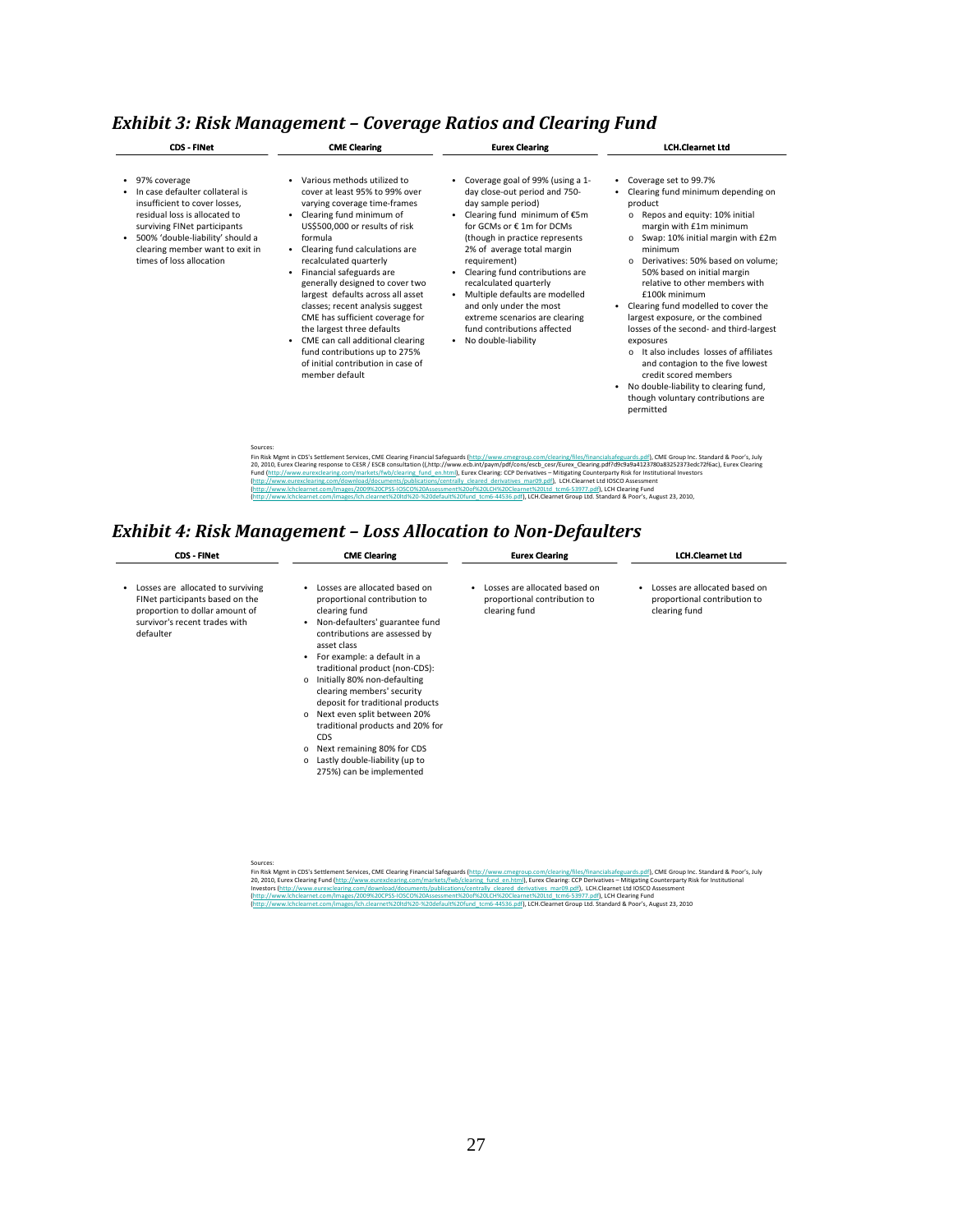#### • Maximum debit caps prevent CDS participants from having unlimited liability • CDS participants may have unlimited exposure through the New York link only • CDS does not have capital at risk ahead of survivors in the event of a default **CDS ‐ FINet** • Loss waterfall consists of: o Defaulter's contributions o CME capital (target US100m) o Non‐defaulters' clearing fund contributions (US\$2.0b) o Emergency assessments on surviving participants of up to 275% of initial contributions o CCP equity (unavailable) **CME Clearing** • Loss waterfall consists of: o Defaulter's contributions o Eurex reserves (5m approx) o Non‐defaulters' clearing fund contributions (€1.65b total) o Eurex equity (€110m) o Parental guarantee (€700m) **Eurex Clearing** • Loss waterfall consists of: o Defaulter's contributions o LCH capital (£20m) o Non‐defaulters' clearing fund contributions (£594 m) (followed by voluntary clearing fund replenishment contributions) o Remainder of LCH capital (€209.3m) • Pre-2008: £100m/single member default (up t£200m) of insurance cover • For SwapClear only, additional undertaking of £50m pounds per member in event of SwapClear default **LCH.Clearnet Ltd**

#### *Exhibit 5: Risk Management – CCP Resources in Loss Waterfall*

| Sources:                                                                                                                                                                |
|-------------------------------------------------------------------------------------------------------------------------------------------------------------------------|
| Fin Risk Mgmt in CDS's Settlement Services, CDS Financial Risk Model (http://www.cds.ca/cdsclearinghome.nsf/Downloads/-BL-CDSXRiskModel-                                |
| Version3.2.1/\$File/CDS+Settlement+Services+Risk+Model+-+Nov+30,+2006.pdf?OpenElement), CME Clearing Financial Safeguards                                               |
| (http://www.cmegroup.com/clearing/files/financialsafeguards.pdf), CME Group Inc. Standard & Poor's, July 20, 2010, Assessment of Eurex vs. IOSCO standards in 2008      |
| (http://www.eurexclearing.com/download/about/iosco assessment 2008 public.pdf), LCH.Clearnet Ltd IOSCO Assessment (http://www.lchclearnet.com/Images/2009%20CPSS-       |
| IOSCO%20Assessment%20of%20LCH%20Clearnet%20Ltd tcm6-53977.pdf), LCH Clearing Fund (http://www.lchclearnet.com/images/lch.clearnet%20ltd%20-%20default%20fund tcm6-      |
| 44536.pdf), LCH.Clearnet Group Ltd. Standard & Poor's. August 23, 2010. Australian Central Bank: Participation Requirements in Central Counterparties in March 2009     |
| (http://www.rba.gov.au/payments-system/clearing-settlement/review-requirements/tables.html#table 2). Russo, Hart, Schönenberger, "The Evolution of Clearing and Central |
| Counterparty Services for Exchange-Traded Derivatives in the United States and Europe: A Comparison" 2002.                                                              |

#### *Exhibit 6: Risk Management – ShortTerm Liquidity*

| CDS - FINet                                                                                                                                                                                                                                                                                         | <b>CME Clearing</b>                                                                                                                                                                                                                                                                                      | <b>Eurex Clearing</b> | <b>LCH.Clearnet Ltd</b>                                                                                                                                                                                                  |
|-----------------------------------------------------------------------------------------------------------------------------------------------------------------------------------------------------------------------------------------------------------------------------------------------------|----------------------------------------------------------------------------------------------------------------------------------------------------------------------------------------------------------------------------------------------------------------------------------------------------------|-----------------------|--------------------------------------------------------------------------------------------------------------------------------------------------------------------------------------------------------------------------|
| CS90m liquidity line with<br>BMO/Harris (convertible to US\$ at<br>prevailing exchange rate)<br>From this amount, C\$60m has to be<br>collateralized<br>This line covers CDS's potential<br>liquidity needs for Can\$ and US\$<br>settlement in CDS and for the cross-<br>border service (also USS) | • \$1.0bn from consortium of<br>hanks<br>With the approval of the banks,<br>CME Clearing can increase this<br>liquidity line to \$1.5bn<br>Line is fully secured by security<br>deposits of clearing members<br>and performance bond of<br>defaulted clearing member<br>The line has never been utilized | Not disclosed         | • £100m of uncommitted liquidity<br>line<br>• LCH maintains a minimum daily<br>target of £1.15bn in various<br>currencies. It meets this target<br>using a combination of<br>overnight unsecured and tri-<br>party repos |

Sources: Mahmood, N. and D. Stanton. 2009. "Report to the Risk Advisory Committee: Update on New York Link Service and Liquidity Arrangements"; CME Clearing Financial Safeguards<br>(http://www.cmegroup.com/clearing/files/financialsafe (http://www.lchclearnet.com/Images/2009%20CPSS‐IOSCO%20Assessment%20of%20LCH%20Clearnet%20Ltd\_tcm6‐53977.pdf),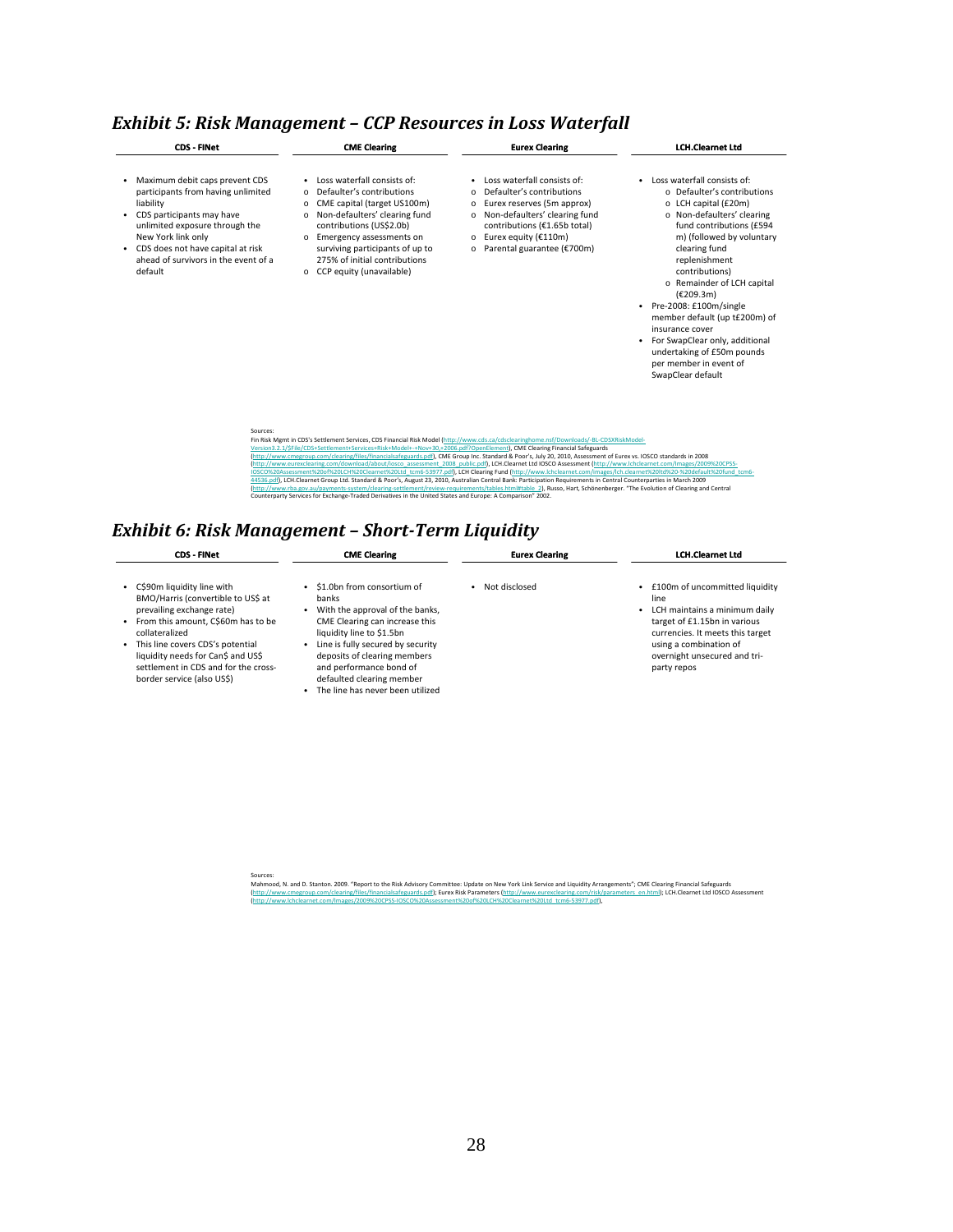|                                                      | ີ<br>◢                                                                                                                                                                                                                                                                                                                                                                                                                                                                                                                                                                                                                                            |                                                                                                                |                                                                                                                                                                                                                                                                                                                                                                                           |
|------------------------------------------------------|---------------------------------------------------------------------------------------------------------------------------------------------------------------------------------------------------------------------------------------------------------------------------------------------------------------------------------------------------------------------------------------------------------------------------------------------------------------------------------------------------------------------------------------------------------------------------------------------------------------------------------------------------|----------------------------------------------------------------------------------------------------------------|-------------------------------------------------------------------------------------------------------------------------------------------------------------------------------------------------------------------------------------------------------------------------------------------------------------------------------------------------------------------------------------------|
| <b>CDS - FINet</b>                                   | <b>CME Clearing</b>                                                                                                                                                                                                                                                                                                                                                                                                                                                                                                                                                                                                                               | <b>Eurex Clearing</b>                                                                                          | <b>LCH.Clearnet Ltd</b>                                                                                                                                                                                                                                                                                                                                                                   |
| There has never been a default in<br>FINet's history | No customer has ever lost funds<br>due to counterparty failure in<br>any situation including:<br>1987 Stock Market Crash<br>$\Omega$<br>Drexel Burnham Lambert<br>$\circ$<br>Barings<br>$\circ$<br><b>LTCM</b><br>$\Omega$<br>September 11 terrorist attacks<br>$\circ$<br>Refco LLC<br>$\Omega$<br>Credit Crisis (Bear Stearns,<br>$\circ$<br>Lehman Brothers, etc.)<br>"In its more than 100-year<br>history, there has never been a<br>failure by a clearing member to<br>meet a performance bond call<br>or its delivery obligations; nor<br>has there been a failure of a<br>clearing member firm resulting<br>in a loss of customer funds." | • Two CM defaults in history:<br>Gontard & Metallbank<br>$\Omega$<br>Lehman Brothers International<br>$\Omega$ | There have been five CM<br>defaults in history:<br>Drexel Burnham Lambert<br>Woodhouse, Drake and Carey<br>$\circ$<br><b>Barings</b><br>$\circ$<br>Griffin<br>$\Omega$<br><b>Lehman Brothers</b><br>$\Omega$<br>There have also been a few<br>close calls:<br>Yamaichi International<br>$\Omega$<br><b>Enron Metals</b><br>$\Omega$<br>Refco Securities and Refco<br>$\Omega$<br>Overseas |

## *Exhibit 7: Risk Management – Default History*

in a loss of customer funds." • Additionally, CME has never used its liquidity line

Sources:<br>CME Group Inc. Standard & Poor's, July 20, 2010; CME Group Overview <u>(http://www.cmegroup.com/clearing/overview.html</u>); Eurex Clearing. "CCP Derivatives – Mitigating Counterparty<br>Risk for Institutional Investors"

#### *Exhibit 8: InterCCP Links*

| <b>CDS - FINet</b>                                                                                                                                                                   | <b>CME Clearing</b>                                                                                                                                                                                                                                                                                                                                                                                                                                                                                                                                                                                                                                                        | <b>Eurex Clearing</b>                                                             | <b>LCH.Clearnet Ltd</b>                                                                                                                                                                                                                                                                                                                                                                                                                                                                                                                                                                                                                                                                                                                        |
|--------------------------------------------------------------------------------------------------------------------------------------------------------------------------------------|----------------------------------------------------------------------------------------------------------------------------------------------------------------------------------------------------------------------------------------------------------------------------------------------------------------------------------------------------------------------------------------------------------------------------------------------------------------------------------------------------------------------------------------------------------------------------------------------------------------------------------------------------------------------------|-----------------------------------------------------------------------------------|------------------------------------------------------------------------------------------------------------------------------------------------------------------------------------------------------------------------------------------------------------------------------------------------------------------------------------------------------------------------------------------------------------------------------------------------------------------------------------------------------------------------------------------------------------------------------------------------------------------------------------------------------------------------------------------------------------------------------------------------|
| FINet allows no direct CCP<br>interoperability links<br>CDS however, does sponsor CM<br>$\bullet$<br>access to other CCPs<br>All FINet CMs are by necessity<br>$\circ$<br>CM members | Three interoperability links:<br>٠<br><b>Options Clearing Corporation:</b><br>$\circ$<br>Single performance bond<br>created. In times of default.<br>surplus shared 50/50, unless the<br>proportional surplus exceeds<br>one party's loss, in which case<br>the other side will receive the<br>balance<br><b>LCH.Clearnet Limited: Have</b><br>$\Omega$<br>established a cross-margining<br>agreement where collateral is<br>held separately, but paid out<br>jointly in case of loss<br><b>o</b> Fixed Income Clearing<br>Corporation: Have established a<br>cross-margining agreement<br>where collateral is held<br>separately, but paid out jointly<br>in case of loss | Serves multiple markets but<br>does not offer interoperability<br>with other CCPs | Group Linkages: No<br>$\bullet$<br>interoperability links between<br>LCH.Clearnet Ltd and sister CCP<br>LCH.Clearnet SA (jointly held by<br>LCH.Clearnet Group SA). This<br>link is reportedly under<br>consideration<br>Three interoperability links<br>٠<br>include:<br>Swiss CCP SIX x-clear: Clearing<br>$\Omega$<br>of trades executed on the<br>London Stock Exchange and on<br>the SIX Swiss Exchange<br>$\circ$ Swedish CCP part of the<br>NasdagOMX group: Clears<br>certain equity derivatives<br>executed on NasdagOMX's<br>linked order book<br><b>Chicago Mercantile Exchange:</b><br>$\circ$<br>Have established a cross-<br>margining agreement where<br>collateral is held separately, but<br>paid out jointly in case of loss |

Sources:<br>CDS website (<u>www.cds.ca</u>); CDS "Organizational structure of the CDS group of companies" (http://www.cds.ca/documentation/controls/English/CDSClearing.html): CME Clearing Financial<br>Safepuards (http://www.cmegroup.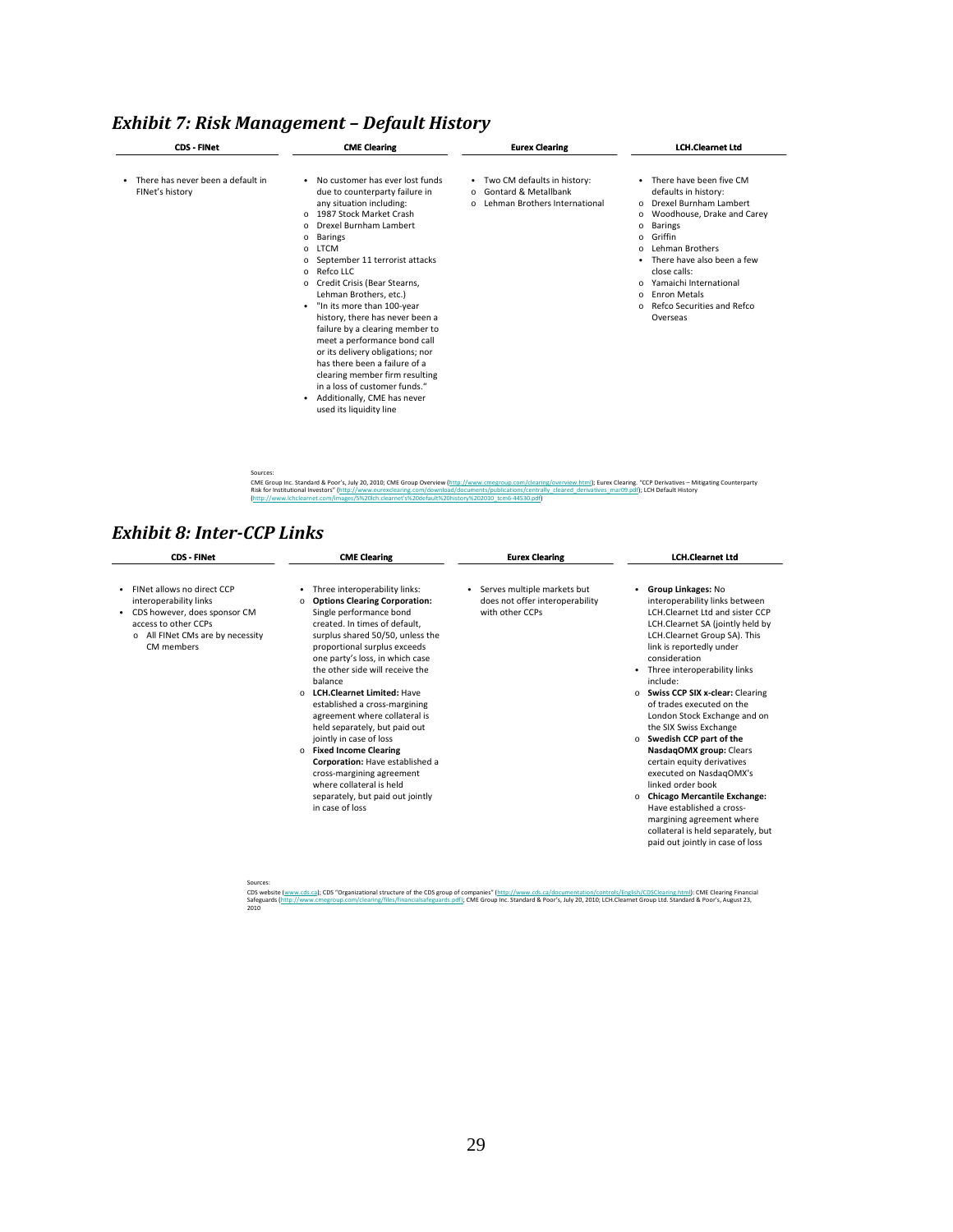### *Exhibit 9: Governance – Board of Directors*

| <b>CDS - FINet</b>                                                                                                                                                                                                                                                                                                                                                                                                                                                                                         | <b>CME Clearing</b>                                                                                                                                | <b>Eurex Clearing</b>                                                                                                                                                                                                                                                                                                                                                                 | <b>LCH.Clearnet Ltd</b>                                                                                                                                                                                                                                                                                                                                                                   |
|------------------------------------------------------------------------------------------------------------------------------------------------------------------------------------------------------------------------------------------------------------------------------------------------------------------------------------------------------------------------------------------------------------------------------------------------------------------------------------------------------------|----------------------------------------------------------------------------------------------------------------------------------------------------|---------------------------------------------------------------------------------------------------------------------------------------------------------------------------------------------------------------------------------------------------------------------------------------------------------------------------------------------------------------------------------------|-------------------------------------------------------------------------------------------------------------------------------------------------------------------------------------------------------------------------------------------------------------------------------------------------------------------------------------------------------------------------------------------|
| Non-profit user owned CCP, which<br>is part of CDS<br>• FINet does not have a Board<br>CDS Board based on:<br>$\bullet$<br>$\circ$ 66.7% of shares held by banks<br>that appoint 40% (6) directors<br>15.2% of shares held by<br>$\Omega$<br>Investment Industry Regulatory<br>Organization of Canada which<br>appoints 6.6% (1) director<br>18.1% of shares held by TSX<br>$\Omega$<br>which appoints 13% (2)<br>directors<br>Shareholders select additional<br>$\Omega$<br>33% (5) independent directors | CME Clearing does not have its<br>own Board<br>At least a majority of the CME<br>Group Board needs to be<br>independent, non-employee<br>directors | • For profit CCP, part of vertically<br>owned organization<br>Eurex Clearing has a separate<br>Supervisory Board with 12<br>members<br>4 are independent (non<br>$\circ$<br>Deutsche Börse or SIX<br>members)<br>The remaining members are<br>$\circ$<br>non-independent (including<br>the chairman of the<br>Supervisory Board of SIX<br>Group A and many Deutsche<br>Börse members) | For profit CCP, part of<br>٠<br>horizontally integrated company<br>which also owns LCH.Clearnet<br>SA (under the LCH.Clearnet<br>Group umbrella). The group is<br>presently majority user owned<br>o Pre-2009, exchanges held<br>45% and Euroclear held<br>another 10%<br>LCH has a separate Board with<br>٠<br>12 members<br>4 of which are independent<br>٠<br>(including the chairman) |

| Sources:                                                                                                                                                                     |
|------------------------------------------------------------------------------------------------------------------------------------------------------------------------------|
| CDSX Governance (http://www.cdsltd-cdsltee.ca/cdsltdhome.nsf/Pages/-EN-Ownershipandgovernance?Open): CME Group Corporate Governance Recommendations                          |
| (http://files.shareholder.com/downloads/CME/969671535x0x117280/4702a46f-857e-4d2e-a864-e5a3dcc107be/CME WebDoc 2334.pdf); CME Annual Report 2009                             |
| (http://investor.cmegroup.com/investor-relations/annuals.cfm); Eurex Clearing Corporate Governance website (http://www.eurexclearing.com/about/corporate structure en.html); |
| Assessment of LCH.Clearnet Limited against the CPSS-IOSCO Recommendations (http://www.lchclearnet.com/Images/2009%20CPSS-                                                    |
| IOSCO%20Assessment%20of%20LCH%20Clearnet%20Ltd_tcm6-53977.pdf): LCH.Clearnet Ltd Board of Directors                                                                          |
| (http://www.ichclearnet.com/about_us/corporate_governance/board_of_directors.asp): LCH 2009 Annual Report and Consolidated Financial Statements                              |

## *Exhibit 10: Governance – Risk Committee*

| <b>CDS - FINet</b>                                                                                                                                                                                                                                                                                     | <b>CME Clearing</b>                                                                                                                                                                                                                                                                                                                                            | <b>Eurex Clearing</b>                                                                                                                                                                                                                                                                      | <b>LCH.Clearnet Ltd</b>                                                                                                                                                                                                                                                                                          |
|--------------------------------------------------------------------------------------------------------------------------------------------------------------------------------------------------------------------------------------------------------------------------------------------------------|----------------------------------------------------------------------------------------------------------------------------------------------------------------------------------------------------------------------------------------------------------------------------------------------------------------------------------------------------------------|--------------------------------------------------------------------------------------------------------------------------------------------------------------------------------------------------------------------------------------------------------------------------------------------|------------------------------------------------------------------------------------------------------------------------------------------------------------------------------------------------------------------------------------------------------------------------------------------------------------------|
| FINet does not have its own risk<br>committee: this function is run out<br>of the CDS risk committee<br>CDS has three main risk committees<br>٠<br>o Board committee: risk/audit<br>committee (board membership)<br>o Internal: risk management<br>committee<br>o External: risk advisory<br>committee | The Clearing House risk<br>committee is composed of at<br>least two co-chairmen and at<br>least seven others, five of which<br>are CM representatives and one<br>non-member<br>The CHRC is responsible for the<br>financial integrity of CMs and<br>CM rules compliance; the risk<br>function appears responsible for<br>the remainder of the risk<br>function | Risk management department is<br>outsourced to the group risk<br>management<br>Risk reporting is performed<br>directly to the Eurex Clearing AG<br>executive management on a<br>monthly basis and on an ad-hoc<br>basis<br>There is no clearing member<br>participation at the group level | Risk Committee is a sub-<br>$\bullet$<br>committee of the LCH.Clearnet<br><b>Ltd Board</b><br>Chaired by an independent non-<br>executive board member<br>Its members are user<br>representatives, acting as<br>consultants<br>Even the risk management<br>departments independent from<br>all other departments |

Sources:<br>CDSX Governance (http://www.cdsltd-cdsltee.ca/cdsltdhome.ns/Pages/-EN-Ownershipandgovernance?Open); CME Group Corporate Governance Recommendations<br>(http://lives.shareholder.com/downloads/CME/96957153506017/280/470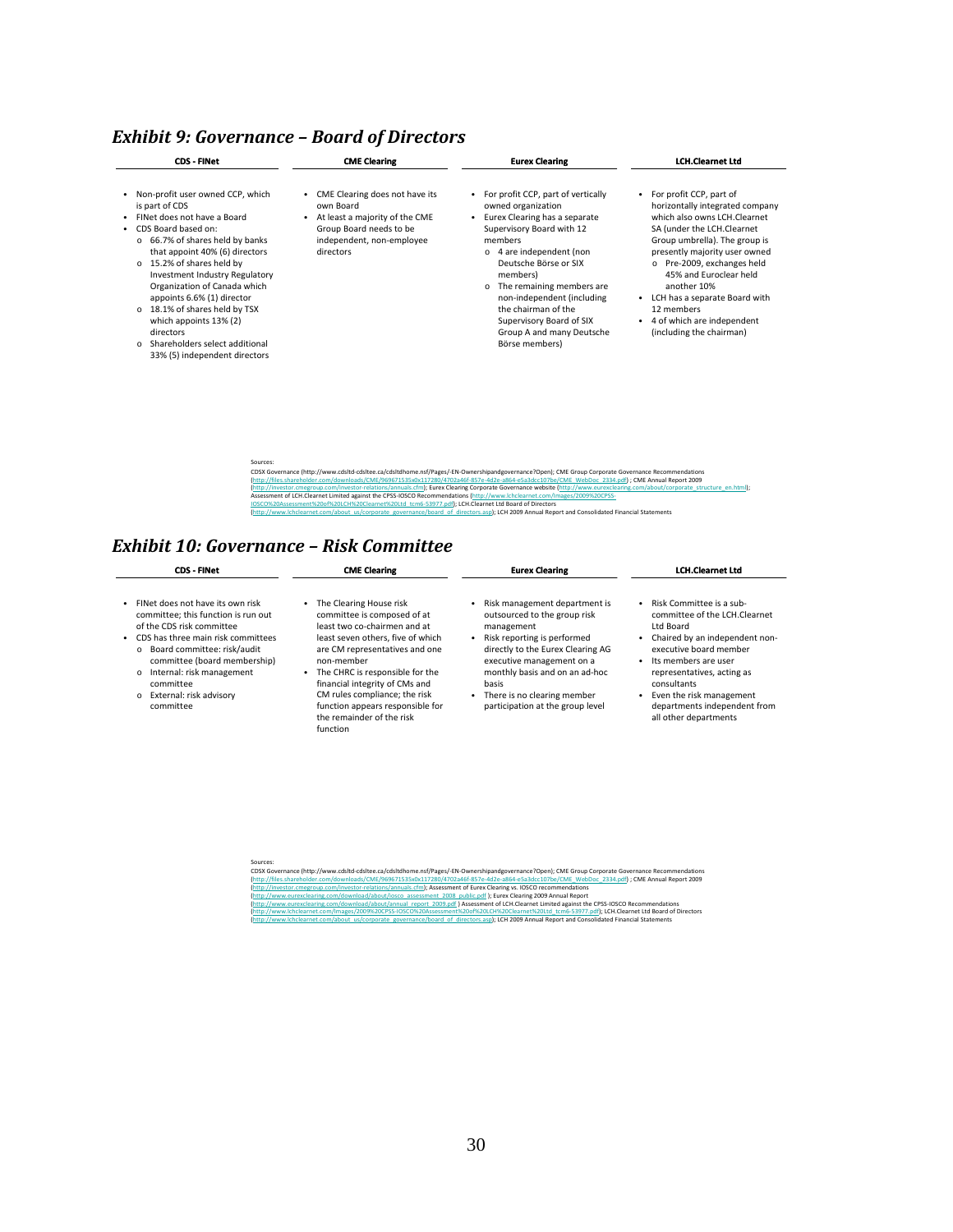### *Exhibit 11: Operational Risk Management – Backup Plans*

| <b>CDS - FINet</b>                                                                                                                                                                                                                                                                                                                                                                                                                                                                                                                                                                                                                                             | <b>CME Clearing</b>                                                                                                                                                                                                                                                                                                                                                                                                                                                                                    | <b>Eurex Clearing</b>                                                                                                                                                                       | <b>LCH.Clearnet Ltd</b>                                                                                                                                                                                                                                                    |
|----------------------------------------------------------------------------------------------------------------------------------------------------------------------------------------------------------------------------------------------------------------------------------------------------------------------------------------------------------------------------------------------------------------------------------------------------------------------------------------------------------------------------------------------------------------------------------------------------------------------------------------------------------------|--------------------------------------------------------------------------------------------------------------------------------------------------------------------------------------------------------------------------------------------------------------------------------------------------------------------------------------------------------------------------------------------------------------------------------------------------------------------------------------------------------|---------------------------------------------------------------------------------------------------------------------------------------------------------------------------------------------|----------------------------------------------------------------------------------------------------------------------------------------------------------------------------------------------------------------------------------------------------------------------------|
| Key operational functions split<br>among two regional offices:<br>Montreal and Toronto<br>Backup secure alternate location<br>with pre-configured computers to<br>support key users not covered by<br>the split operations solution<br>Key personnel have the ability to<br>access systems and perform work<br>remotely<br>Backup centre location not<br>disclosed publicly<br>• Full recovery time objectives not<br>publicly disclosed, though these<br>goals are noted:<br>o Zero for critical and production<br>data through synchronous<br>mirroring of clearing and<br>settlement system<br>24hrs for SEDAR, SEDI and NRD<br>$\Omega$<br>production data | CME Group operates fully<br>redundant system architectures<br>for all of its key business<br>processes at multiple remote<br>sites, which covers the clearing<br>system<br>Maintains separate data centres<br>in dispersed locations, that are<br>staffed, at all times, with<br>mission-critical personnel<br>Operational requirements, such<br>٠<br>as utilities, are diversified across<br>multiple providers<br>Full RTOs not disclosed publicly<br>٠<br>though developed for various<br>processes | Maintain multiple operational<br>and backup facilities<br>Backup centre location not<br>disclosed publicly<br>Full RTOs not disclosed publicly<br>though developed for various<br>processes | They have fully synchronized<br>٠<br>Backup facilities<br>RTOs noted for:<br>$\bullet$<br><b>Business critical functions</b><br>$\Omega$<br>are relocated and resumed<br>within 2 hours<br>○ Separate BCM plans with<br>different RTOs developed for<br>all business units |

Sources:<br>CDSX Business Continuity(http://www.cdsltd-cdsltee.ca/cdsltdhome.nsf/Pages/-EN-AboutbusinesscontinuitymanagementatCDS?Open); CME Group Inc. Standard & Poor's, July 20, 2010;<br>CME Financial Safeguards (http://www.cm

*Exhibit 12: Operational Risk Management – Backup Testing*

| <b>CDS - FINet</b>                                                                                                                                                                                                                                                    | <b>CME Clearing</b>                                                                                                                                                                                                                                                                                                                                                                                                                                                                                                                                                                                            | <b>Eurex Clearing</b>                                                                                | <b>LCH.Clearnet Ltd</b>                                                                                                                                                                                                                                                                                                                                                                                                                                                                                                 |
|-----------------------------------------------------------------------------------------------------------------------------------------------------------------------------------------------------------------------------------------------------------------------|----------------------------------------------------------------------------------------------------------------------------------------------------------------------------------------------------------------------------------------------------------------------------------------------------------------------------------------------------------------------------------------------------------------------------------------------------------------------------------------------------------------------------------------------------------------------------------------------------------------|------------------------------------------------------------------------------------------------------|-------------------------------------------------------------------------------------------------------------------------------------------------------------------------------------------------------------------------------------------------------------------------------------------------------------------------------------------------------------------------------------------------------------------------------------------------------------------------------------------------------------------------|
| CDS conducts tests twice annually<br>٠<br>The disaster-recovery locations<br>٠<br>have been used three times:<br>o During SARS crisis in 2003 in<br>Toronto<br>During the power blackout in<br>$\circ$<br>August 2003 in Toronto<br>During the G-20 summit<br>$\circ$ | CME Group conducts biannual<br>extensive disaster-recovery<br>testing with key market<br>participants including<br>$O$ CMs<br>Market data subscribers<br>$\Omega$<br>Partner exchanges and CCPs<br>$\circ$<br>Key service/data providers<br>$\circ$<br>(e.g., SWIFT, DTCC, CLS)<br>o Settlement banks<br>Functional disaster-recovery<br>٠<br>drills are conducted at least<br>biannually                                                                                                                                                                                                                      | • Eurex Clearing conducts<br>business-continuity<br>management tests regularly, at<br>least annually | Conducts an annual exercise<br>٠<br>programme which includes IT<br>Disaster-Recovery, Office<br>Recovery and crisis simulation<br>Business-continuity and<br>٠<br>disaster-recovery plans are<br>reviewed on an ongoing basis<br>and assessed on a quarterly<br>hasis<br>A quarterly report is presented<br>to the risk committee.<br>highlighting the ability of each<br>department to respond to a<br>major incident and detail the<br>maintenance activities that have<br>taken place during the previous<br>quarter |
| Sources:                                                                                                                                                                                                                                                              | CDSX Business-Continuity(http://www.cdsltd-cdsltee.ca/cdsltdhome.nsf/Pages/-EN-AboutbusinesscontinuitymanagementatCDS?Open); CME Group Inc. Standard & Poor's, July 20, 2010;<br>CME Financial Safeguards (http://www.cmegroup.com/clearing/files/financialsafeguards.pdf): Eurex BCM Disclosure<br>(http://www.eurexchange.com/download/documents/publications/BCM disclosure document en.pdf); LCH.Clearnet Ltd IOSCO Assessment<br>(http://www.lchclearnet.com/Images/2009%20CPSS-IOSCO%20Assessment%20of%20LCH%20Clearnet%20Ltd tcm6-53977.pdf); LCH.Clearnet Group Ltd. Standard & Poor's, June 30, 2009; |                                                                                                      |                                                                                                                                                                                                                                                                                                                                                                                                                                                                                                                         |

31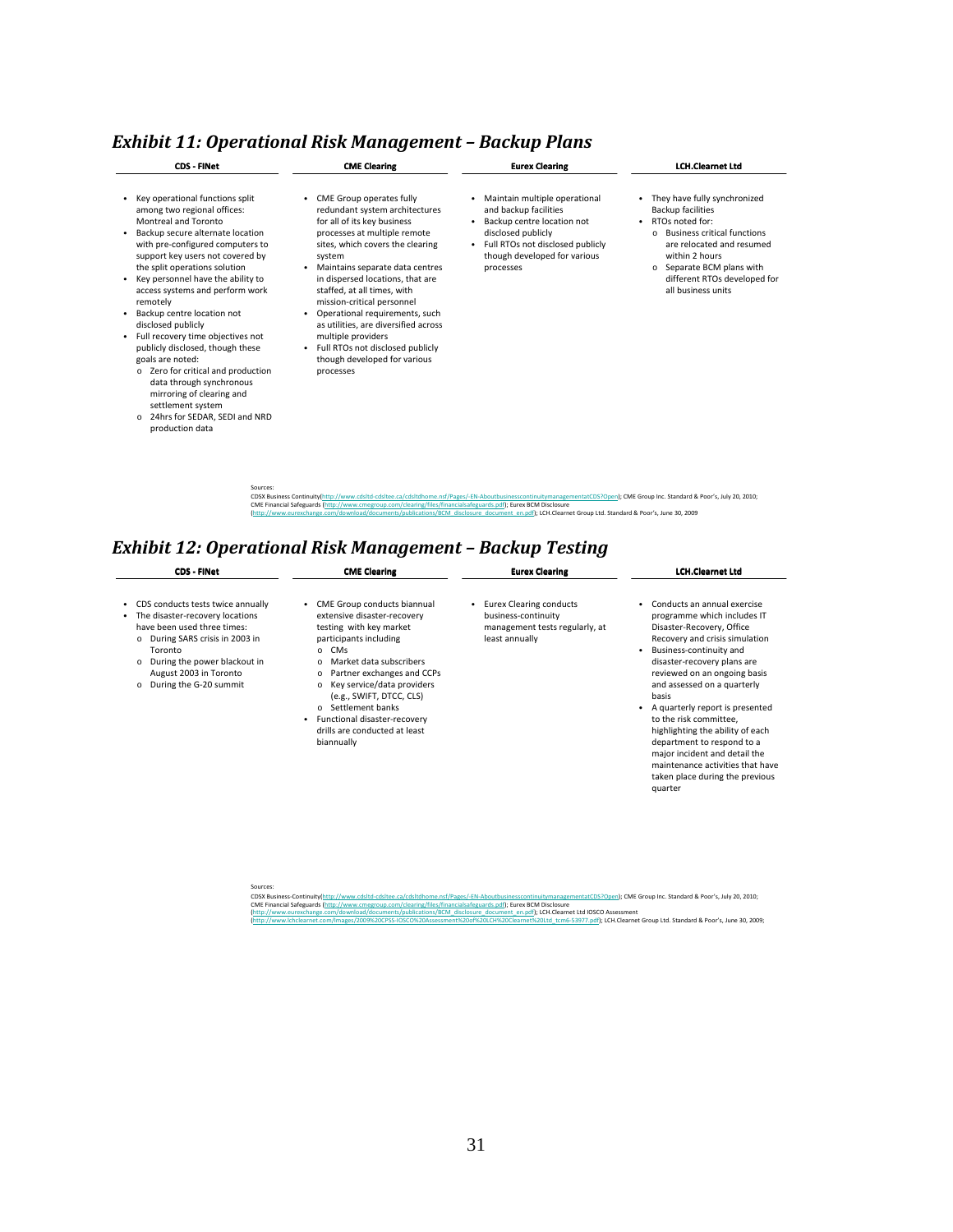## **Bibliography**

- Bank for International Settlements (BIS). 2010. "Standards for Payment, Clearing and Settlement Systems: Review by CPSS‐IOSCO." Press Release, 2 February. Available at <http://www.bis.org/press/100202.htm>.
- Bank of England. 2006. "Detailed Assessments of Payment Systems." Annexes to Payment Systems Oversight Report, Issue No. 3, February.
- Carney, M. 2010. "The G‐20's Core Agenda to Reduce Systemic Risk." Speech to the International Organization of Securities Commissions (IOSCO) meeting, Montréal, 10 June. Available at <http://www.bis.org/review/r100615a.pdf>.
- CDS. "Clearing and Depository Controls." Canadian Depository for Securities.
- ———. 2009a. "CDS Financial Risk Model, Version 6.0." Canadian Depository for Securities, November.
- ———. 2009b. "Fixed Income Netting Service FINet." Canadian Depository for Securities.
- ———. 2010a. "Acceptable Collateral." Participating in CDS Services, Release 6.7, 1 September. Available at <http://www.cds.ca/documentation/external/see/seeacceptablecollateral.html>.
- ———. 2010b. "An Assessment of the Canadian Securities Marketplace Against the Group of Thirty Recommendations." Global Clearing and Settlement, A Plan of Action (June 2005). Available at <http://www.cdsltd‐cdsltee.ca/cdsltdhome.nsf/Downloads/‐FR‐ RecommandationsduGroupeofThirty /\$File/G30\_200506.pdf?OpenElement>.
- ———. 2010c. *Annual Report 2009*. Canadian Depository for Securities. Available at <http://www.cds.ca/cdsclearinghome.nsf/Search‐ E?SearchView&Query=annual%20report&Start=1&Count=9999&SearchMax=0&SearchOrder=1 &SearchWV=TRUE&SearchThesaurus=FALSE>.
- ———. 2010d. "Financial Risk Management in CDS's Settlement Services." Canadian Depository for Securities. August.
- ———. 2010e. "FINet." Canadian Depository for Securities. Available at <http://www.cds.ca/cdsclearinghome.nsf/Pages/‐EN‐FINet?Open>.
- ———. 2010f. "Organizational Structure of the CDS Group of Companies (CDS)." Available at <http://www.cds.ca/documentation/controls/English/CDSClearing.html>.
- ———. 2010g. "CDS Participant Rules." Canadian Depository for Securities, Release 3.9, April.
- ———. 2011h. "CSA 58‐101, Disclosure of Governance Practices." Canadian Depository for Securities, January.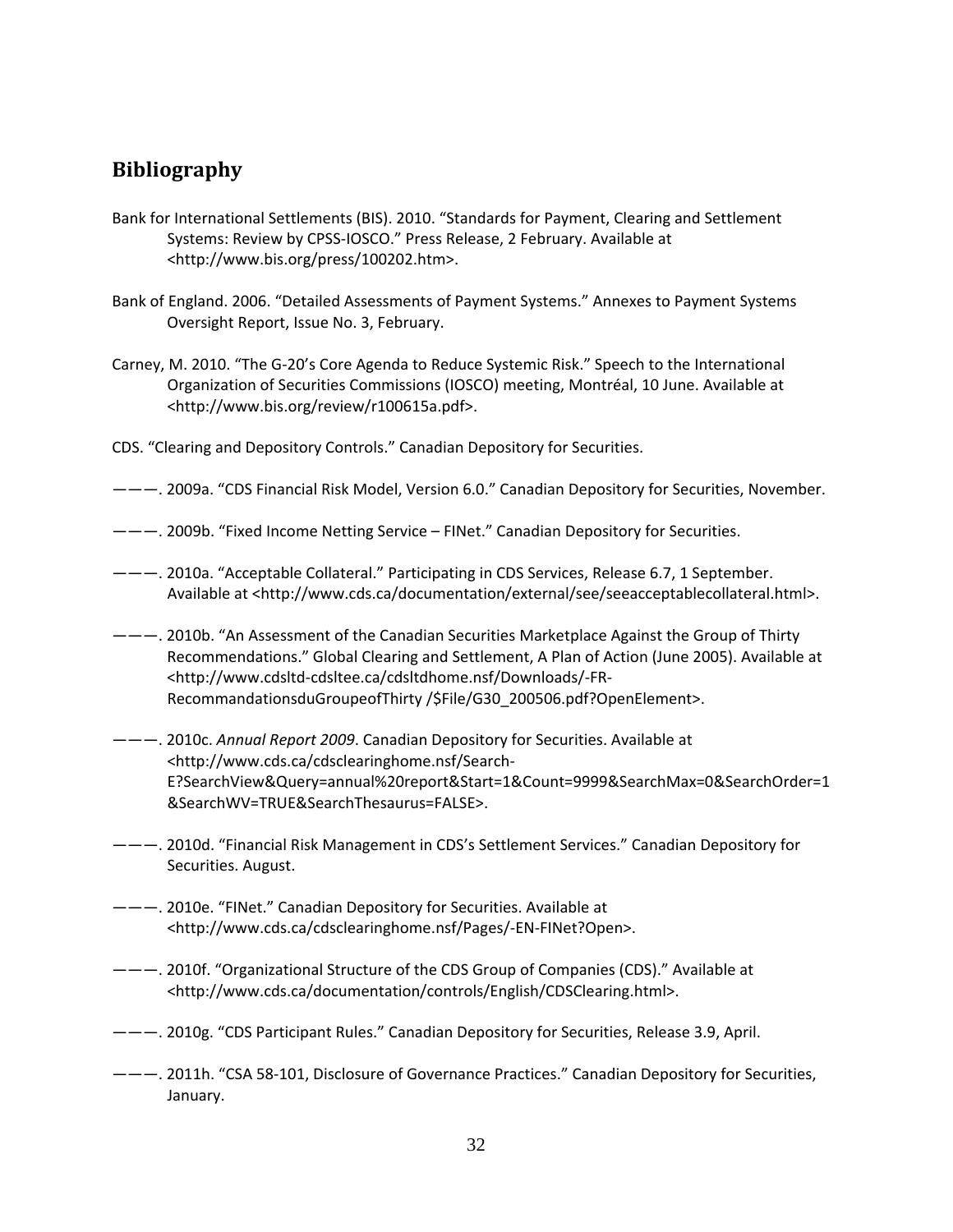- CME. 2010a. *Annual Report 2009*. Chicago Mercantile Exchange. Available at <http://investor.cmegroup.com/investor‐relations/annuals.cfm>.
- ———. 2010b. "Benefits of Clearing Membership." Chicago Mercantile Exchange. Available at <www.cmegroup.com>.
- ———. 2010c. "Board of Directors Corporate Governance Principles." Chicago Mercantile Exchange. Available at <http://investor.cmegroup.com/investor‐relations/principles.cfm>.
- ———. 2010d. "Cleared OTC CDS FAQ." Chicago Mercantile Exchange. Available at <http://www.cmegroup.com/trading/cds/files/cds‐buyside‐faq.pdf>.
- ———. 2010e. "Clearing Membership Handbook." Chicago Mercantile Exchange. Available at <http://www.cmegroup.com/company/membership/files/ clearmemberhandbook .pdf>.
- ———. 2010f. "Clearing Transaction Timeline." Chicago Mercantile Exchange. Available at <http://www.cmegroup.com/education/files/ Clearing\_Transacton\_Timeline.pdf>.
- ———. 2010g. "CME Clearing Corporate Profile." Chicago Mercantile Exchange. Available at <http://www.cmegroup.com/clearing/>.
- ———. 2010h. "CME Clearing Financial Safeguards." Chicago Mercantile Exchange. Available at <http://www.cmegroup.com/clearing/files/ financialsafeguards.pdf>.
- ———. 2010i. "Director Conflict of Interest Policy." Chicago Mercantile Exchange. Available at <http://files.shareholder.com/downloads/CME/0x0x117296/ 79b693f4‐2704‐4bd8‐b253‐ f7d7d7704001/CME\_WebDoc\_2335.pdf>.
- ———. 2010j. "Extending Security to OTC Markets Through Open Clearing Solutions." Chicago Mercantile Exchange presentation to ECB, 9 July.
- ———. 2010k. "OTC Derivatives Clearing Membership Summary of Membership Requirements." Chicago Mercantile Exchange. Available at <http://www.cmegroup.com/education/files/ Clearing\_Transacton\_Timeline.pdf>.
- CPSS. 2007. "New Developments in Clearing and Settlement Arrangements for OTC Derivatives." Committee on Payment and Settlement Systems, and Bank of International Settlements, March.
- CPSS‐IOSCO. 2004. "Recommendations for Central Counterparties." Committee on Payment and Settlement Systems, Technical Committee of the International Organization of Securities Commissions, and Bank for International Settlements. Available at <http://www.bis.org/publ/cpss64.pdf>.
- ———. 2011. "Principles for Financial Market Infrastructures." Committee on Payment and Settlement Systems, Technical Committee of the International Organization of Securities Commissions, and Bank for International Settlements. Available at <http://www.bis.org/publ/cpss94.pdf>.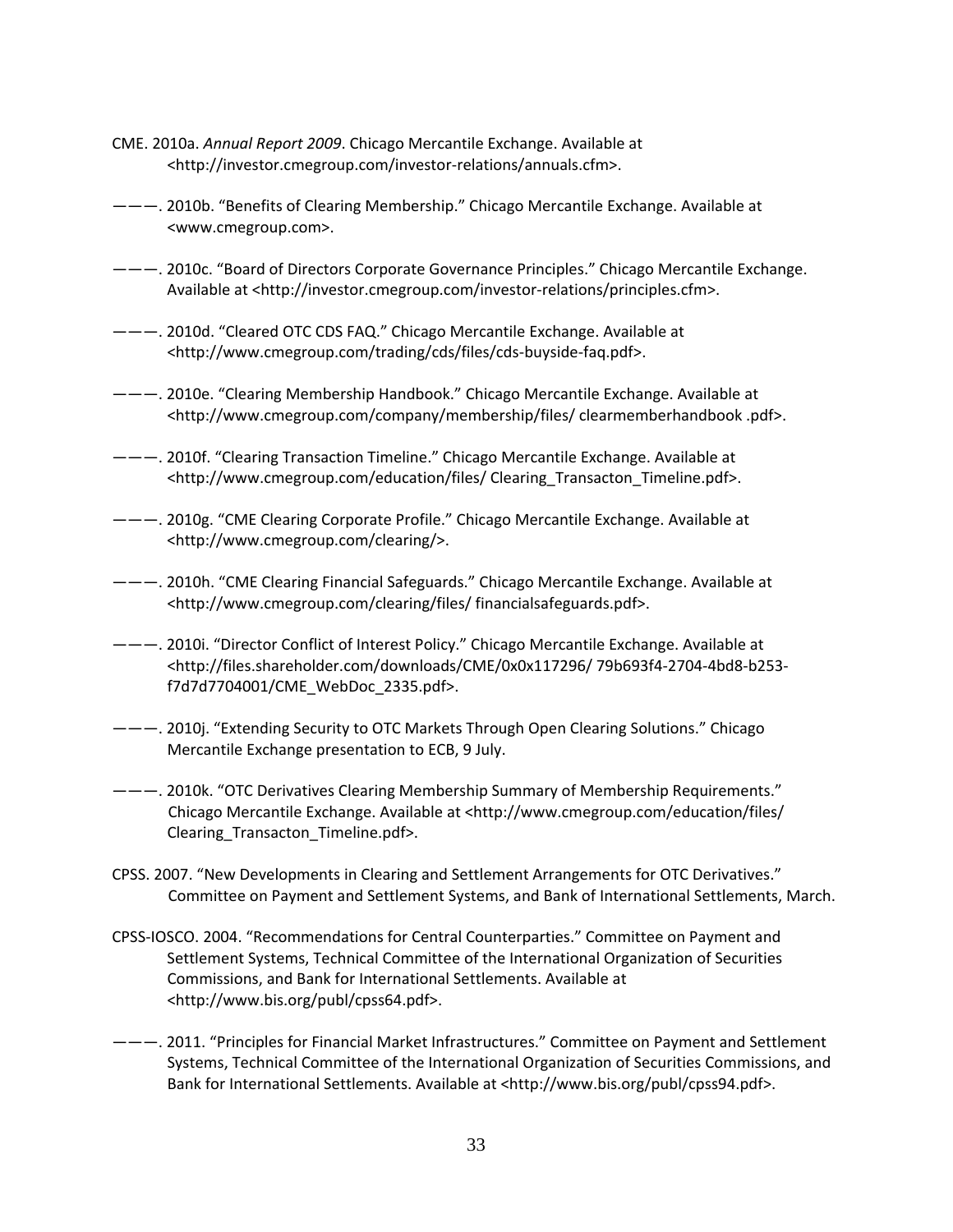- Diamond, D. 1984. "Financial Intermediation and Delegated Monitoring." *Review of Economic Studies* 393–414.
- Duffie, D. and H. Zhu. 2010. "Does a Central Clearing Counterparty Reduce Counterparty Risk?" Graduate School of Business, Stanford University. Revised version of 24 July.
- Duffy, T. and J. Parisi. 2010. "CME Group Overview." Chicago Mercantile Exchange presentation at William Blair & Company, 30th Annual Growth Stock Conference, 17 June.
- ECB. 2010. "Report on the Lessons Learned from the Financial Crisis with Regard to the Functioning of European Financial Market Infrastructures." European Central Bank, April.
- Eurex Clearing. 2006. "Business Continuity Management." Eurex Clearing, Disclosure Document, October.
- ———. 2008a. "Assessment of Eurex Clearing AG Compliance against the CPSS IOSCO Recommendations for CCPs." Eurex Clearing, Internal Auditing, October.
- ———. 2008b. "Clear to Trade." Eurex Clearing Brochure, October.
- ———. 2009. "Centrally Cleared Derivatives Mitigating Counterparty Risk for Institutional Investors." Eurex Clearing. Available at <http://www.eurexclearing.com/download/documents/publications/ centrally\_cleared\_derivatives\_mar09.pdf>.
- ———. 2010a. "Admissible Collateral Securities and Margin Parameters." Eurex Clearing, Circular 027/10, 4 May.
- ———. 2010b. *Annual Report 2009*. Eurex Clearing. Available at <http://www.eurexclearing.com/about/annual\_reports\_en.html>.
- ———. 2010c. "Clearing Conditions for Eurex Clearing AG." Eurex Clearing, Disclosure Documents, 12 July.
- ———. 2010d. "Comments ‐ CPSS‐IOSCO Consultative Report." Eurex Clearing, Frankfurt am Main, 21 June.
- ———. 2010e. "Corporate Profile." Eurex Clearing Brochure. Available at <http://www.eurexclearing.com/about/company\_profile\_en.html>.
- ———. 2010f. "Many Markets One Clearing House." Eurex Clearing Brochure. Available at <www.eurexchange.com>.
- ———. 2010g. "Quick Reference Guide." Eurex Clearing, Release 11.0. Available at <http://www.eurexchange.com/download/documents/ publications/QRG\_clearing\_en.pdf>.
- ———. 2010h. "Risk Based Margining." Eurex Clearing. Available at <http://www.eurexclearing.com/download/documents/publications/ rbm\_final\_en.pdf>.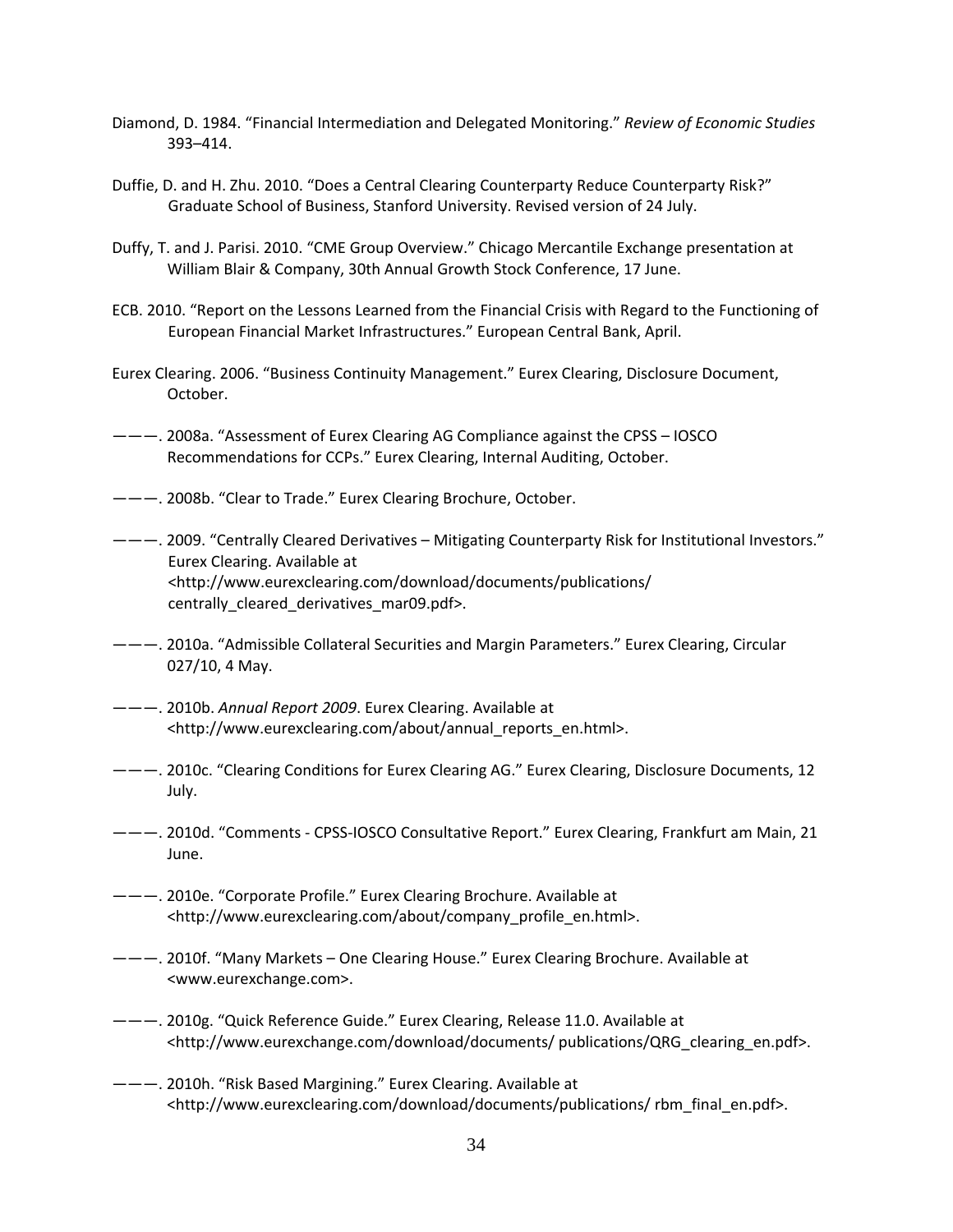- Eurex Clearing. 2010i. "Sector Based Cross‐Margining." Eurex Clearing. Available at <http://www.eurexchange.com/download/documents/publications/ crossmargin\_flyer.pdf>.
- Evanoff, D., D. Russo and R. Steigerwald. 2006. "Policymakers, Researchers, and Practitioners Discuss the Role of Central Counterparties." *Economic Perspectives* (4th Quarter): 2–21.
- Haene, P. and A. Sturm. 2009. "Optimal Central Counterparty Risk Management." Swiss National Bank Working Paper No. 2009‐7.
- Heller, D. 2010. "Central Counterparties for OTC Derivatives: Neither Panacea nor Placebo." Henry Stewart Publications LLP.
- International Monetary Fund (IMF). 2010. "Making Over‐the‐Counter Derivatives Safer: The Role of Central Counterparties." In *Global Financial Stability Report*, Chapter 3. April.
- Investment Industry Association of Canada (IIAC). 2009. "Fixed‐Income Central Counterparty Facility Planned for Canada." Press Release, 15 December. Available at <http://www.iiac.ca/Upload/Fixed\_Income\_CCP\_Dec\_15\_09.pdf>.
- Kahn, C. M. 2008. "Offshore Settlement, Collateral, and Interest Rates." University of Illinois at Urbana‐ Champaign, November.
- Koeppl, T. and C. Monnet. 2004. "Guess What: It´s The Settlements!" European Central Bank Working Paper No. 375. Available at <http://www.ecb.int/pub/pdf/scpwps/ecbwp375.pdf>.
- LCH. 2006. "The Need to Remove Structural Barriers to Consolidation of CCP Clearing." LCH.Clearnet Group, Discussion Paper Presentation, Joint Conference of the ECB and the FRBC on the role of Central Counterparties (CCPs), April.
- ———. 2007a. "LCH.Clearnet to Clear Luxembourg Stock Exchange." LCH.Clearnet Limited, Press Release, Paris, 29 May.
- ———. 2007b. "Presentation on Cash Equity Market." LCH.Clearnet Group, Presentation to the Bourse de Luxembourg, 13 June.
- ———. 2009a. "Assessment of LCH.Clearnet Limited against the CPSS‐IOSCO recommendations for Central Counterparties." LCH.Clearnet Limited. Available at <http://www.lchclearnet.com/images/2009%20cpss‐ iosco%20assessment%20of%20lch%20clearnet%20ltd\_tcm6‐53977.pdf>. 21 December.
- ———. 2009b. "SwapClear." LCH.Clearnet Group. Presentation to the European Central Bank, 9 July.
- ———. 2010a. "About Us." Available at <http://www.lchclearnet.com/about\_us/>.
- ———. 2010b. *2009 Annual Report*. LCH.Clearnet Group. Available at <www.lch.web.psi.ch/files/Annual%20Reports/ PSI\_LCH\_AnnualReport2009.pdf>.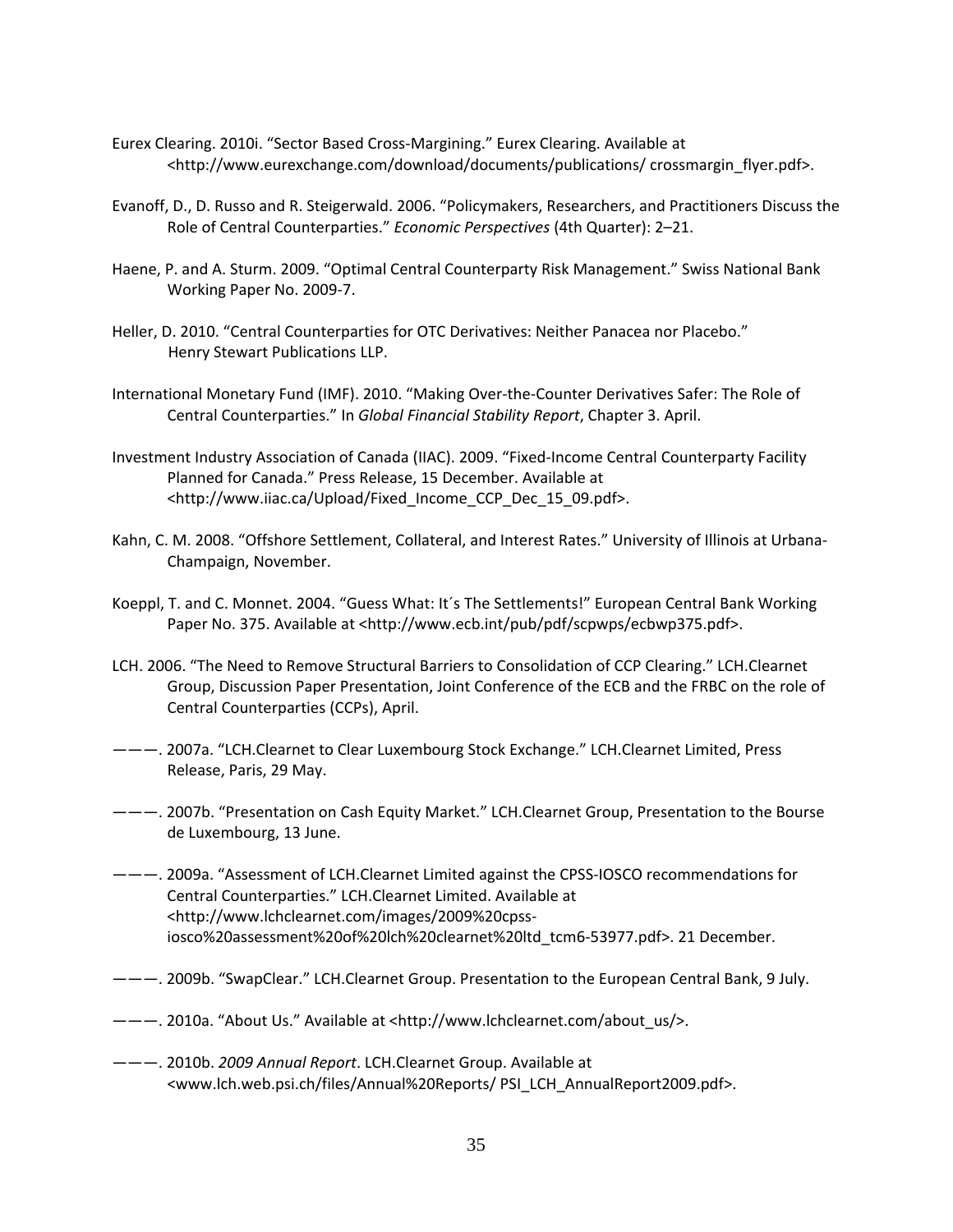- LCH. 2010c. "Clearing House Procedures." LCH.Clearnet Limited. Available at <http://www.lchclearnet.com/images/section%202a\_tcm6‐43742.pdf>.
- ———. 2010d. "Corporate Governance." Available at <http://www.lchclearnet.com/about\_us/corporate\_governance>.
- ———. 2010e. "LCH Acceptable Collateral." LCH.Clearnet Group. Available at <http://www.lchclearnet.com/risk\_management/ltd/ acceptable\_collateral.asp>.
- ———. 2010f. "LCH.Clearnet Group, Basel II ‐ Pillar 3 Disclosure Document." LCH.Clearnet Group Ltd. February.
- ———. 2010g. "LCH.Clearnet Limited's Default Fund." LCH.Clearnet Limited. Available at <http://www.lchclearnet.com/images/lch.clearnet%20ltd%20‐%20default%20fund\_tcm6‐ 44536.pdf>.
- ———. 2010h. "LCH.Clearnet Limited's Default History." LCH.Clearnet Limited. Available at <http://www.lchclearnet.com/images/5%20lch.clearnet's%20default% 20history%202010\_tcm6‐44530.pdf>.
- ———. 2010i. "LCH.Clearnet Limited's Default Protections." LCH.Clearnet Limited. Available at <http://www.lchclearnet.com/images/lch.clearnet%20ltd%20‐%20default%20protections\_tcm6‐ 44534.pdf>.
- ———. 2010j. "LCH.Clearnet Limited's Initial Margin." LCH.Clearnet Limited. Available at <http://www.lchclearnet.com/images/lch.clearnet%20‐%20initial%20margin\_tcm6‐44535.pdf>.
- ———. 2010k. "LCH.Clearnet Limited's Variation Margin." LCH.Clearnet Limited. Available at <http://www.lchclearnet.com/images/lch.clearnet%20ltd%20‐%20variation%20margin\_tcm6‐ 44528.pdf>.
- Mahmood, N. and D. Stanton. 2009. "Report to the Risk Advisory Committee: Update on New York Link Service and Liquidity Arrangements."
- McPartland, J. 2005. "Clearing and Settlement Demystified." The Federal Reserve Bank of Chicago, Essays on Issues No. 210, January.
- OTC Derivatives Working Group (OTC DWG). 2010. "Reform of Over‐the‐Counter (OTC) Derivatives Markets in Canada: Discussion Paper from the Canadian OTC Derivatives Working Group." Available at <http://www.bankofcanada.ca/en/financial/reform.pdf>.

Pirrong, C. 2008–2009. "The Clearinghouse Cure." *Regulation* (Winter): 44–51.

- Rauch, C. 2010. "CME Group Inc." Standard & Poor's, Global Credit Portal, Ratings Direct, 20 July.
- Ripatti, K. 2004. "Central Counterparty Clearing: Constructing a Framework for Evaluation of Risks and Benefits." Bank of Finland Discussion Paper No. 30/2004.